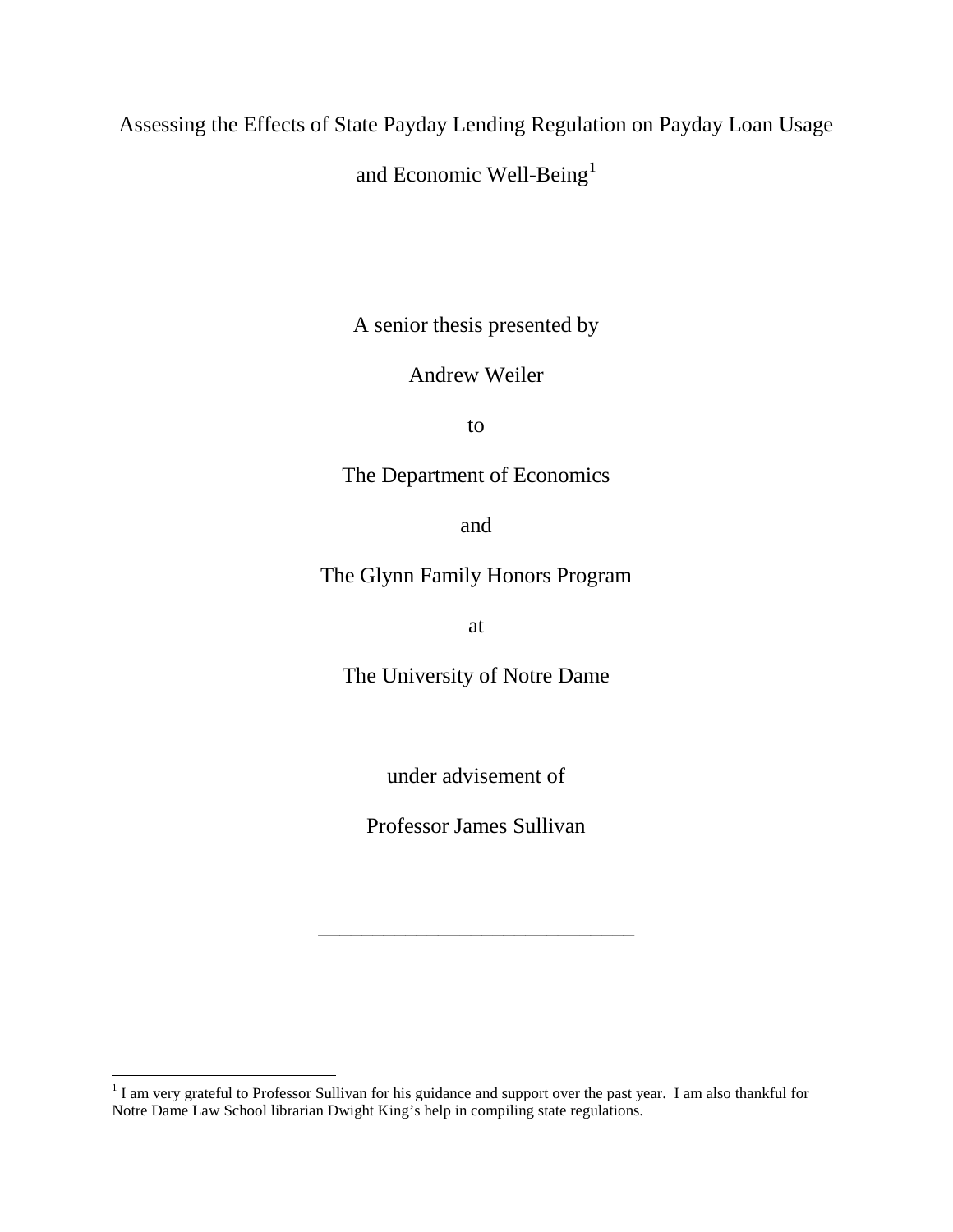**ABSTRACT.** Though payday lending regulations are fiercely debated at the state and national levels, there is little consensus among economists as to the effects of these regulations. To address the question of regulatory effects, I used legal databases to construct a novel dataset that captures changes in state payday loan policies since payday lending first emerged in the 1990s. I use this state regulations dataset to estimate the effects of three regulatory mechanisms—APR caps, minimum loan terms, and rollover limits—on payday loan borrowing and consumers' economic well-being. I present evidence from three states that payday lending regulations affect payday loan usage levels. A difference-in-difference analysis comparing states that banned payday lending between 2004 and 2011 to states that have always allowed payday lending indicates that banning payday loans results in a 10.5% decrease in the likelihood of experiencing one of 13 economic hardship measures, though this result is sensitive to modifying the specification. Models that exploit variation in regulatory parameters across states and time provide mixed evidence, with a 100 percentage point increase in the APR cap resulting in a 4.4% decrease in the incidence of phone service being shut off, a one-day increase in the minimum loan term resulting in a 1.45% decrease in the incidence of respondents not eating for the whole day, and allowing one additional rollover results in an 11.6% decrease in the incidence of utilities being shut off.

# I. INTRODUCTION

1 in 20 American adults has used a payday loan, and estimates suggest there are nearly as many payday lending storefronts in the United States as there are McDonald's and Starbucks combined.<sup>[2](#page-1-0)</sup> These short-term advances on paychecks are almost as controversial as they are ubiquitous, and efforts to enact payday lending regulations frequently provoke heated debate. Those opposed to payday lending point to high rates of repeat borrowing and interest rates that often reach 390% APR. Lenders and industry advocates argue that APR interest rates are an inaccurate reflection of the cost of such short-term loans. They claim to provide a valuable service to consumers in a tough spot.<sup>[3](#page-1-1)</sup> Despite the controversy surrounding these loans, empirical evidence as to whether they worsen or improve consumer well-being remains

 $\overline{\phantom{a}}$ 

 $2$  Pew Trusts (2012)

<span id="page-1-1"></span><span id="page-1-0"></span><sup>&</sup>lt;sup>3</sup> See for example<http://cfsaa.com/about-the-payday-advance-industry/myth-vs-reality.aspx> for the industry prospective and<http://www.responsiblelending.org/payday-lending/> for the consumer advocate perspective.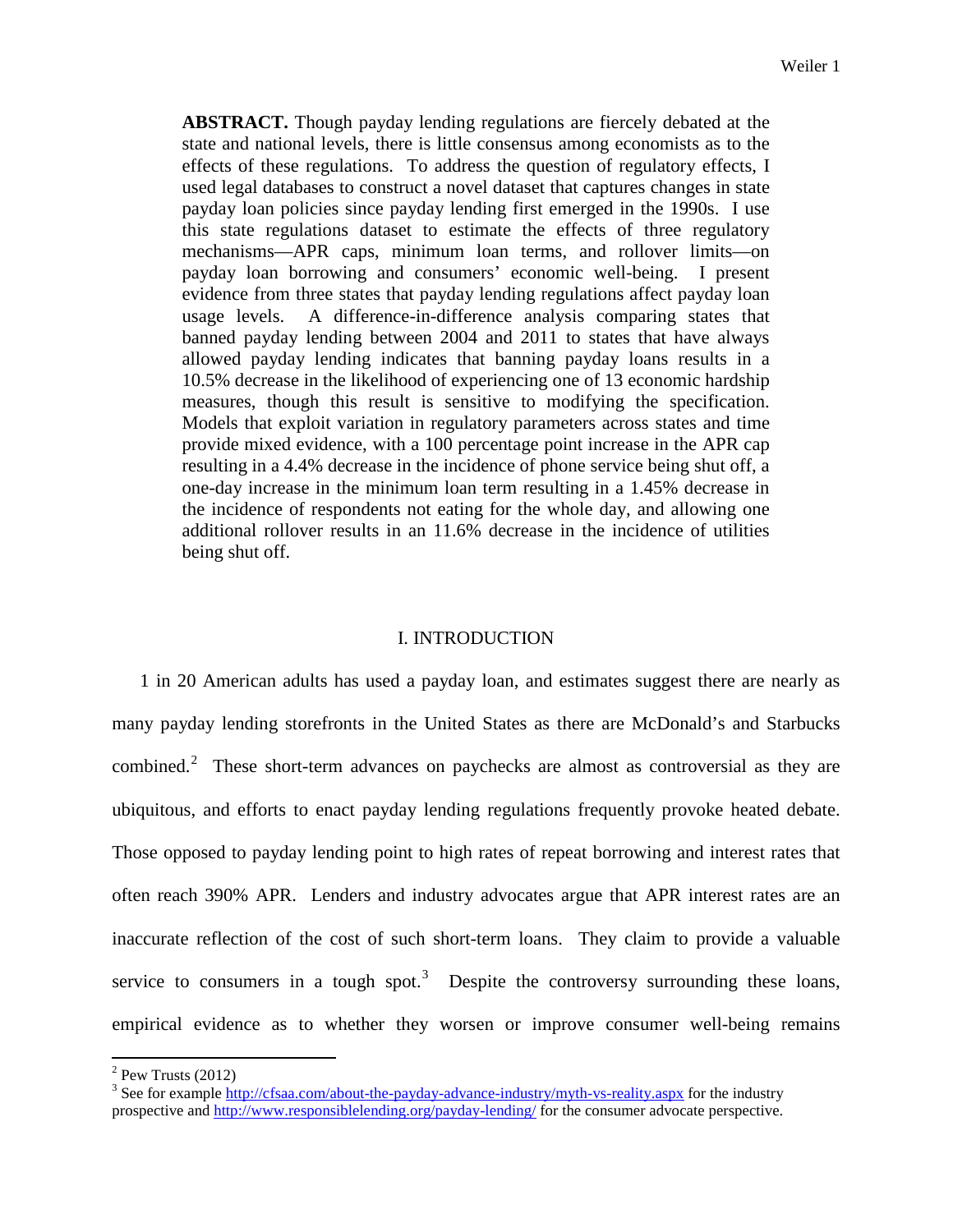inconclusive. Furthermore, there is little evidence as to the effects of widespread state-level efforts to regulate the payday lending industry.

In this paper, I estimate the effects of state payday lending regulations using a novel dataset of such regulations. To construct the dataset, I extensively researched each state's regulations using LexisNexis, Westlaw, and HeinOnline legal databases along with state legislative websites. The dataset compiles and codifies an unprecedented amount of cross-state and cross-time regulatory variation. I exploit this variation in state-level policies to identify the effects of these policies on payday loan usage and consumers' economic well-being. I show a strong relationship between state payday loan regulations and payday loan usage levels in states where data on usage levels is available. I then use two reduced form specifications to estimate the effects of regulations on economic well-being. First, I compare states that banned payday lending between 2004 and 2011 to states that have always allowed payday lending and find that banning payday loans results in a 10.5% decrease in the likelihood of experiencing one of 13 measures of economic hardship, though this finding is sensitive to changes in the timeframe defined as the pre-reform period. Second, I exploit cross-state and cross-time variation in three payday loan policy parameters: APR caps, minimum loan terms, and rollover limits. Here results are mixed. Capping APR at the average rate (317%) generally results in an increase in economic hardship relative to not capping APR at all, though these estimates are largely not statistically significant at conventional levels. Increasing the minimum loan term by one day generally decreases economic hardships. Likewise, permitting more rollovers (a less restrictive policy) generally decreases economic hardships. For example, allowing one more rollover results in an 11.6% decrease in the incidence of utilities being shut off.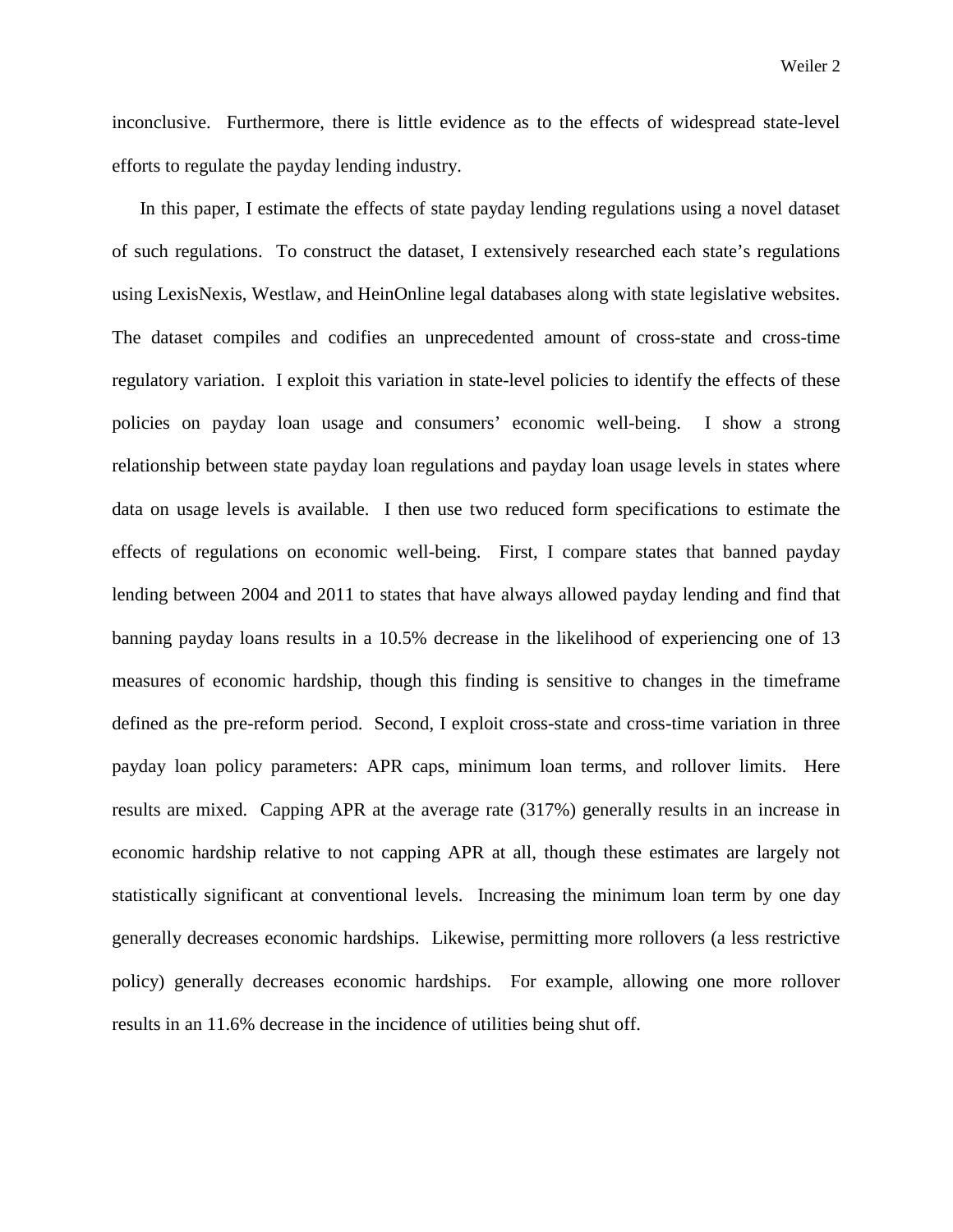Weiler 3

Section II of this paper provides background on the payday lending industry, theoretical conceptions of payday loan borrowers, existing empirical work in the area, and state efforts to regulate payday lending. Section III describes the data sources used, Section IV outlines my estimation strategy, Section V presents and discusses my results, and Section VI concludes.

# II. BACKGROUND

# *A. Payday lending*

 $\overline{\phantom{a}}$ 

Payday loans are small, short-term advances on a borrower's paycheck. To receive a loan, customers show proof of income and present the lender with a post-dated check equal to the principal plus any interest and fees. The median loan amount is \$350 and the median term is 14 days.<sup>[4](#page-3-0)</sup> The loans usually feature a single balloon payment due on or near the borrower's payday. Under a common fee structure, borrowers pay \$15 per \$100 borrowed, equivalent to 390% APR on a typical two-week, \$300 loan. This is significantly more expensive than other forms of consumer credit, such as credit cards and home equity loans, which, on average, charge 14.90% and [5](#page-3-1).94% APR respectively.<sup>5</sup> However, due to credit constraints, credit cards and home equity loans are often not available to those who use payday loans (Bhutta et al 2014). Indeed, when asked what they would do if payday loans were not available, Pew Trusts (2012) finds that 81% of payday loan users would cut back on expenses and 62% would delay paying some bills. 44% of respondents would take out a loan at a bank or credit union, and 37% would use a credit card. For many borrowers, the next best alternative is cutting expenses, presumably by reducing quantity or quality of consumption, paying late fees on bills, or paying overdraft charges on bank accounts.

<span id="page-3-0"></span><sup>&</sup>lt;sup>4</sup> Consumer Finance Protection Bureau (CFPB), "Payday Loans and Deposit Advance Products"

<span id="page-3-1"></span><sup>&</sup>lt;sup>5</sup> Credit card rates: http://www.creditcards.com/credit-card-news/interest-rate-report-040115-unchanged-2121.php; Average home equity loan rate: http://www.bankrate.com/finance/home-equity/rate-roundup.aspx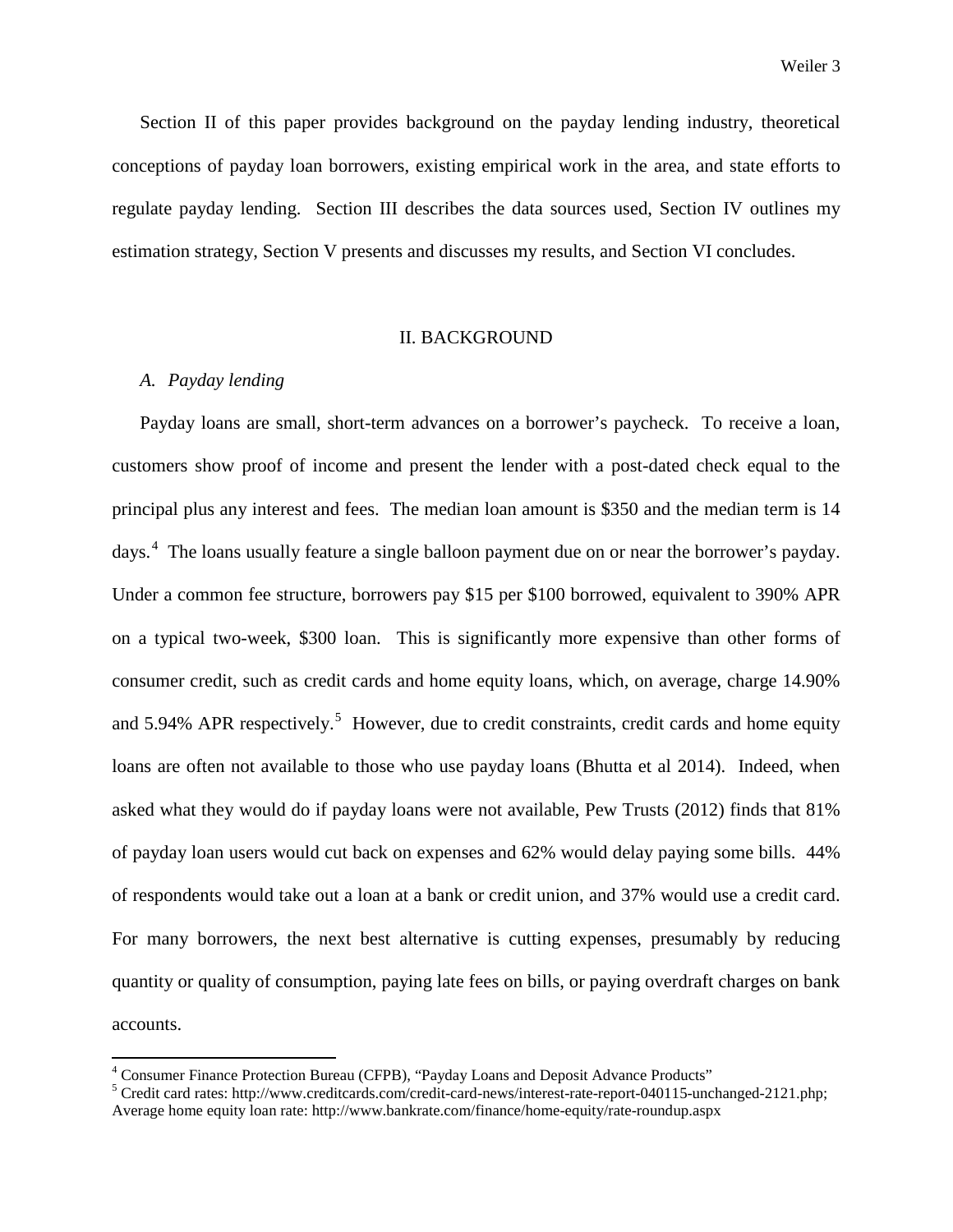Though payday loans are marketed as quick cash for financial emergencies, evidence suggests that a majority of borrowers use the product to pay recurring expenses. Almost half of payday loan borrowers take out 11 or more loans per year and a majority of loans to these borrowers are made on the same day the previous loan is repaid.<sup>[6](#page-4-0)</sup> 53% of borrowers surveyed by Pew Trusts report using their first payday loan to pay regular expenses such as utilities, car payments, and credit card payments. $^7$  $^7$ 

## *B. Theoretical background*

In economic theory, the effect of payday loans on consumers' well-being is ambiguous. Under the standard permanent income hypothesis/life-cycle model, time-consistent consumers will prefer to smooth consumption over time, and thus, as income varies, they will borrow or save.<sup>[8](#page-4-2)</sup> Liquidity constraints limit consumers' ability to smooth consumption when income is low, thereby reducing consumer well-being. To the extent that access to payday loans reduces liquidity constraints, payday loans will make consumers better off. Whether or not these loans effectively reduce liquidity constraints, depends in large part on their cost; access to only highcost loans is a form of liquidity constraint (Altonji and Siow, 1987).

However, modifying our assumptions about consumers to reflect information asymmetries or hyperbolic discounting can result in payday loans that make consumers worse off. Consumers who discount hyperbolically may be made worse off by financial innovations, such as payday loans, that make previously illiquid assets liquid (Laibson, 1997). Because such consumers strongly prefer cash now over cash a short time from now, they will over-consume in the first period by borrowing, leaving them worse off in subsequent periods. Shapiro (2005) presents

 $\overline{\phantom{a}}$ 

<span id="page-4-0"></span><sup>6</sup> CFPB, "Payday Loans and Deposit Advance Products"

<span id="page-4-1"></span><sup>&</sup>lt;sup>7</sup> Pew Trusts (2012); As Caskey (2010) points out, it is important to recognize the limitations of measuring reasons for borrowing: if a borrower's car breaks down and he or she charges the repairs to a credit card, is reason for the subsequent payday loan the credit card (a "regular" expense) or the car (an "emergency" expense)?

<span id="page-4-2"></span> $8$  For a model of payday lending with time-consistent consumers, see Morgan (2007)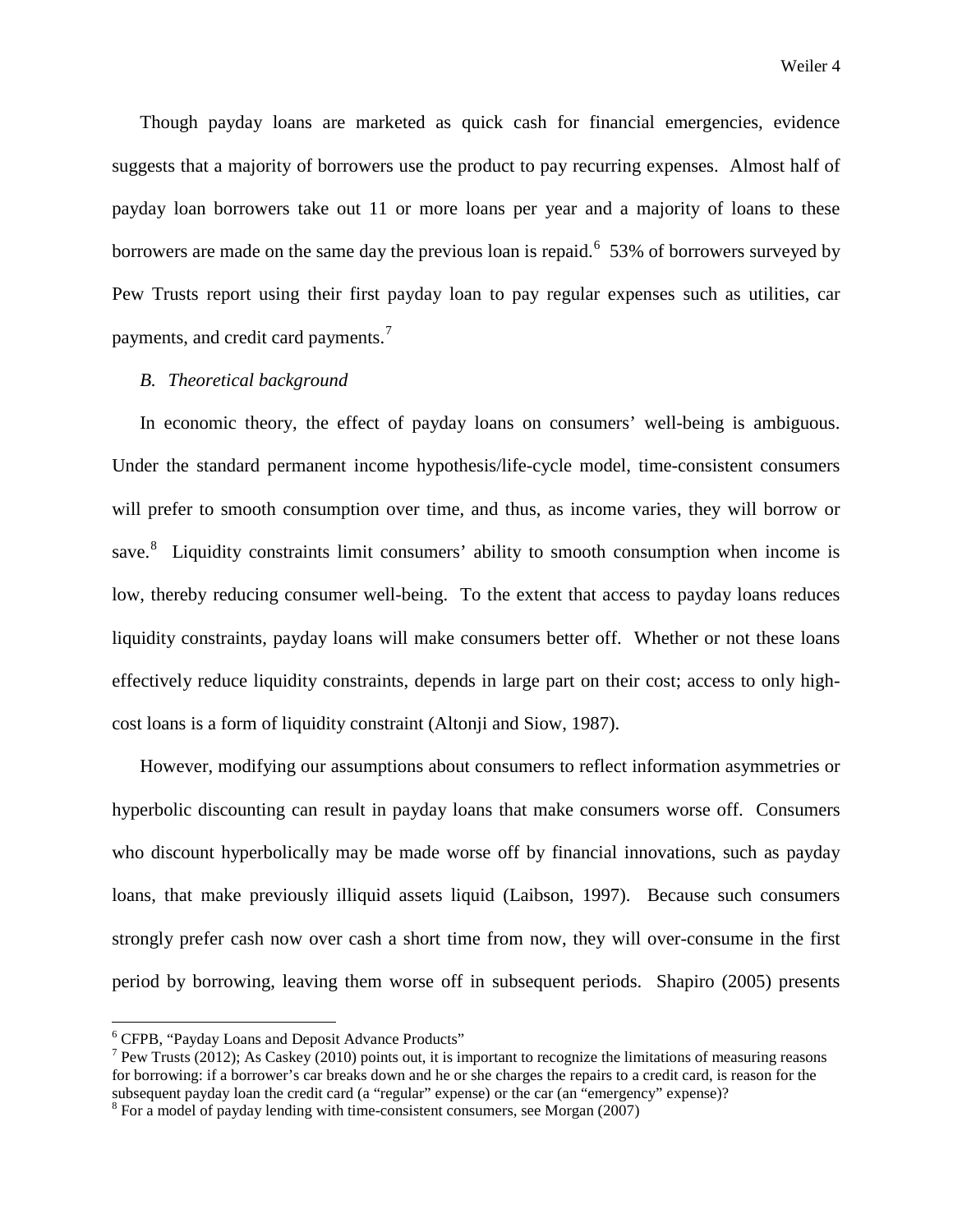evidence of quasi-hyperbolic discounting among food stamp recipients, a population likely to have significant overlap with payday loan borrowers. Consumers who lack sufficient information can also take out payday loans that make them worse off. Borrowers might be deceived by the lender to believe that their future income will be higher than rationally expected (Morgan, 2007). Information asymmetries in which the lender has better ex-ante knowledge of the borrower's probability of default than the borrower could also lead to loans that make the borrower worse off (Bond et al, 2009). Such asymmetries seem plausible as payday lenders process significant loan volumes, especially in national chains.

# *C. Empirical evidence*

 $\overline{\phantom{a}}$ 

Debates on payday loan policy usually center on the question of whether the loans improve or worsen consumer well-being. On this question, the empirical economic evidence remains mixed.<sup>[9](#page-5-0)</sup> Some studies find that economic well-being worsens without payday loans (Zinman, 2008) or does not worsen with payday loans (Morgan, 2007). Others find that payday loans worsen measures of consumer well-being, including frequency of bankruptcy (Skiba and Tobacman, 2011) and inability to pay mortgage, rent, and utility bills (Melzer, 2011). Still others find evidence that payday loans increase consumer well-being while simultaneously finding evidence that they decrease consumer well-being (Morgan et al, 2012). Another finds no effect on economic well-being (Bhutta et al, 2014).

A second, emerging area of research focuses on evaluating the effects of various types of payday loan regulation. As Kaufman (2013) suggests, payday lending regulations are often complex, containing multiple mechanisms intended to limit or shape lender practices. Yet, for simplifying purposes, many empirical studies reduce the regulations to simple payday loan "on-

<span id="page-5-0"></span><sup>&</sup>lt;sup>9</sup> See Caskey (2010) for a thorough overview of payday loan research in economics. Caskey calls the debate about the effects of payday loans on consumer well-being the "big question" and similarly concludes that the economic literature is inconclusive.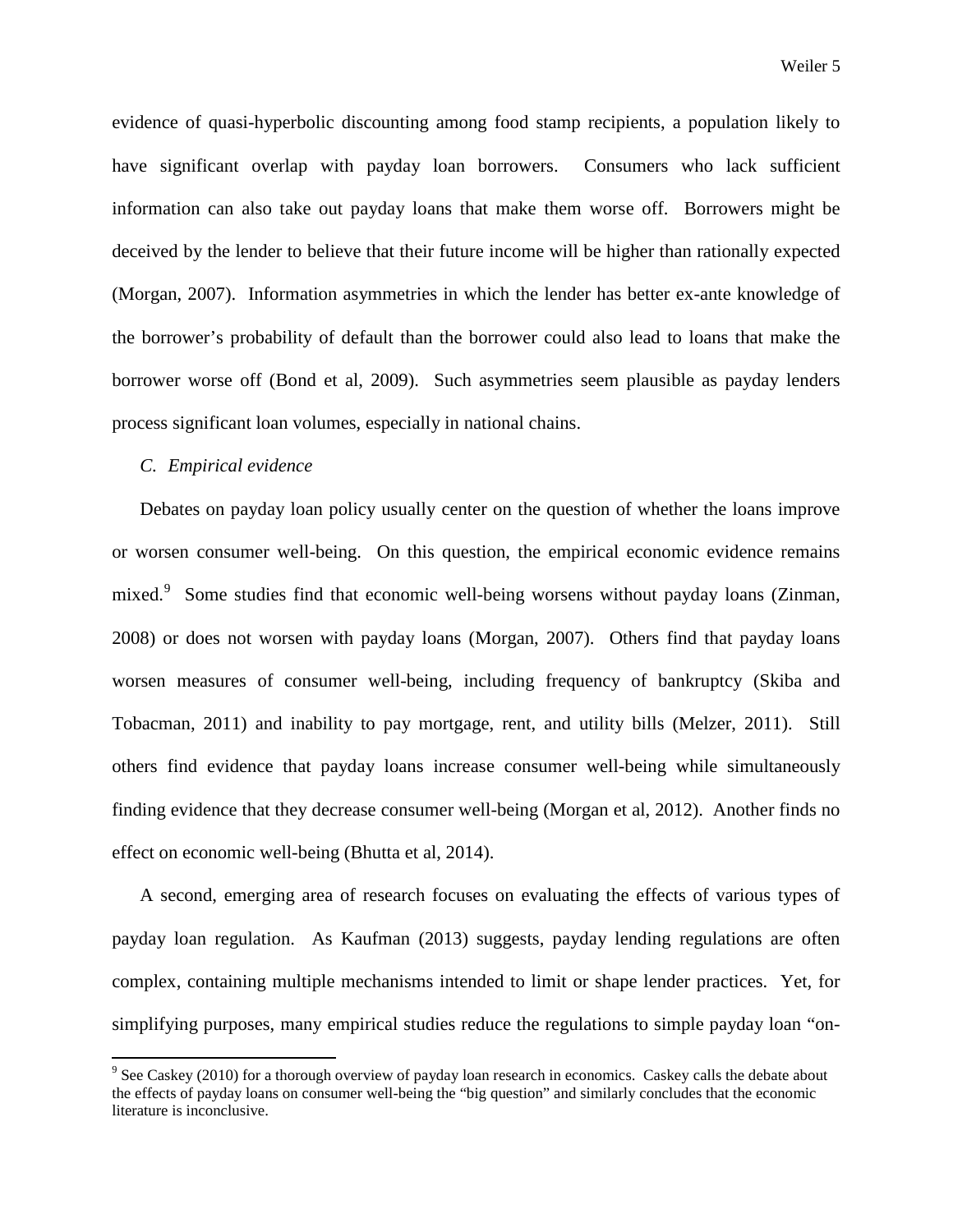off switches." Kaufman (2013) tests the effects of various types of payday lending regulations on payday loan parameters such as price, principal, term length, and repeat borrowing. He finds that state price caps are binding on loan prices, minimum loan terms affect loan term length, and loan renewal ("rollover") regulations are negatively related to repeat borrowing.<sup>[10](#page-6-0)</sup> Avery and Samolyk (2011) focus on the extensive margin, finding little relationship between state payday loan rate caps and payday loan usage.

# *D. Contribution to existing empirical evidence*

My study adds to the existing empirical research on payday loans first by compiling and coding state regulations relating to payday loans for all states stretching back to at least 1990.<sup>[11](#page-6-1)</sup> Many papers rely on state regulation datasets that are limited to certain dates, certain states, or certain regulatory parameters. My dataset is, to my knowledge, the largest in terms of cross-state and cross-time policy variation. I documented state laws using LexisNexis, Westlaw, HeinOnline, and state legislative websites. With this regulatory dataset, this paper tests the effects of states' payday loan regulations on economic well-being against a broader, more timeand state-variant set of observations, extending the work of Melzer (2011) and others. Likewise, my analysis of the effects of distinct regulatory mechanisms in state payday loan laws on payday usage extends the work of Kaufman (2013) and Avery and Samolyk (2011), though here my findings are limited by a lack of representative payday loan data.

## *E. Payday lending regulation*

 $\overline{\phantom{a}}$ 

<span id="page-6-0"></span> $10$  Kaufman (2013) has access to a proprietary dataset from a large payday lender. This enables him to observe parameters, such loan length, price, and amount, which are not found in public datasets. 11 Throughout the paper, "states" also includes Washington, D.C.

<span id="page-6-1"></span>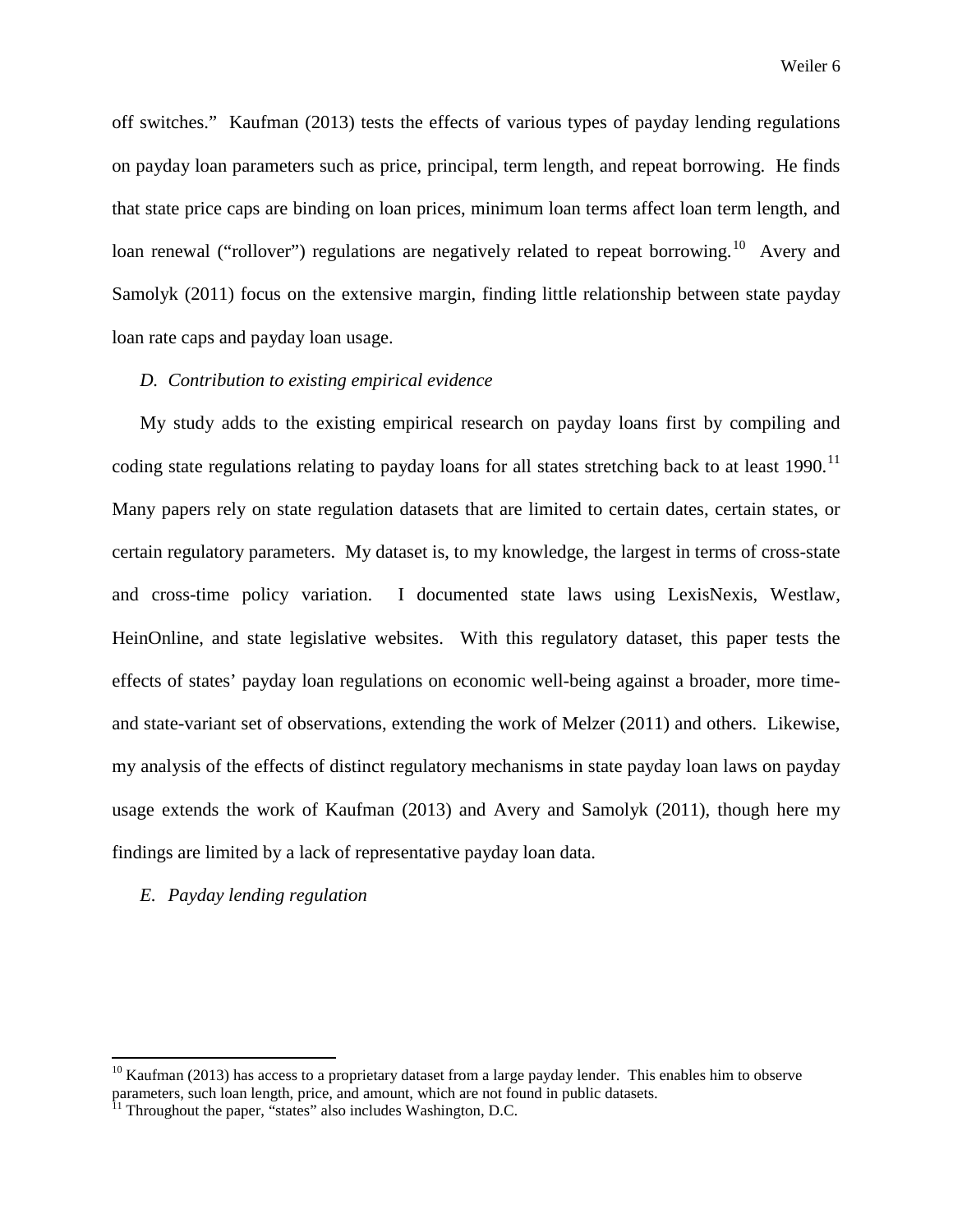Debates over payday loan policies play out largely at the state level.<sup>12</sup> The federal government prohibits charging interest rates over 36% to military members and requires Truthin-Lending statements with each loan.<sup>13</sup> All further regulation occurs at the state level, varying widely across states. As payday lending first appeared in the mid-1990s and the early 2000s, a wave of state legislation explicitly legalized and regulated the practice in many, though not all, states. Some states, such as New York and New Jersey, never allowed payday lending, and since the early 2000s, other states have sunset or repealed laws legalizing the practice. Broadly speaking, there are seven types of state payday loan regulations (Kaufman, 2013):

*Price caps.* Most states limit the price of payday loans by establishing a maximum interest rate or maximum fees that can be charged. Some states, such as New York and New Jersey, still have usury caps in place that effectively prohibit payday lending. Other states, such as South Dakota and Utah, place no limit on price. On the less restrictive end, seven states cap fees at \$15 per \$100 lent, and on the more restrictive end, four states limit interest to 36% APR.<sup>[14](#page-7-2)</sup>

*Loan term limits.* Some states set minimum loan terms, maximum loan terms, or both. Most minimum loan terms are seven to 14 days while most maximum loan terms are 30 to 60 days. Colorado has an especially restrictive minimum loan term, requiring lenders to offer loans of at least 180 days in length.

*Size caps.* States often restrict the size of the loan to figures that generally range from \$300 to \$1,000. Some states cap loan size at a certain percentage of the borrower's monthly income.

 $\overline{\phantom{a}}$ 

<span id="page-7-0"></span> $12$  The federal government may soon regulate payday loans to a greater degree than ever before via the Consumer Finance Protection Bureau: http://www.nytimes.com/2015/03/27/business/dealbook/consumer-protection-agencyproposes-rules-on-payday-loans.html?\_r=0<br><sup>13</sup> These regulations come from the Military Lending Act and the Truth in Lending Act respectively.<br><sup>14</sup> The 36% APR caps are likely rooted to a certain extent in the Uniform Small

<span id="page-7-1"></span>

<span id="page-7-2"></span>and 1942 by the Russell Sage Foundation. Many states eliminated or loosened these small loan laws during the deregulation of the 1970s and 1980s, but some have now returned to the 36% rate (National Consumer Law Center, 2009).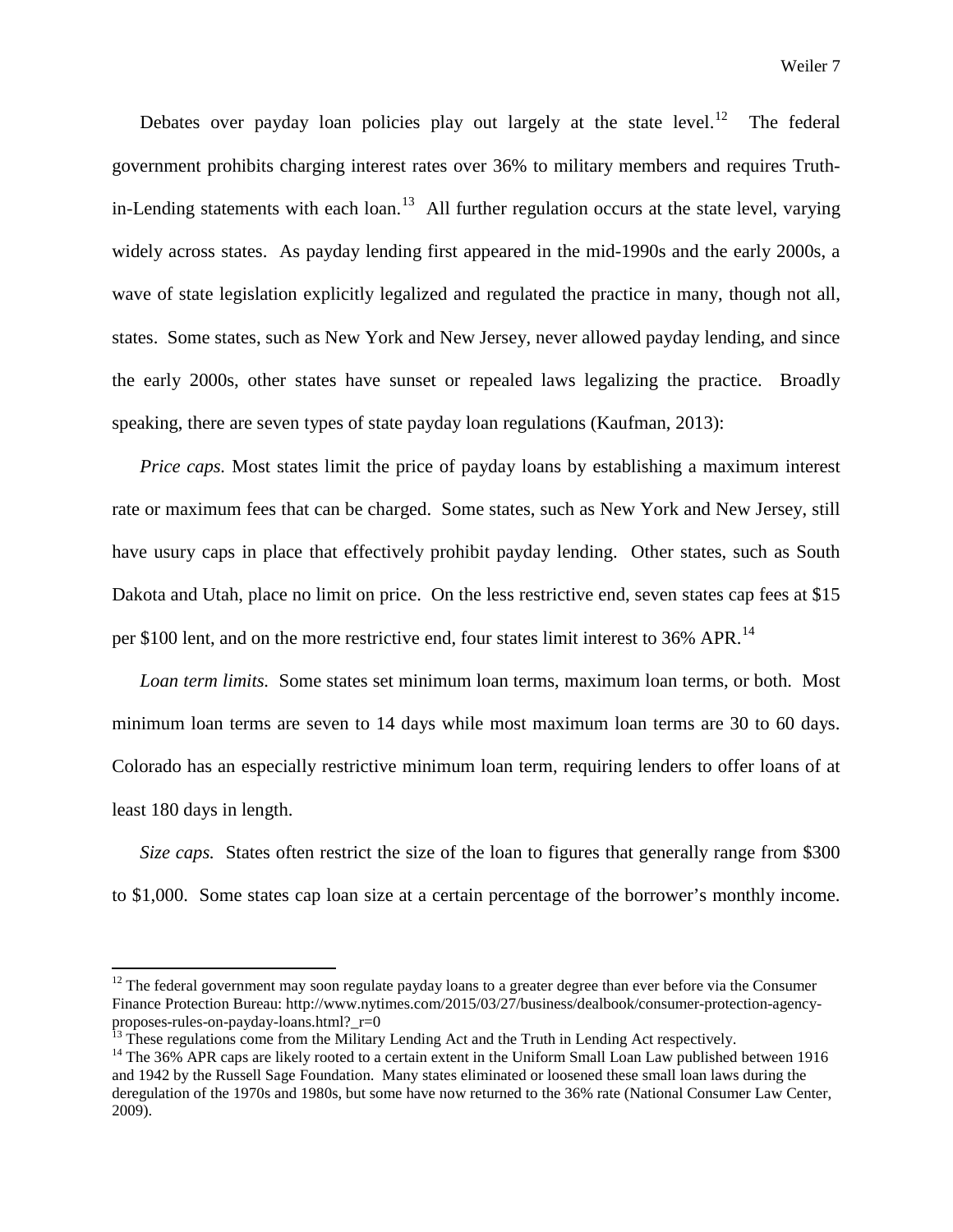The size caps will sometimes apply not just to a single loan but also to the combined total of all outstanding loans for a given customer.

*Limits on simultaneous borrowing.* Similar to the aforementioned restrictions on the combined total of outstanding loans, some states restrict the number of loans a borrower can have outstanding at a given time. In some cases, these limits are per borrower per lender. In other cases, these limits are per borrower, and lenders are expected to ask the borrower about their payday loan debts from other lenders or consult with a statewide database. While most states do not limit simultaneous borrowing, those that do largely restrict borrowers to one or two loans per lender.

*Rollover limits.* Certain states also limit consumers' ability to "roll over" loans. Though this can take various forms, "rolling over" essentially involves paying additional fees to extend the loan beyond the originally agreed-upon term. This is sometimes referred to in state statutes as "renewing" the loan term. Kaufman (2013) points out that these limits, though popular, are often easy to circumvent as borrowers can take out a second loan to immediately repay the first loan. Some states define "rolling over" to include such practices.

*Cooling-off periods.* Like rollover prohibitions, cooling-off periods between loans attempt to limit the frequency of borrowing. Relatively few states mandate a cooling-off period, which range in length from one day to 45 days. Some states require cooling-off only after a certain number of consecutive loans.

*Extended repayment options.* Some states require that payday lenders offer an extended repayment plan to borrowers under certain, often distressed, circumstances. Kaufman (2013) notes that Colorado essentially requires extended repayment for all payday loans by making the minimum loan term 180 days.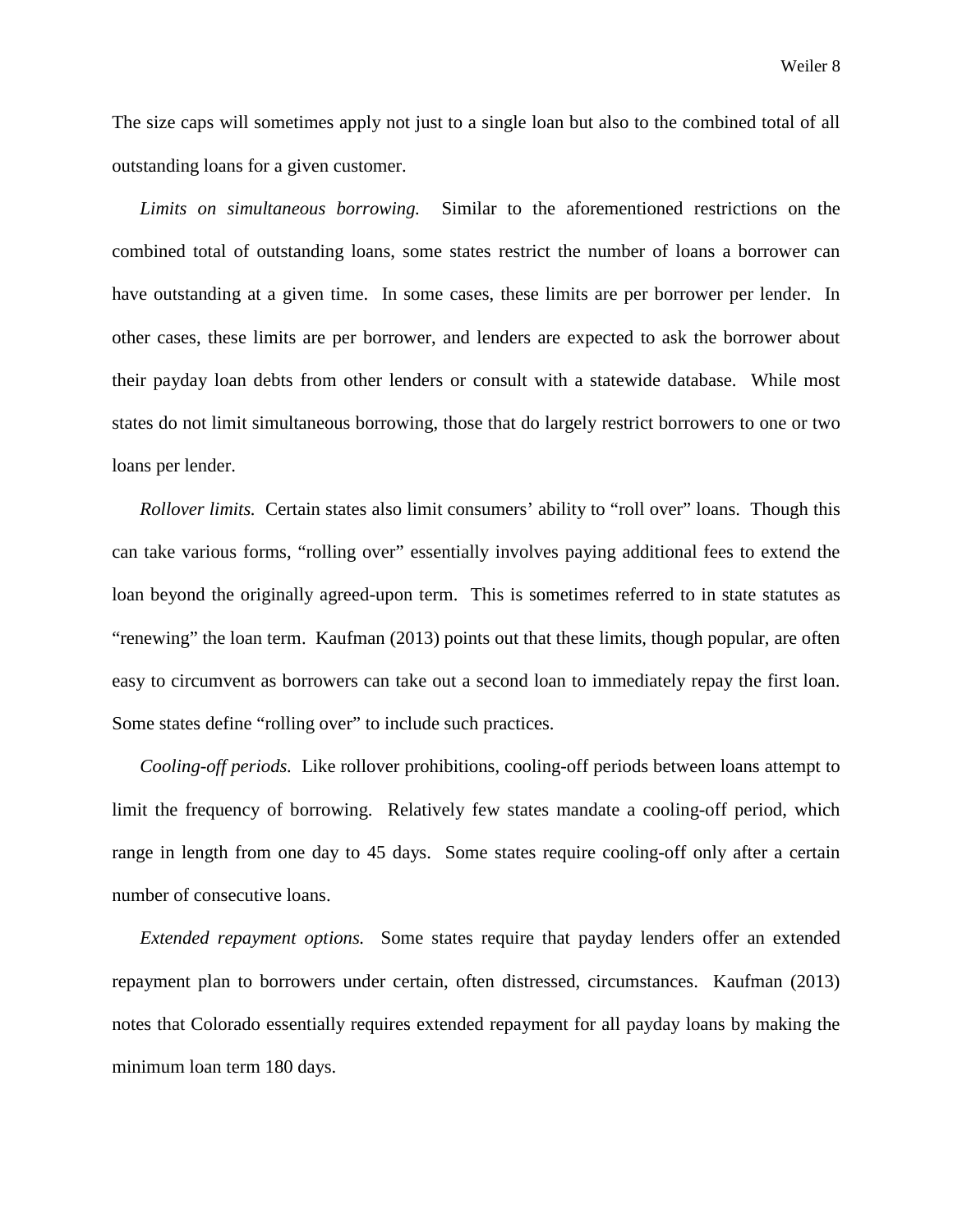These regulatory mechanisms are generally intended to improve consumer well-being. Some regulatory schemes appear to be aimed at improving well-being by limiting access to payday loans while others appear aimed at ensuring such access. Still others seem intended to shape the terms of loans that borrowers take out. Setting aside conflicting legislative intentions, however, the effect of new regulations on payday loan usage remains unclear ex-ante, even under classical economic assumptions. Here I take the introduction of new APR caps and minimum loan terms, (two of the three regulations on which I focus my empirical research) as examples. All else equal, both minimum loan terms and price caps essentially establish a price ceiling. Classical economic theory predicts that, even when loan demand and loan supply are held constant, these reforms will cause loan volume to increase, decrease, or remain the same, depending on prereform market conditions. First, if the pre-reform loan market is in equilibrium and the new regulations set the price ceiling above the market-clearing price, there will be no change in the quantity or price of loans made. If, however, there is a previous price ceiling preventing the prereform loan market from reaching equilibrium and the new regulations raise the ceiling, then lenders will raise prices and supply more loans until either all demand is met or they hit the new price ceiling. Moreover, if there is a previous price ceiling preventing the pre-reform loan market from reaching equilibrium and the new regulations lower the ceiling, lenders will lower prices to the ceiling level and loan volume will decrease.

In reality, loan supply and demand might shift in response to a change in the price ceiling, further complicating the set of possible outcomes. For example, it seems reasonable to expect that if a previous price ceiling preventing the loan market from reaching equilibrium is raised, then new lenders might enter the market and increase loan supply. This shift in loan supply will result in greater loan volume, but its effect on loan price relative to the previous ceiling is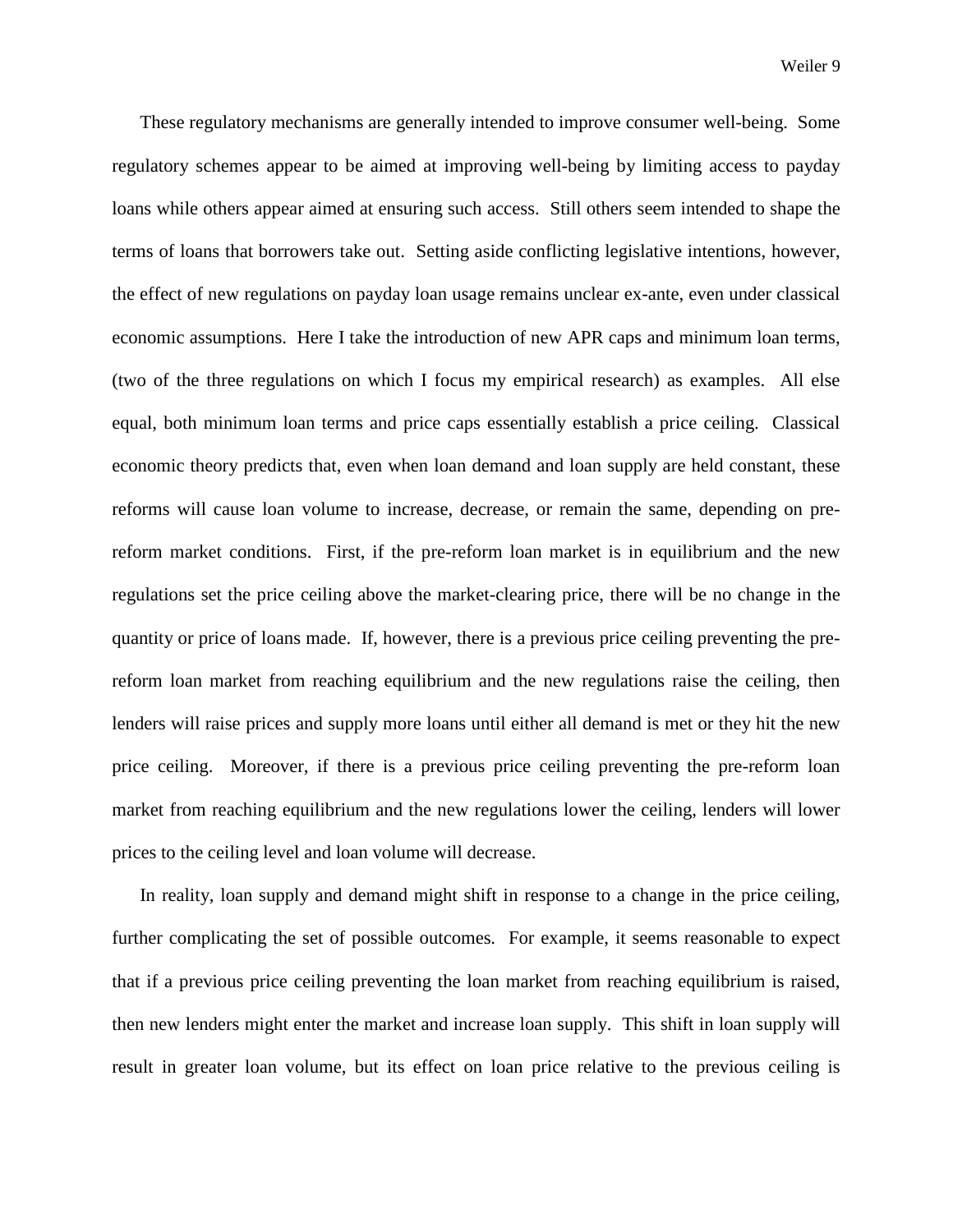ambiguous and dependent on how much loan supply increases. All of these scenarios assume perfectly competitive loan markets. This may not be, or have been, the case, especially when the industry first appeared in the 1990s. Dropping this assumption opens up yet further possibilities for firm behavior.

Finally, it is useful here to discuss the relationship between regulatory APR caps and actual loan prices. There is, of course, no theoretical necessity for loan price to track the APR cap. As in the aforementioned scenarios, as long as the price cap is above the market-clearing threshold, price theory dictates that loan price should not move with the cap. Nonetheless, a link between price caps and actual loan prices is evident empirically in a 2014 Pew Trusts survey that finds that average prices charged by the four largest national payday lenders are almost always at or near the state APR or fee cap. Furthermore, such firm behavior is still consistent with economic theory for a payday loan market in which either (a) demand for payday loans outstrips supply even after APR caps increase or (b) there is not perfect competition.

#### III. DATA

Payday lending is a relatively new phenomenon, and as a result, data on payday loan usage is somewhat scarce and state laws regulating the practice are continually changing. Thus, to estimate the effects of payday loans, I rely on a variety of data sources: the Survey of Income and Program Participation (SIPP), the Survey of Consumer Finances (SCF), and my research of state payday loan regulations.

#### *A. State regulations data*

To identify the effects of payday loan regulations, my analysis relies heavily on a dataset I have constructed containing payday loan regulations across seven regulatory parameters, for all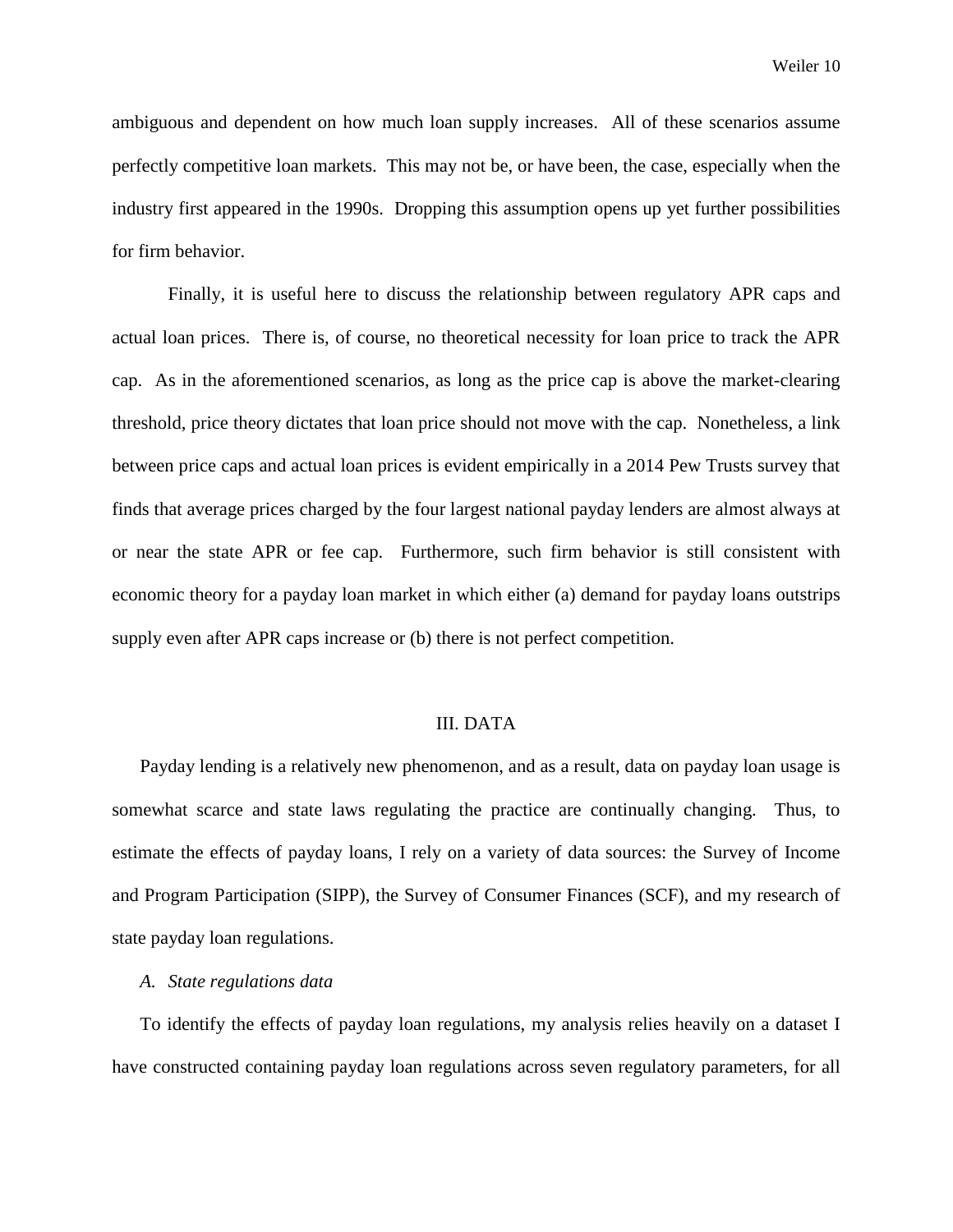fifty states beginning in the early 1990s. The timeframe across which I code regulations depends somewhat on the state's regulatory regime, but in every case, it extends back to the early 1990s when payday lending first appeared. I researched state regulations using LexisNexis, Westlaw, HeinOnline, and state legislative websites, and in many cases, I confirmed that law changes were binding using legislative briefs, news articles, and payday loan companies' annual filings. Regulations are coded by the date on which they took effect, not when they were passed by the legislature or signed by the governor. Following Kaufman (2013), I code regulations based on seven commonly found parameters or mechanisms: APR cap, maximum size, minimum term (days), maximum term (days), number of simultaneous loans per lender, number of rollovers, and cooling period (days). Of these seven, I use APR cap, minimum term, and number of rollovers in my empirical analysis. The APR cap is effectively the price of the loan, as I have constructed it to include all applicable fees and interest for a typical \$300, two-week loan. I also use three dummy variables that indicate whether the state regulates APR cap, minimum term, and the number of rollovers respectively. Finally, I construct three categories of states—illegal, legal, and reform—to group them for difference-in-difference tests. Appendix 1 explains in greater detail the methodology used to construct the dataset.

My state regulations data indicates considerable regulatory variation across states and across time. Table 1 summarizes changes in state-level policy by presenting APR cap, minimum term, and rollover regulations in the first period for which I have SIPP data (1998) relative to the last period for which I have SIPP data (2011). In 1998, 24 states had APR caps; by 2011, 45 states did. Just one state had a minimum loan term in 1998, but by 2011, 19 states did. The number of states regulating rollovers similarly increased from 7 to 32 over this period.

# *B. Survey of Income and Program Participation (SIPP)*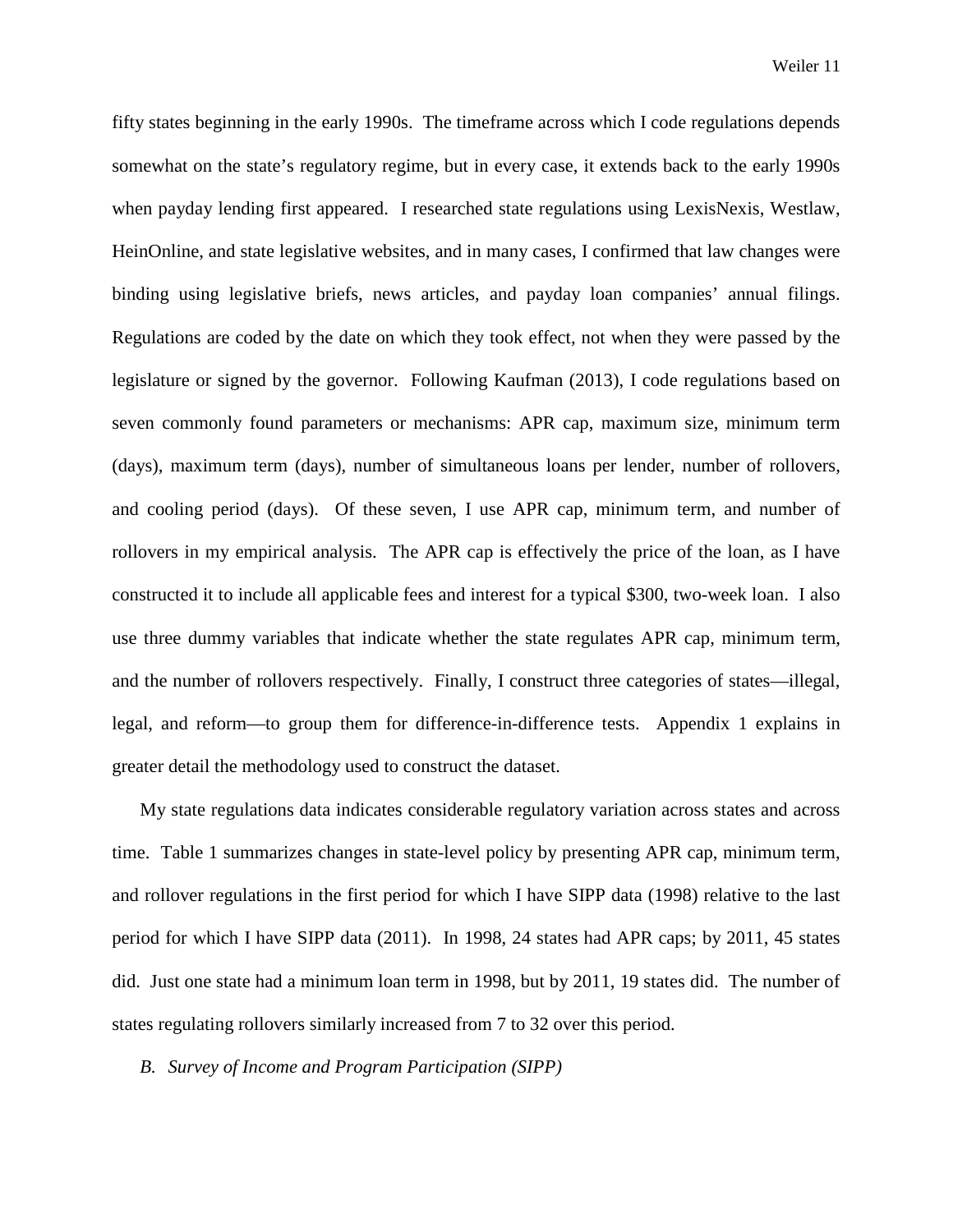The SIPP serves as my primary source for two types of data: measures of consumer economic well-being and measures of consumer debt. It is a series of nationally-representative panels, each lasting approximately four years. Each panel contains multiple waves in which respondents provide "core" data as well as data on a range of other topics addressed in a rotating group of "topical modules." Because the SIPP took on its current form in the panel beginning in 1996, around the time when payday lending first appeared in many states, I pool the panels that begin in 1996, 2001, 2004, and 2008.

For measures of consumer debt, I use the "Assets and Liabilities" topical module, specifically its questions on "other debt." This topical module asks about "other debt" from nonbank institutions and banks but does not explicitly ask about payday loans. Thus, "other nonbank debt," as it is referred to throughout this paper, is at best an imprecise measure of payday loan debt levels. Other non-bank debt includes all loans except loans from banks or credit unions, car loans, home equity loans, and mortgages. In the survey script, educational loans, medical bills not covered by insurance, and money owed to private individuals are mentioned as examples of other non-bank debt. If payday loan debt is correlated with other forms of debt included in this measure, changes in payday loan debt could be amplified or muted by changes in the other forms of debt. For these reasons, the extent to which effects on non-bank debt can be interpreted as indicative of effects on payday loan debt is limited. I also test other bank debt, a measure of non-car and non-home-equity loans from banks or credit unions. Some products included in other bank debt, such as personal bank loans, could be substitutes for payday loans while others, such as deposit advances, may be essentially the same as payday loans. Despite their imprecision, I continue to use the measures of other debt in the SIPP because, unlike the more precise measures of payday loans in the SCF and the Current Population Survey (CPS),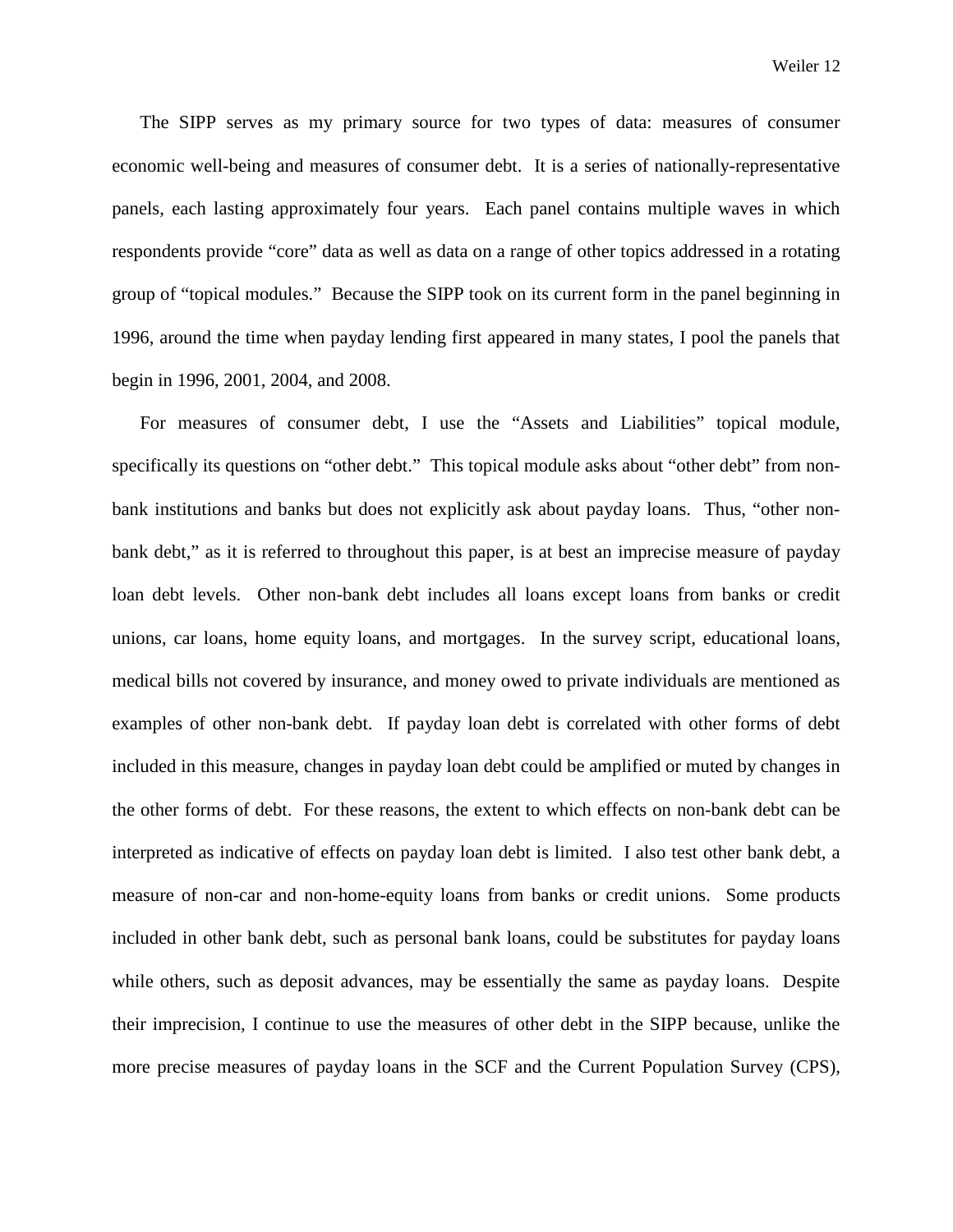debt in the SIPP is observable at the state level and extends back to the early years of the payday loan industry in the late 1990s.

For measures of economic well-being, I rely on the SIPP's "Adult Well-Being" topical module. I test seven measures of respondents' non-food well-being and six measures of food well-being. I also construct three variables that summarize these well-being measures. The economic well-being measures are chosen to mimic those tested in Melzer (2011) using the National Survey of American Families. A list of the economic well-being variables and the corresponding SIPP questions is presented in Appendix 2. These variables approximate wellbeing by measuring economic hardship, so at times in this paper, I refer to them as "hardship variables."

Because the SIPP asks about debt in one topical module and economic well-being in another, it is important to note that I have two sets of SIPP data, each differing in size. There are a total of 12 waves containing debt data in the 1996, 2001, 2004, and 2008 panels of the SIPP, and five waves containing economic well-being measures. The debt data spans August 1996 to August 2011; the data on economic well-being spans April 1998 to April 2011. For both the economic well-being and debt data, there are observations from all  $50$  states.<sup>[15](#page-13-0)</sup> The SIPP observes each family member over 15 years of age, and within a given wave, respondents answer questions about each of the past four months ("reference months"), resulting in four observations per household member per wave. Because payday loans may be taken out at the household level and because debt is only recorded once for all four reference months (at the end of the last reference month), I restrict the data to reference persons (usually the rent- or mortgage-payer) in the first reference month. To link SIPP data with state regulation data, I match each SIPP observation

<span id="page-13-0"></span><sup>&</sup>lt;sup>15</sup> However, the 1996 SIPP codes Wyoming, North Dakota, and South Dakota as one "state" and Maine and Vermont as another "state." I thus drop these five states from the 1996 data.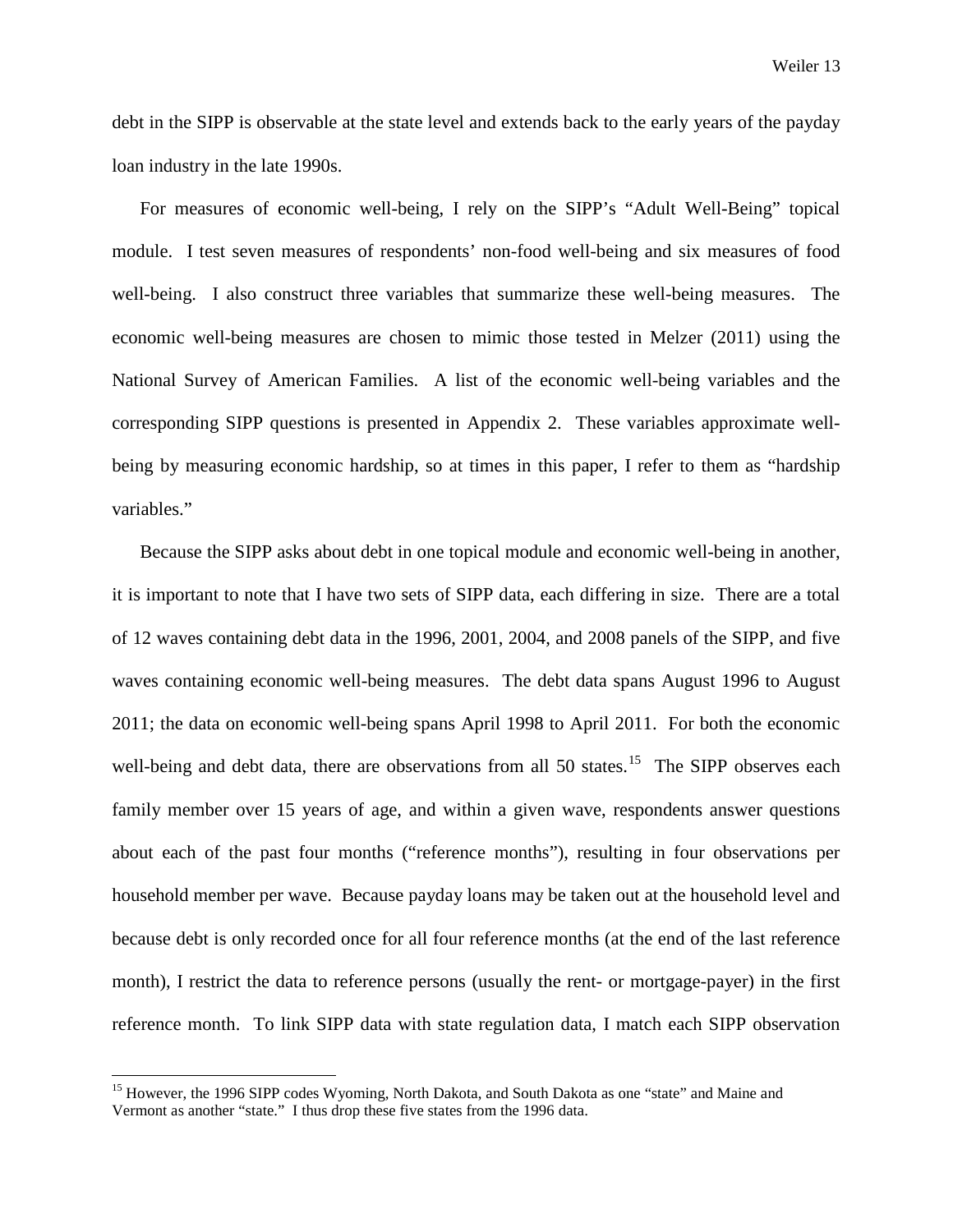with the corresponding set of state regulations that were in force at the start of the reference month. I round the dates of all policy changes occurring after the first of the month to the first of the next full month to give the policy changes a buffer period to take force.

## *C. Survey of Consumer Finances (SCF)*

The Survey of Consumer Finances (SCF) is a national cross-sectional survey conducted every three years. The survey asks respondents whether they have used a payday loan in the last 12 months. However, the SCF is small in sample size and highly detailed, so to protect respondents' identities, the Federal Reserve Board does not release the state or even region in which respondents reside. Thus, I only utilize the SCF to find national payday loan usage summary statistics which I then use as a comparison for the debt data found in the SIPP.

#### *D. Summary statistics*

Table 2a compares mean rates of payday loan usage across demographic groups in the SCF with mean rates of other non-bank debt usage in the SIPP. Usage rates are generally 5-10 percentage points higher for non-bank debt than payday loans. This is as expected given that non-bank debt is a much broader category, inclusive of various debt products. Respondents with higher educational attainment and income in the SCF are more likely to have used non-bank debt than their counterparts in the SIPP are to have used a payday loan. The inclusion of education loans in the non-bank debt category likely contributes to this discrepancy. There are also similarities: usage rates across age groups peak for both in the 25-29 year-old group, and renters are more likely than homeowners to take out both types of debt.

Table 2b presents respondent characteristics stratified by whether he or she has taken out a payday loan (in the case of the SCF) or other non-bank debt (in the case of the SIPP). Similar to Table 2a, borrowers disproportionately come from the 25-34 year-old age group and from those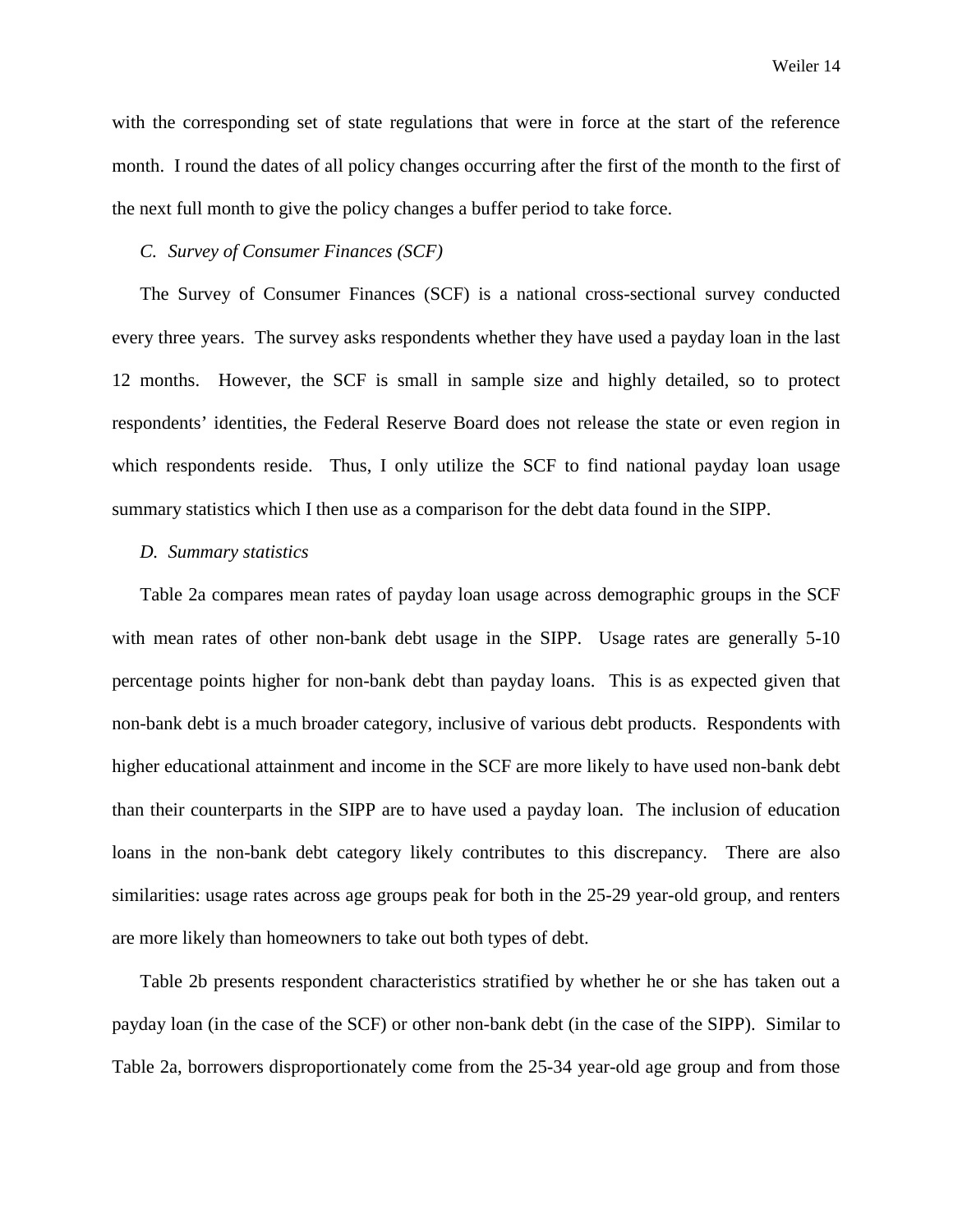who have completed some college. Mean characteristics of borrowers generally move together across education, age, and income. I thus find some evidence to suggest that other non-bank debt may be a suitable, though imprecise, proxy for payday loan debt.

Table 3 summarizes the debt, policy, and economic well-being variables used in my regression analysis across the corresponding samples. Here it is important to recall that SIPP data on debt and economic well-being come from distinct topical modules, and thus I have essentially two separate datasets with varying numbers of observations. The debt and policy variables for the debt dataset are presented in Panels A and B, while the economic well-being and policy variables for the economic well-being dataset are presented in Panels C and D. 8.6% of respondents have other non-bank debt as of the last day of the reference period. The average level of debt is \$1,308. 34% of respondents reported experiencing one of the 13 hardship variables described.<sup>[16](#page-15-0)</sup> In both datasets, the APR cap averages just over 300%, the mean minimum loan term is about two weeks, and the mean number of rollovers permitted is roughly 0.6.

Finally, it is important to note one source, briefly mentioned above, which I do not use in my analysis, the Current Population Survey (CPS). In 2009, 2011, and 2013, the CPS collected data on consumer payday loan borrowing as part of the Underbanked and Unbanked January Supplement. Unfortunately, this dataset does not capture a great deal of variation in payday lending regulation because it is limited to the 2009-2013 timeframe, and there is reason to suspect it does not capture a great deal of variation in payday loan borrowing either. The only payday loan variable observed through all three supplements is "Have you *ever* used a payday loan," a rather imprecise measurement of change in payday loan usage. As such, when I test the

<span id="page-15-0"></span><sup>&</sup>lt;sup>16</sup> 34% may appear large at first glance. However, this magnitude seems plausible given that I limit the sample to respondents with \$10,000-50,000 in yearly household earnings and less than \$75,000 in yearly household income.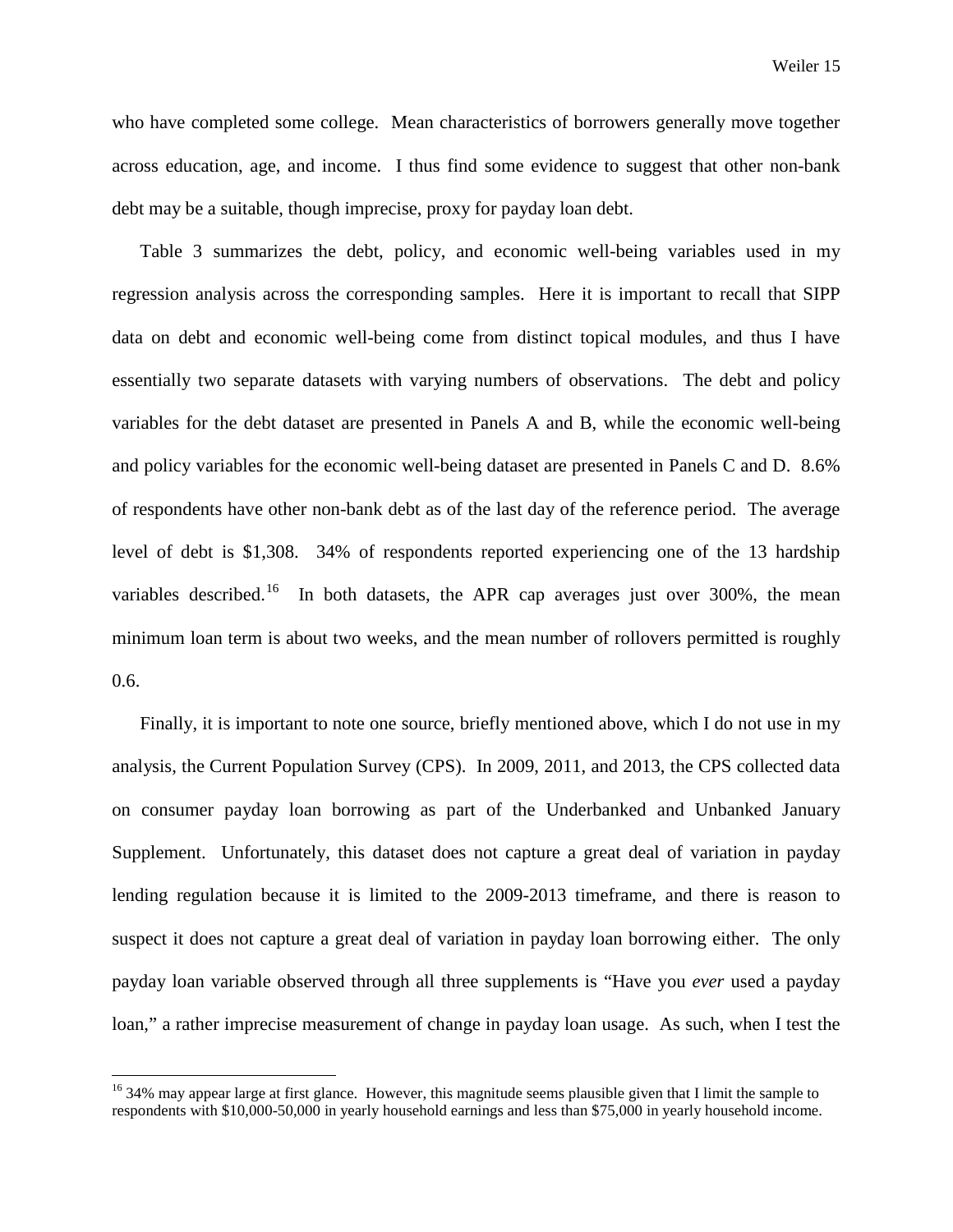relationship between debt and state policies in both OLS and difference-in-difference forms using the CPS, coefficients are very small and largely statistically insignificant.

# IV. ESTIMATION STRATEGY

#### *A. Exogeneity of state regulations*

The estimation strategy utilized in my state policy-debt relationship and reduced form analyses operates partially on the assumption that state-level payday loan policy changes are exogenous of consumers' propensities to borrow or other unobservable characteristics. Given the many players and factors involved in state-level policy formation, this seems plausible. However, there is reason to doubt that state laws are in fact exogenous of consumers' propensities to borrow or their economic well-being (Kaufman, 2013; Melzer, 2011). Underlying state economic or political characteristics may simultaneously affect the state's payday loan regulations and the residents' economic well-being or propensity to take out payday loans. Melzer (2011) notes that Benmelech and Moskowitz (2010) find that state usury laws in the  $19<sup>th</sup>$  century were related to political and economic conditions in the state. I try to mitigate this potential endogeneity by pooling data over a wide range of years and states and by using state and year fixed effects. This strategy is suggested as potentially fruitful in Kaufman (2013). State fixed effects absorb any time-invariant state characteristics in the error term, but the analysis will still be biased if there are time-varying state characteristics correlated with both state policies and economic well-being (or propensity to borrow, depending on the specification).

#### *B. Debt-state policy relationship*

One important channel by which payday lending policies may have an effect on consumer economic well-being is through its effect on the amount consumers borrow in payday loans. It is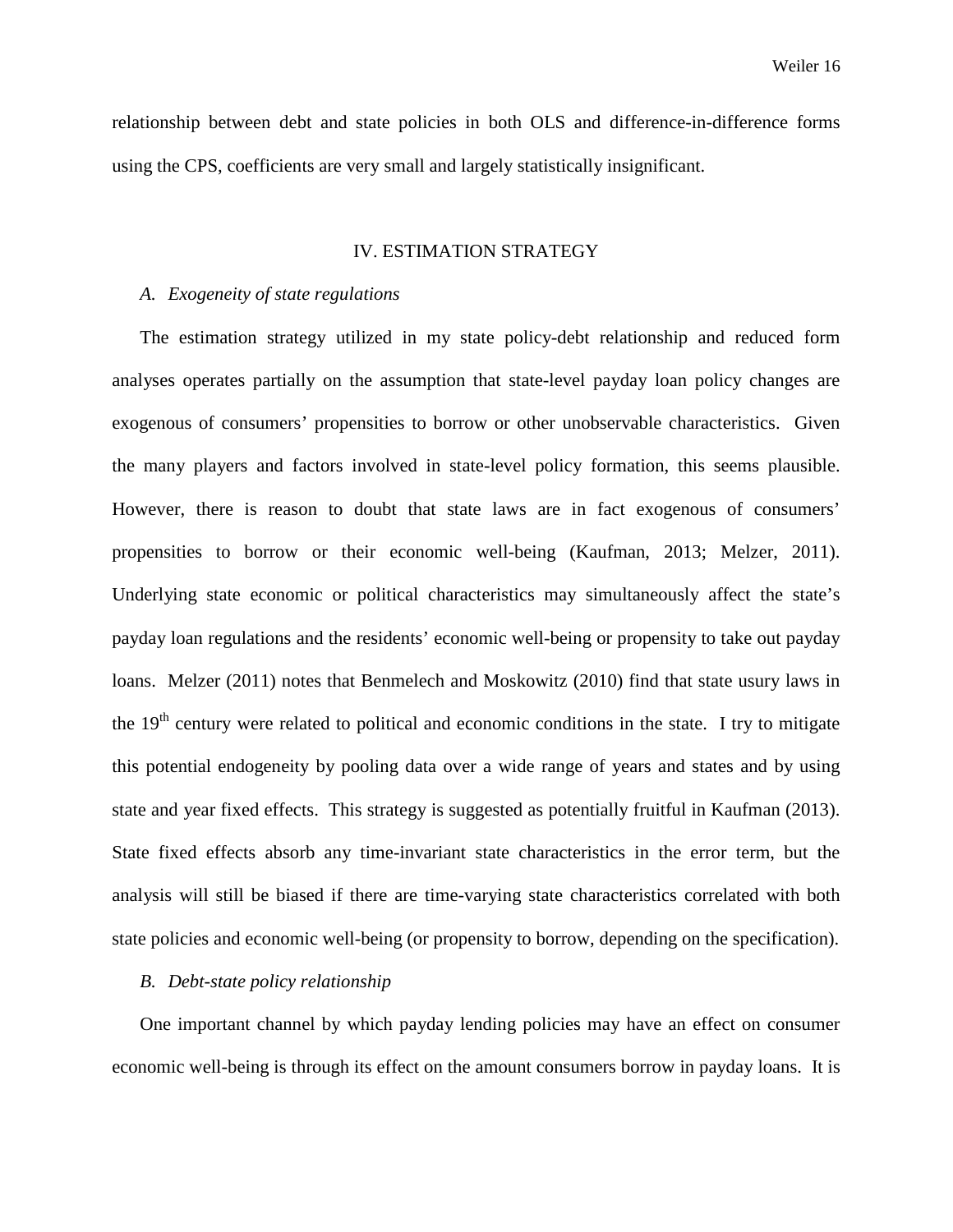important to note, however, that there are other channels by which payday lending policies could affect consumer well-being. Namely, these policies could affect not just whether people borrow, but also the characteristics of the loan and their ability to repay it if they do borrow. All else equal, one would expect APR caps to provide lower-cost loans that would be easier for consumers to repay without rolling over. Changes in the minimum loan term or the number of permitted rollovers may also affect ability to repay, but one would also expect such changes to have an effect on the rate at which consumers borrow. Because I do not have data on loan repayment or loan characteristics, I cannot test these channels. But the possibility of such mechanisms gives reason to test the reduced form effects of state policies on consumer wellbeing even if the relationship between state policies and consumer debt are not as expected.

I first approach the relationship between state payday loan policies and consumer debt by presenting evidence from three states where changes in payday lending regulations coincided with significant changes in payday loan usage. Because I don't have a measure of payday loan usage for most states at a given time, I also use other non-bank debt in the SIPP as a proxy for payday loan debt. In one test, I compare other debt usage rates in the SIPP between states that ban payday loans and states that allow payday loans. In another test, I use variation in state policies to estimate the relationship between non-bank debt in the SIPP and payday loan policies. This specification takes the form of Equation (2) presented below except that the dependent variable is a measure of non-bank debt instead of economic hardship.

*C. Effect of regulations on consumer well-being: reduced form estimations*

# *a. Comparing "Reform States" to "Legal States"*

I then move to estimating the effect of payday loan regulations on well-being, first using a difference-in-difference model to exploit a number of policy changes in which states effectively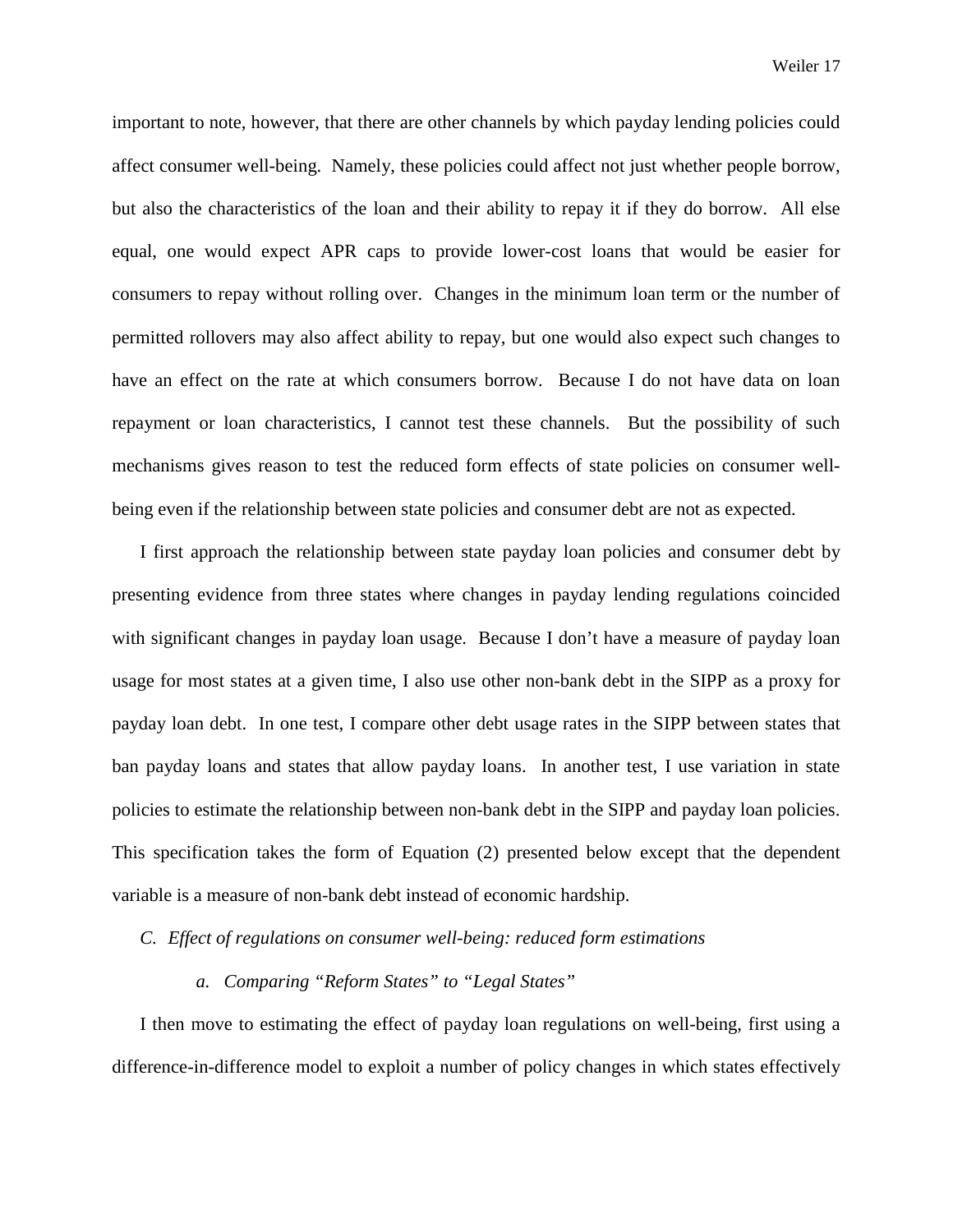banned payday lending between 2004 and 2010. These states are labeled "Reform States" and include Arizona, Georgia, Maryland, Montana, North Carolina, Pennsylvania, West Virginia, and Washington, D.C. The comparison group consists of thirty "Legal States" where payday lending was permitted throughout pre- and post-reform periods. The pre-reform period is wave 8 of the 2001 SIPP, which contains observations from February 2003 to May 2003. In one specification, I also include wave 8 of the 1996 SIPP in this period to account for potential trends in the pre-reform data. The post-reform period is wave 9 of the 2008 SIPP, which contains data from January 2011 to April 2011. To estimate the effects of payday lending on well-being, I (a) take the difference between mean hardship occurrence in Reform States and Legal States during the pre-reform period (b) take the difference between mean hardship occurrence in Reform States and Legal States during the post-reform period and (c) take the difference between the differences calculated in (a) and (b). This is equivalent to the following regression form:

(1)  $Hardship_{ist} = Post_t * ReformState_s\beta + Post_i\gamma + ReformState_s\alpha + X_{ist} + u_{ist}$ where  $Hardship_{ist}$  is a binary variable equal to one if the given measure of hardship is observed for individual  $i$  in state  $s$  at time  $t$ ;  $Post<sub>t</sub>$  is a binary variable equal to one if time  $t$  is in the postreform period;  $ReformState<sub>s</sub>$  is a binary variable equal to one if state *s* is a Ban State.  $X_{ist}$  is a vector of individual characteristics including race, educational attainment, and the number of family members for individual *i* in state *s* at time *t*.

#### *b. Exploiting variation across regulatory parameters*

To obtain more nuanced estimates of the effects of certain payday loan regulation parameters on consumer well-being, I then perform a reduced form analysis of the policy variables on hardship outcomes. For this, I use a linear probability model in the following form:

(2) 
$$
Hardship_{ist} = APR_{st} * APR\_reg_{st}\alpha + MinTerm_{st} * MinTerm\_reg_{st}\mu +
$$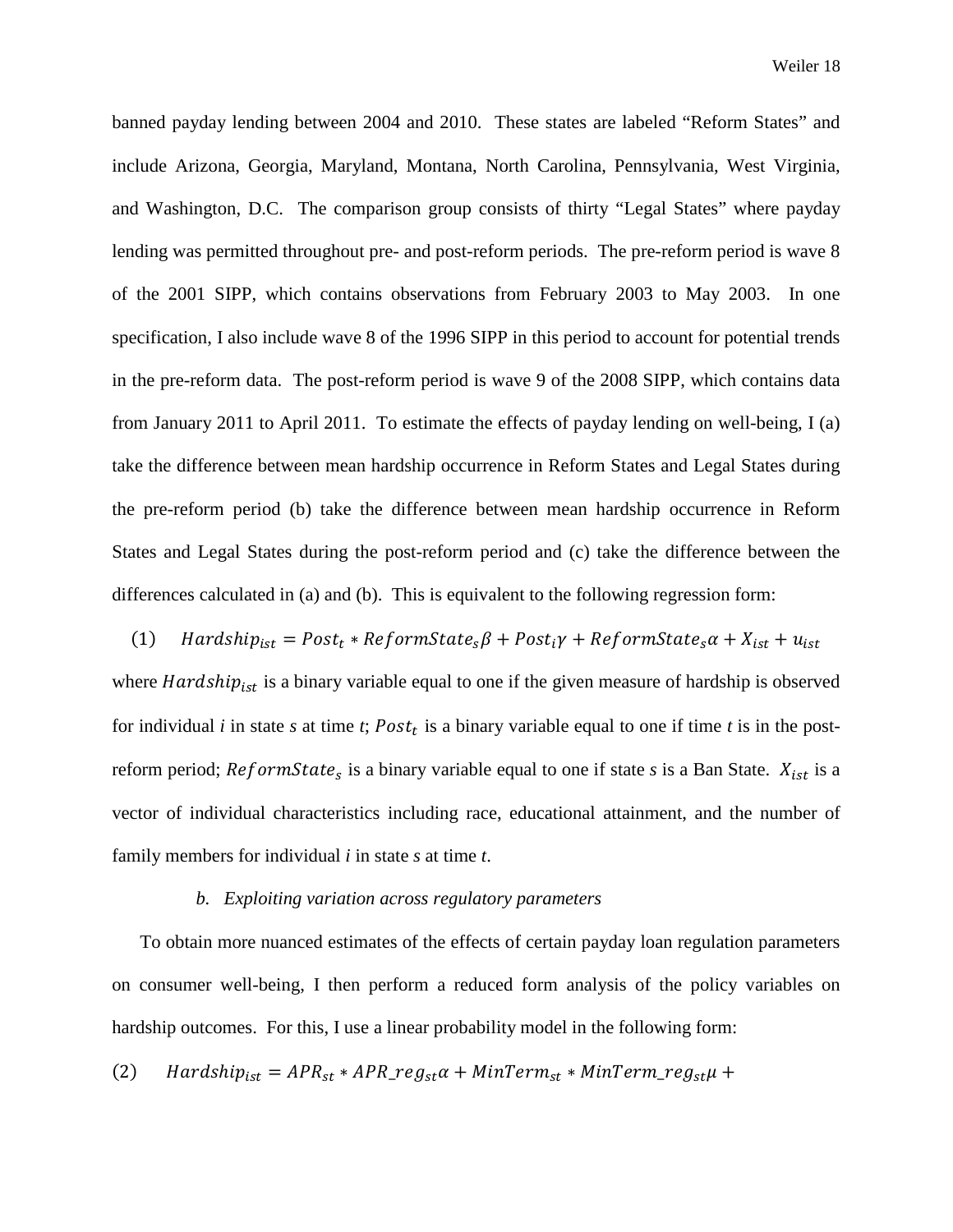$Rollover_{st} * Rollover\_reg_{st} \rho + APR\_reg_{st} \beta + MinTerm\_reg_{st} \pi$ 

+ Rollover\_ $reg_{st}\sigma + X_{ist}\theta + \delta_s + \tau_t + \varepsilon_{ist}$ 

where  $Hardship_{ist}$  is a binary indicator of whether a given hardship or set of hardships occurred for individual *i* in state *s* at time *t.*  $APR_{st}$ ,  $MinTerm_{st}$ , and  $Rollover_{st}$  are the corresponding APR cap, minimum loan term, and permitted number of rollovers in state *s* at time *t.*  $APR\_reg_{st}$ ,  $MinTerm\_reg_{st}$ , and  $Rollover\_reg_{st}$  are binary variables equal to one if state *s* regulates the given parameter at time  $t$  and zero otherwise.  $X_{ist}$  is a vector of individual characteristics including race, educational attainment, and the number of family members for individual *i* in state *s* at time *t*.  $\delta_s$  and  $\tau_t$  are state and year fixed effects.

# V. RESULTS AND DISCUSSION

# *A. Debt – state policy relationship*

I first establish the relationship between policy variables and payday loan usage. Charts 1, 2, and 3 present evidence of the state-level effects of payday loan policy. Some states require payday lenders to report lending activity to state regulators, who then publish annual reports with various measures of payday or small loan lending. When compiled across years, these reports paint a picture of the potential effects of regulations, including regulations other than APR caps. The charts illustrate that payday lending in Colorado, Virginia, and Washington diminished significantly after each state implemented more restrictive minimum loan term, rollover, or simultaneous loan requirements. In all three cases, payday lending dropped by over 65% within two full years of the reforms. Data from national payday loan chains suggest borrowing diminished due to decreases in loan supply. Advance America cut storefronts in Colorado from 62 to 31 within a year of the 2010 reforms. In Washington, they reduced storefronts from 91 to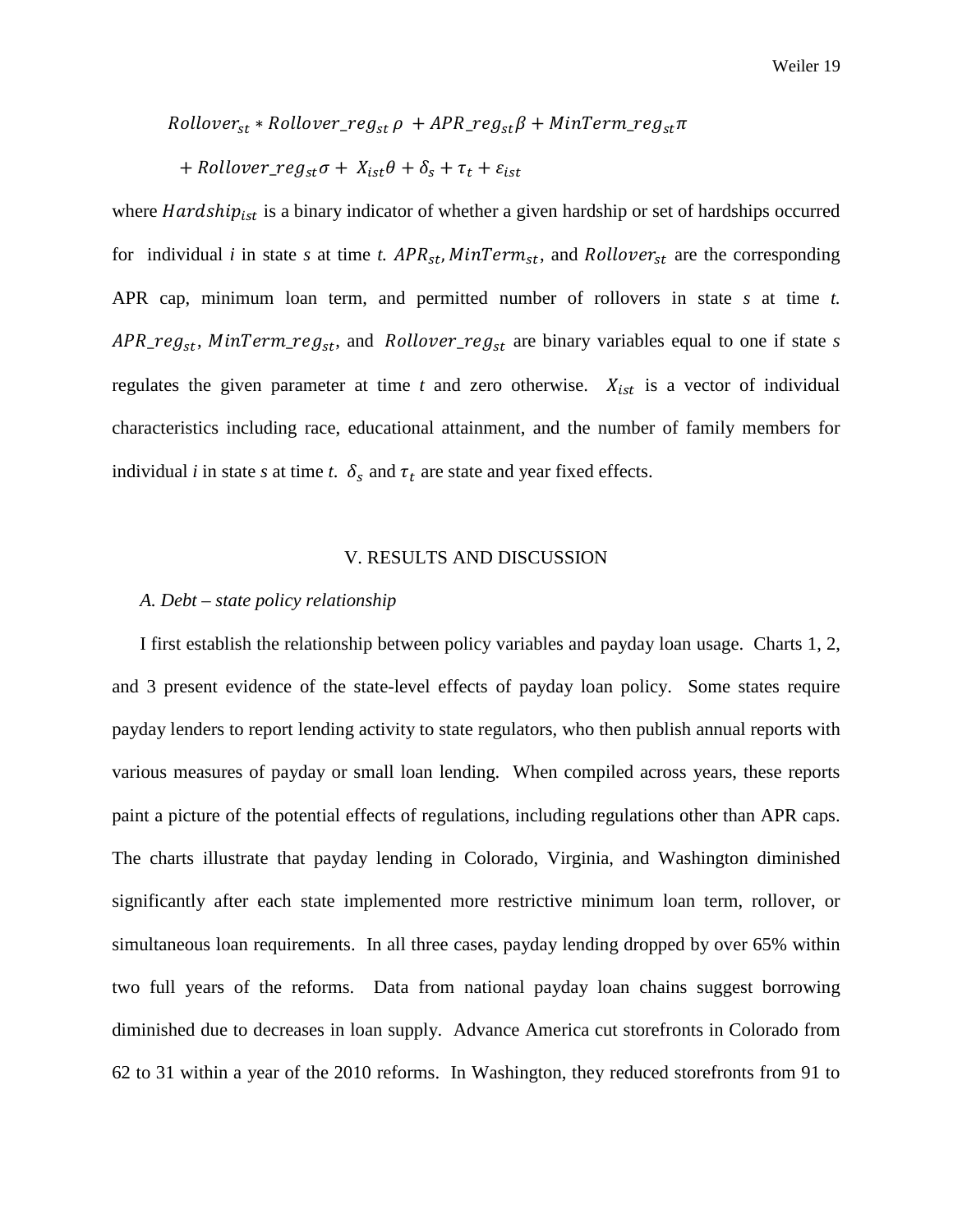14 within 2 years of the reforms, and in Virginia, they reduced storefronts from 151 to 82 within  $3$  years.<sup>[17](#page-20-0)</sup>

I further approximate the relationship between state policies and payday loan usage by using other non-bank debt measures in the SIPP as a proxy for payday loans. It is again important to recall that non-bank debt includes forms of debt besides payday loans, such as student loans and late medical bills, and is at best a weak proxy for payday loan debt. Table 4 stratifies mean debt levels and debt usage between states that allow payday lending ("Legal States") from 1998 to 2011 and states that ban the practice ("Illegal States") from 1998-2011. The fraction using other non-bank debt is 5 percentage points (0.15-0.10) higher in Legal States than in Illegal States. Moreover, the fraction using other bank debt is 1 percentage point (0.08-0.07) higher among Illegal States, suggesting that higher non-bank debt levels in Legal States cannot be attributed entirely to across-the-board higher debt levels in Legal States. It also suggests that borrowers in Illegal States substitute other bank debt when payday loans are not available. The same pattern of increased non-bank debt usage and decreased bank debt usage in Illegal States is seen in the unconditional means of the level of debt outstanding. However, this relationship only holds at the extensive margin and not the intensive margin as the conditional means and medians of nonbank debt are higher among Illegal States than Legal States. This discrepancy might be attributable to the noisiness of the non-bank debt measures given that they include education loans and outstanding medical bills, forms of debt that could carry large outstanding balances and skew the data upward. Nonetheless, these results provide preliminary evidence of a relationship between payday lending regulation and payday loan debt levels. However, these findings remain only suggestive given the limitations of the proxy for payday loan debt and the limited sample. The sample of Illegal States includes data from only five states, all of which are

<span id="page-20-0"></span><sup>&</sup>lt;sup>17</sup> From Advance America Form 10-K filings.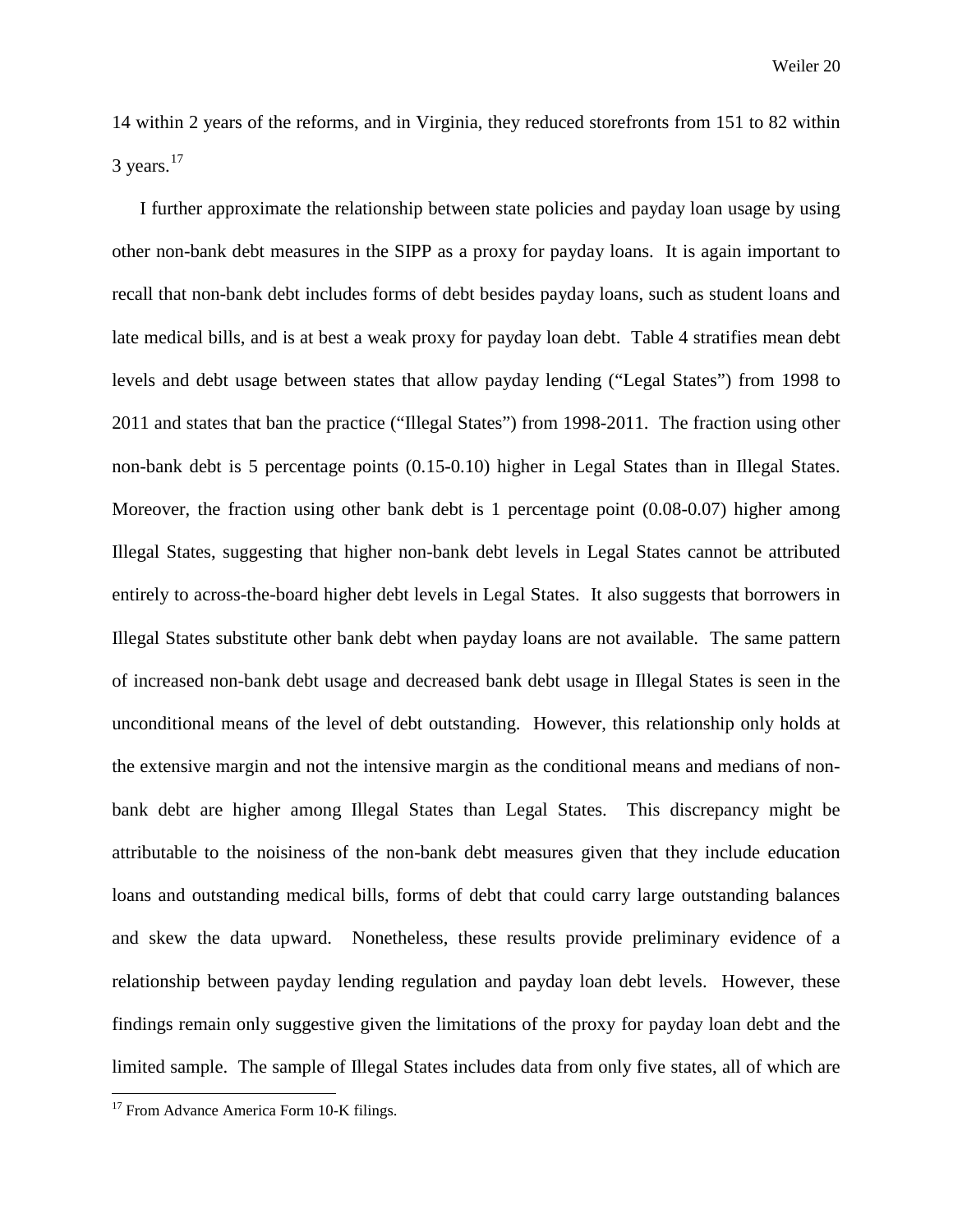geographically concentrated in the mid-Atlantic and Northeast regions.<sup>[18](#page-21-0)</sup> In Appendix 3, I present results from the supplementary test of the relationship between state regulation parameters and other non-bank debt usage in the SIPP. Though the regulatory parameter coefficients for the specification in which personal other non-bank debt is the dependent variable are almost all statistically significant, the mixed direction of the coefficients defies any simple interpretation.

# *B. Effects of regulation on consumer well-being: reduced form estimations*

# *a. Comparing "Reform States" to "Legal States"*

Having established a relationship between payday loan regulations and payday loan usage, I now turn to reduced form estimations of the effects of state regulations on economic well-being. Table 5 presents results of the difference-in-differences model comparing Reform States and Legal States as outlined in Equation (2). For all reduced form estimates (Tables 5 and 6), I avoid interpreting the results as the effect of payday loans on consumer well-being due to the lack of a true first-stage estimate of the effect of payday loan policies on payday loan levels.

In specification 1 of Table 5, I use 2003 data (from the 2001 SIPP panel) as the pre-period and find that banning payday loans generally has small and negative effects on levels of economic hardship, none of which are statistically significant at conventional levels. In the second specification, I include 1998 data (from the 1996 SIPP panel) in the pre-period to account for possible pre-reform trends. Here again, effects on economic hardship are consistently negative (for 12 of the 13 hardship measures and all three summary hardship measures). Furthermore, in this specification, I find statistically significant effects on missing a utilities payment, not visiting the dentist, and inability to afford balanced meals. I also find statistically significant effects on two of the summary hardship measures, any food-related hardship and any

<span id="page-21-0"></span><sup>&</sup>lt;sup>18</sup> States include Connecticut, Massachusetts, New Jersey, New York, and Vermont.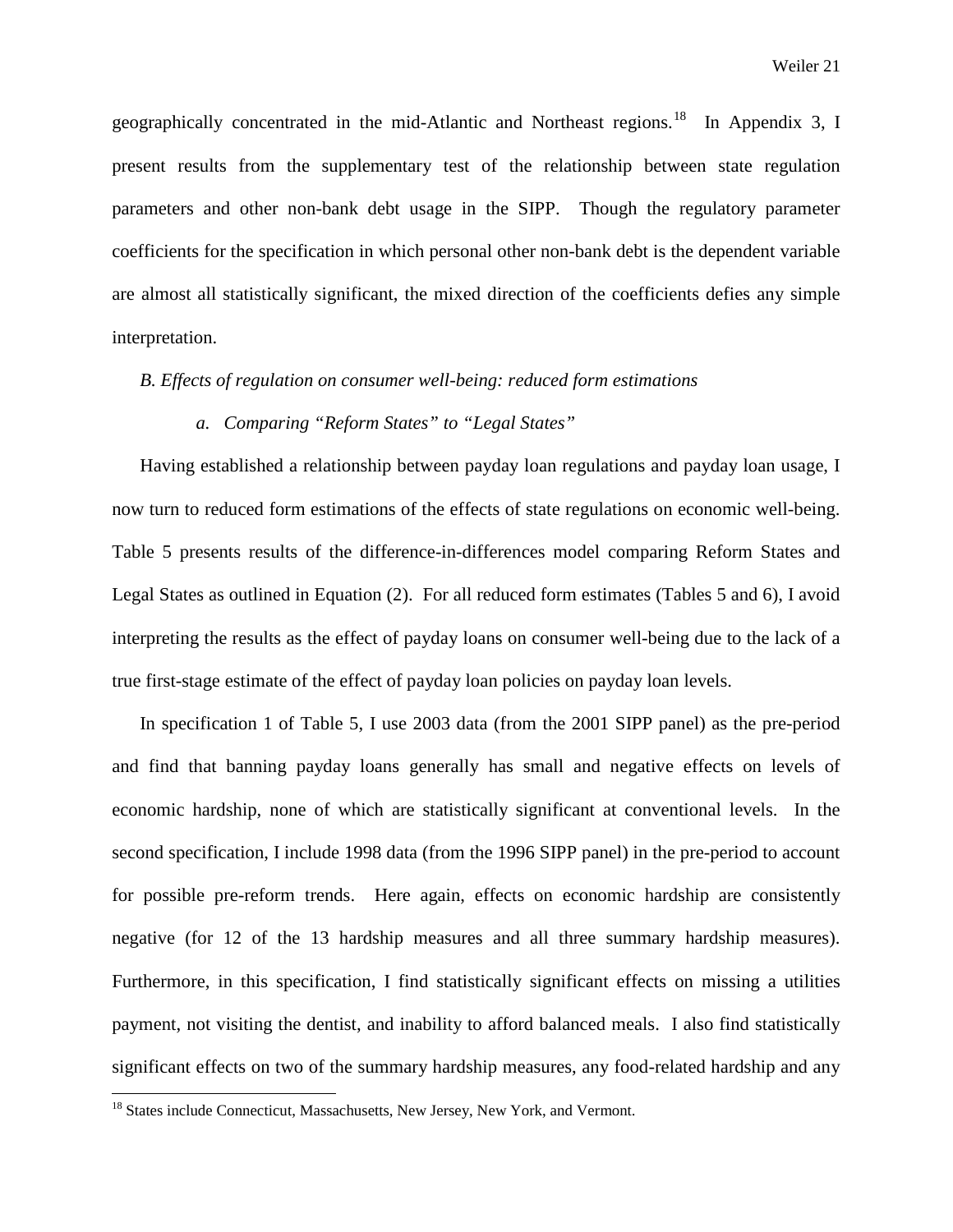hardship. All else equal, banning payday lending results in a 3.53 percentage point decrease in the probability of experiencing one or more of the six food hardships. The incidence rate for food hardships is 0.2793 as seen in Table 3, and thus this is equivalent to a 12.6% decrease in the rate of food hardship incidence. Likewise, all else equal, banning payday lending leads to a 3.60 percentage point decrease in the probability of experiencing one or more of the thirteen food and non-food hardships. Referring back to Table 3, the rate of non-food hardship incidence is 0.1951, and this is then equivalent to a 10.5% decrease in non-food hardships. These results echo Melzer (2011), who finds that payday loans have welfare-worsening effects.

# *b. Exploiting variation across policy parameters*

Given this evidence that payday loan bans improve economic well-being, I move, in Table 6 to a more nuanced look at the effects of different mechanisms within payday lending regulations, which in many cases do not result in a full-on payday loan ban. Many of the estimates in Table 6 are very small, and for many of the policy variables, coefficients do not have a consistent direction. There are nonetheless some trends and individually statistically significant coefficients worth discussion. First, however, an important note about interpreting the results for each regulatory dummy (*APR reg, MinTerm reg,* and *Rollover reg*) in Table 6: because the model in Equation (2) includes both a main effect and an interaction term and because evaluating the regulatory dummies in isolation would be predicting out of sample, I evaluate the effect of regulating (as compared to not regulating) by calculating a linear combination of the relevant coefficients at the mean value of the policy.<sup>[19](#page-22-0)</sup> Thus, per Equation (2), the effect of regulating APR (*APR\_reg*) will be equal to  $\overline{APR}_{st} * \alpha + \beta$ . For example, consider the effect of regulating APR on the likelihood of experiencing any hardship as seen in specification 1 in Table 6. The

<span id="page-22-0"></span><sup>&</sup>lt;sup>19</sup> Evaluating regulatory dummies in isolation would predict out of sample because no state sets the maximum APR to 0% or the minimum loan term to 0 days.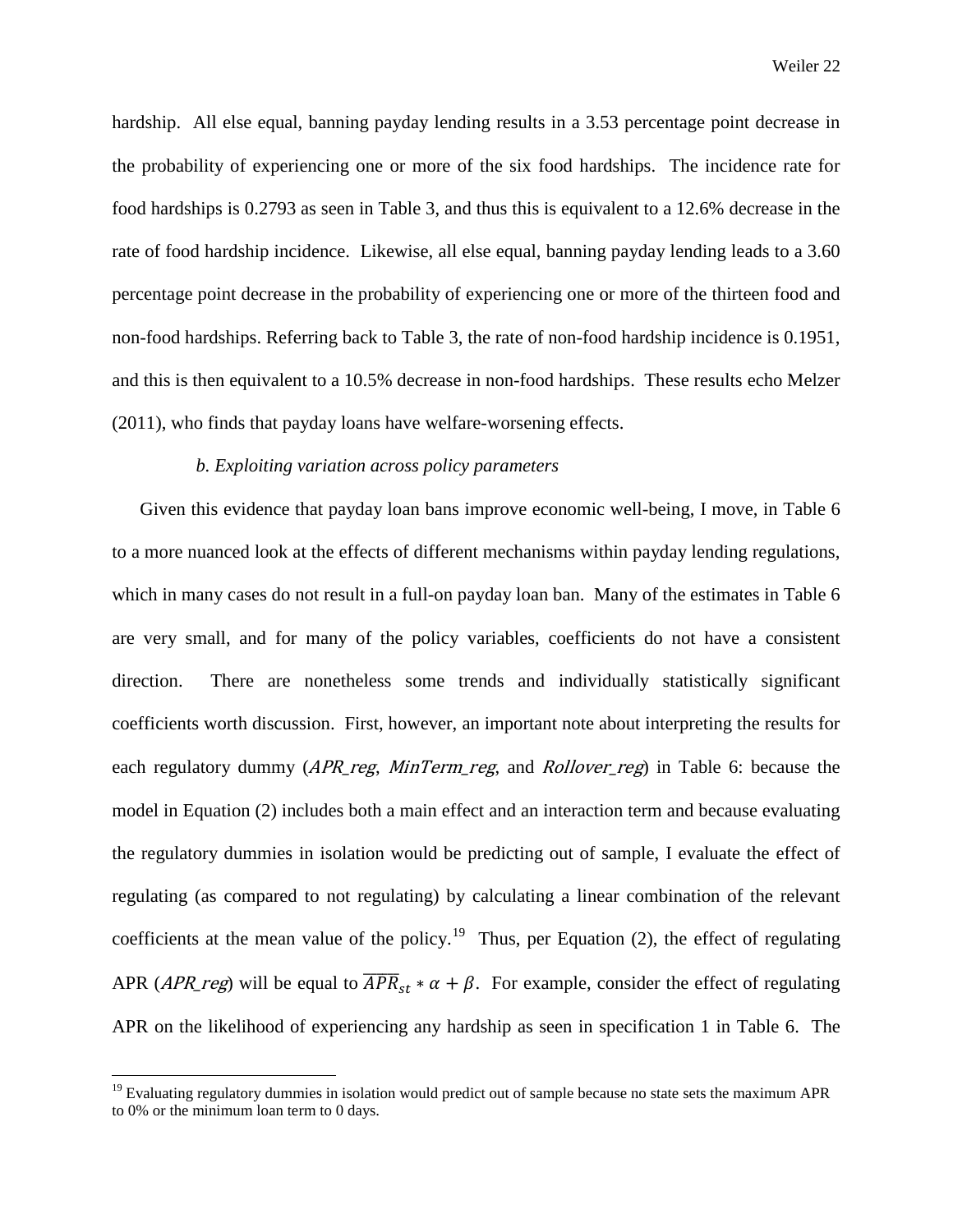main effect is equal to 0.01166 and the interaction term is equal to 0.00097. Table 3 indicates that the average APR cap for this data is 316.17%. The linear combination of these coefficients at the mean of the policy variable is thus  $0.01166 + 0.00097*3.1617 = 0.01473$ .

There are at least three noteworthy results in Table 6. First, when evaluated at the mean APR cap of 316.17% as described above, the coefficient for regulating APR is positive across 12 of the 16 hardship measures, suggesting that regulating APR leads to increases in economic hardship. Second, each one-day increase in the minimum loan term consistently has negative effects, reducing economic hardship. These effects are statistically significant for eight of the 16 hardship indicators and summary variables, but all of these effects reduce the rate of hardship incidence by less than 1%. For example, a one-day increase in the minimum loan term results in a 0.022 percentage point decrease in the incidence of respondents eating less than they felt they should. Given that the rate of incidence as presented in Table 3 is 0.0705, this is equivalent to a 0.34% decrease in the incidence of respondents eating less than they felt they should. Third, each increase of one permitted rollover (making the rollover regulations less restrictive) generally decreases hardship at magnitudes which, though still small, are some of the highest found in this analysis. For example, an increase of one permitted rollover results in a 0.28 percentage point  $(11.6%)$  decrease in the incidence of utilities being shut off.<sup>20</sup> However, it should be noted that while most coefficients on the continuous rollover variable are negative and thus imply decreased hardship as rollover regulations are less restrictive, a one-rollover increase results in a 0.18 percentage point  $(35.4\%)$  increase in the likelihood of being evicted.<sup>21</sup>

#### VI. CONCLUSION

<span id="page-23-0"></span><sup>&</sup>lt;sup>20</sup> The percent decrease is calculated as follows:  $0.28/2.44 = 11.6\%$ <br><sup>21</sup>  $0.18/0.50 = 35.4\%$ 

<span id="page-23-1"></span>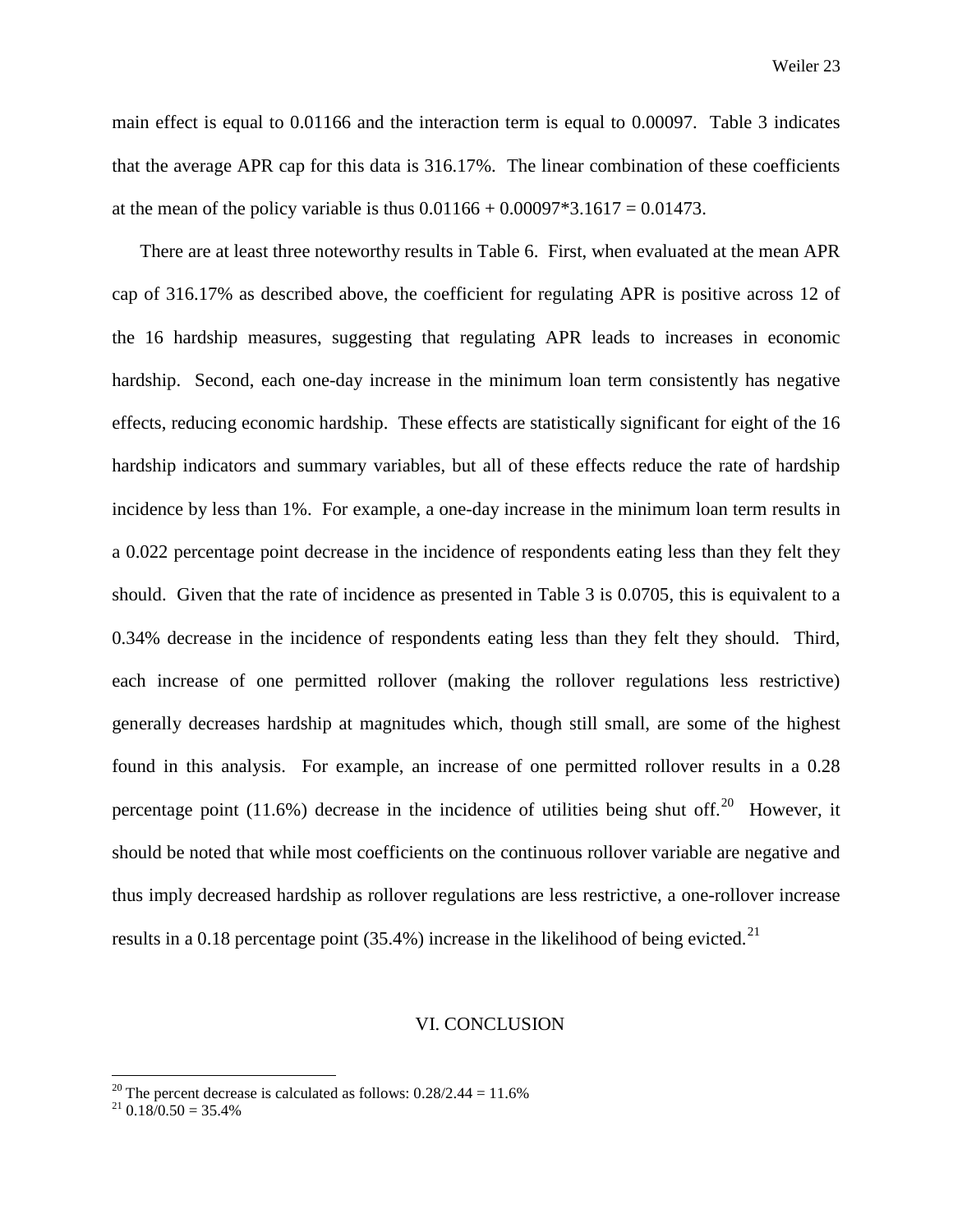This paper assesses the effects of state-level payday lending regulations on payday loan usage rates and consumers' economic well-being. Specifically, I focus on the effects of three types of payday regulation: APR caps, minimum loan terms, and rollover limits. I show a strong relationship between state payday regulation and payday loan usage levels in Washington, Virginia, and Colorado, where payday loan usage data is available. In these states, regulatory changes have precipitated sharp decreases in payday loan usage. Using other non-bank debt from the SIPP, I also find some evidence that there are greater rates of consumer debt usage in states that allow payday lending.

I then estimate the reduced form effects of payday loan regulations on consumers' economic well-being. When comparing eight states that banned payday lending between 2004 and 2010 to states that allowed payday lending across that timeframe, I estimate that banning payday lending led to a 10.5% decrease in the probability of experiencing at least one of the 13 economic hardship measures I evaluate, although the precision of this estimate is sensitive to which years are included in the pre-reform period. Moreover, there are potential difficulties in identifying truly causal effects through differences-in-differences across a long time span. Results from my analysis exploiting variation in payday loan policy parameters indicate small though sometimes statistically significant effects of the three parameters on consumer well-being.

Taken together, the strong relationship between payday loan regulations and payday loan usage and the positive effects of payday loan bans on economic well-being suggest that payday loans may make consumers worse off. However, it is important to note that I have estimated the effects of regulation on only a limited set of outcomes. Subsequent research should consider bankruptcy and other measures of financial strain.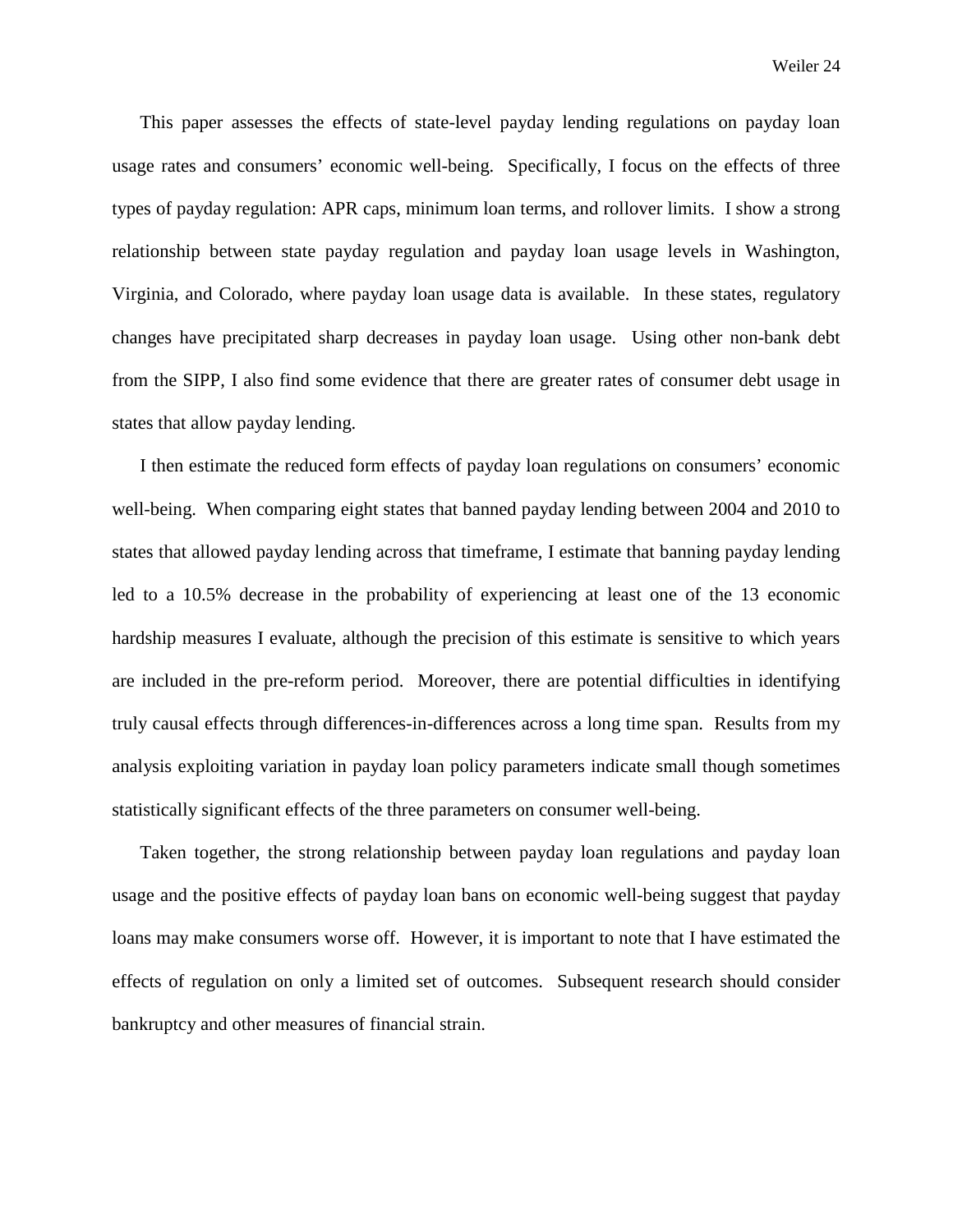My analysis of payday loan regulations relies on a dataset of state regulations that I have constructed. To my knowledge, no other compilation of state payday lending regulations captures as much detail about state regulations over as much time. Thus, this paper is novel in the amount of variation across states, across time, and within each state's regulatory scheme that I am able to exploit. Further research might use this regulatory dataset combined with state-level payday loan usage data to perform an instrumental variables analysis. Similarly, this dataset could also be used for more creative identification techniques such as the use of exogenous geographic variation found in Melzer (2011).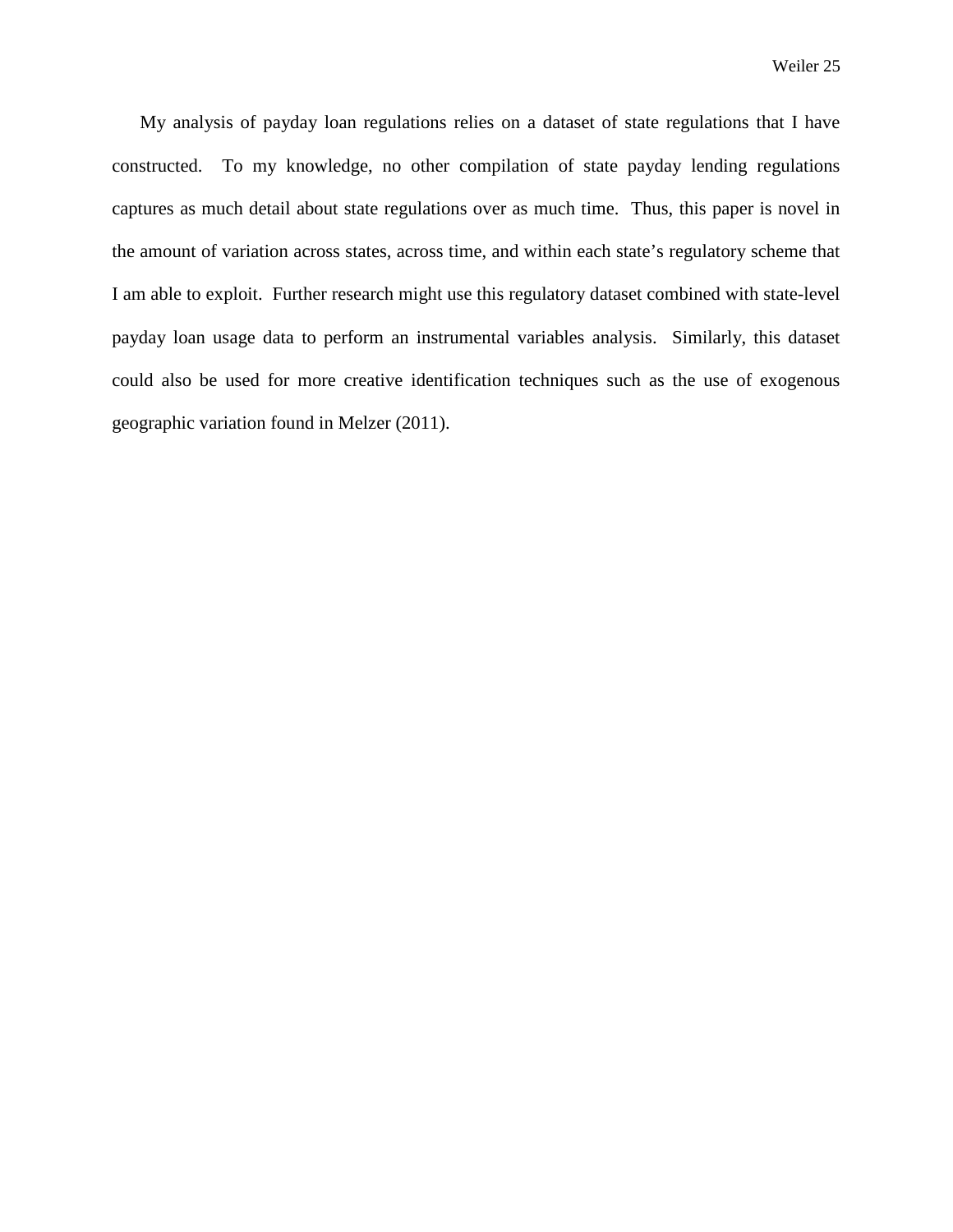|                        |                          | <b>APR Cap</b>                   | Minimum Loan Term (Days) |                          | <b>Maximum Number of Rollovers</b> |                                    |
|------------------------|--------------------------|----------------------------------|--------------------------|--------------------------|------------------------------------|------------------------------------|
| <b>State</b>           | 1998                     | 2011                             | 1998                     | 2011                     | 1998                               | 2011                               |
| $\mathbf{AL}$          | $\overline{\phantom{a}}$ | 455%                             | $\overline{\phantom{a}}$ | 10                       | $\overline{\phantom{a}}$           | $\mathbf{1}$                       |
| AK                     | $\overline{\phantom{m}}$ | 433%                             | $-$                      | 14                       | $-$                                | $\mathfrak{2}$                     |
| $\mathbf{A}\mathbf{Z}$ | --                       | 36%                              | $\overline{a}$           | $\overline{\phantom{a}}$ | $-$                                | $\overline{a}$                     |
| AR                     | 17%                      | 17%                              | --                       | $\overline{a}$           | --                                 | $\overline{\phantom{a}}$           |
| CA                     | 390%                     | 390%                             | --                       | $\overline{\phantom{a}}$ |                                    | $\boldsymbol{0}$                   |
| $_{\rm CO}$            | 433%                     | 45%                              |                          | 180                      |                                    | $\mathbf{1}$                       |
| ${\cal C}{\cal T}$     | 17%                      | 17%                              | --                       | --                       | $\overline{a}$                     | $\overline{\phantom{a}}$           |
| $\rm DE$               | $\overline{\phantom{a}}$ | $\overline{\phantom{a}}$         | $-$                      | $\overline{\phantom{a}}$ | 4                                  | 4                                  |
| ${\rm FL}$             | $\overline{\phantom{a}}$ | 419%                             |                          | $\overline{7}$           |                                    | $\boldsymbol{0}$                   |
| ${\rm GA}$             | 10%                      | 10%                              | --<br>$-$                | 17.25                    | --<br>$-$                          | $\overline{\phantom{a}}$           |
|                        |                          |                                  |                          |                          |                                    |                                    |
| $H$ I                  | $\overline{\phantom{a}}$ | 459%<br>$\overline{\phantom{a}}$ | $-$                      | $\overline{\phantom{a}}$ | --                                 | $\boldsymbol{0}$<br>$\mathfrak{Z}$ |
| ID                     | $\overline{a}$           |                                  | --                       | $\overline{\phantom{a}}$ | --                                 |                                    |
| $\rm IL$               | $-$                      | 403%                             | $\overline{a}$           | 13                       |                                    | $\boldsymbol{0}$                   |
| IN                     | --                       | 381%                             | --                       | 14                       | --                                 | $\boldsymbol{0}$                   |
| IA                     | 303%                     | 303%                             | $-$                      | --                       | $\boldsymbol{0}$                   | $\boldsymbol{0}$                   |
| $\mathbf{K}\mathbf{S}$ | 195%                     | 390%                             | $\overline{\phantom{a}}$ | $\tau$                   | $\overline{a}$                     | $\boldsymbol{0}$                   |
| KY                     | 390%                     | 390%                             | 14                       | 14                       | $\boldsymbol{0}$                   | $\boldsymbol{0}$                   |
| LA                     | $\overline{\phantom{a}}$ | 477%                             | $\overline{\phantom{a}}$ | $-$                      | $\boldsymbol{0}$                   | $\boldsymbol{0}$                   |
| ME                     | --                       | 217%                             | $\overline{a}$           | $-$                      | ۵.                                 | $-$                                |
| MD                     | $\overline{\phantom{a}}$ | 33%                              | --                       | --                       | --                                 | --                                 |
| MA                     | 23%                      | 23%                              | $-1$                     | $-$                      | Ξ.                                 | $\overline{a}$                     |
| MI                     | 25%                      | 364%                             | --                       | --                       | --                                 | $\boldsymbol{0}$                   |
| MN                     | 199%                     | 199%                             | $-$                      | $\overline{\phantom{a}}$ | $\boldsymbol{0}$                   | $\boldsymbol{0}$                   |
| MS                     | 167%                     | 376%                             | $-$                      | 28                       | $\boldsymbol{0}$                   | $\boldsymbol{0}$                   |
| MO                     | $\overline{\phantom{a}}$ | 1950%                            | --                       | 14                       | --                                 | 6                                  |
| MT                     | $\overline{\phantom{a}}$ | 36%                              | --                       | --                       |                                    | $\overline{\phantom{a}}$           |
| NE                     | 390%                     | 390%                             |                          | --                       |                                    | $\boldsymbol{0}$                   |
| NV                     | $\overline{\phantom{a}}$ | $\overline{\phantom{a}}$         | --                       | $-$                      | --                                 | $\overline{\phantom{a}}$           |
| $\rm NH$               | 24%                      | 36%                              | $\overline{a}$           | $\tau$                   | --                                 | $\boldsymbol{0}$                   |
| $_{\rm NJ}$            | 30%                      | 30%                              | --                       | $\overline{\phantom{a}}$ | --                                 | $\overline{\phantom{a}}$           |
| <b>NM</b>              | $\overline{\phantom{a}}$ | 416%                             | $\overline{\phantom{a}}$ | 14                       |                                    | $\boldsymbol{0}$                   |
| NY                     | 25%                      | 25%                              | $-$                      | $-$                      | $\overline{a}$                     | $-$                                |
| $_{\mathrm{NC}}$       | 390%                     | 36%                              |                          | $\overline{a}$           | $\boldsymbol{0}$                   | --                                 |
| ${\rm ND}$             | $\overline{\phantom{a}}$ | 520%                             | --                       | --                       |                                    | --                                 |
| OH                     | 320%                     | 242%                             |                          | $\overline{\phantom{a}}$ | --                                 | $\overline{\phantom{a}}$           |
| OK                     | $\overline{\phantom{a}}$ | 390%                             | --                       | 12                       | $-1$                               | 0                                  |
| ${\sf OR}$             | $\overline{\phantom{a}}$ | 156%                             |                          | 31                       | Ξ.                                 | $\mathbf{2}$                       |
| PA                     | $\overline{\phantom{a}}$ | 88%                              | $-1$                     | $\overline{\phantom{a}}$ | --                                 | $\overline{\phantom{a}}$           |
| $\mathbf{R}\mathbf{I}$ | 36%                      | 260%                             | $\overline{a}$           | 13                       |                                    | $\mathbf{1}$                       |
| SC                     | 390%                     | 390%                             | $\overline{\phantom{a}}$ | --                       | $\overline{a}$                     | $\boldsymbol{0}$                   |
| SD                     | $\overline{\phantom{a}}$ | $\overline{\phantom{a}}$         | $\overline{a}$           | $\overline{a}$           |                                    | $\overline{4}$                     |
| <b>TN</b>              | 260%                     | 260%                             | $\overline{a}$           | $\overline{a}$           | $-$                                | $\boldsymbol{0}$                   |
| TX                     | --                       | 135%                             | --                       | 7                        |                                    | --                                 |
| UT                     | $-$                      | $\mathbb{H}^{\mathbb{Z}}$        |                          | $-$                      |                                    | 6                                  |
| ${\rm VT}$             | $\overline{\phantom{m}}$ | 18%                              | $-1$                     | $-$                      |                                    | $\overline{\phantom{a}}$           |
| <b>VA</b>              | $\overline{\phantom{a}}$ | 599%                             |                          | 14                       |                                    | $\boldsymbol{0}$                   |
| WA                     | 390%                     | 390%                             |                          | 7                        |                                    | $\boldsymbol{0}$                   |
| WV                     | $\overline{\phantom{a}}$ | 31%                              |                          | $-$                      |                                    | $\ddot{\phantom{a}}$               |
| WI                     | $\overline{\phantom{a}}$ | $\mathbb{L}^2$                   | $-1$                     | $-$                      |                                    | $\mathbf{1}$                       |
| WY                     | $\overline{\phantom{a}}$ | 260%                             |                          | --                       |                                    | $\boldsymbol{0}$                   |
|                        |                          |                                  |                          |                          |                                    |                                    |

Data on state regulations taken from author's research using Lexis Nexis, Westlaw, and HeinOnline legal databases. 1998 figures reflect regulations for a given state during the period (08/98-11/98) when Wave 8 of the 1996 Panel of the SIPP was conducted. 2011 figures reflect regulations for a given state during the period (05/11-08/11) when Wave 9 of the 2008 Panel of the SIPP was conducted. These waves included the Adult Well-Being Topical Module that contains the various food and non-food outcomes tested in the regression analysis. In Mississippi, relevant policy changes occurred during the both Wave 8 of the 1996 Panel and Wave 9 of the 2008 Panel, and thus, measurements of state regulations are averages based whether the first reference month occurred before or after the date of the policy change. In all other states, there is zero variance in a state's regulations within a given SIPP wave. For all data, the dates of policy changes are rounded to the first day of the next full month while reference months are assigned dates equal to the first day of the relevant month. North Dakota, South Dakota, and Wyoming are grouped together in the 1996 SIPP, and as such, are excluded from the 1998 data presented here. Likewise, for Maine and Vermont.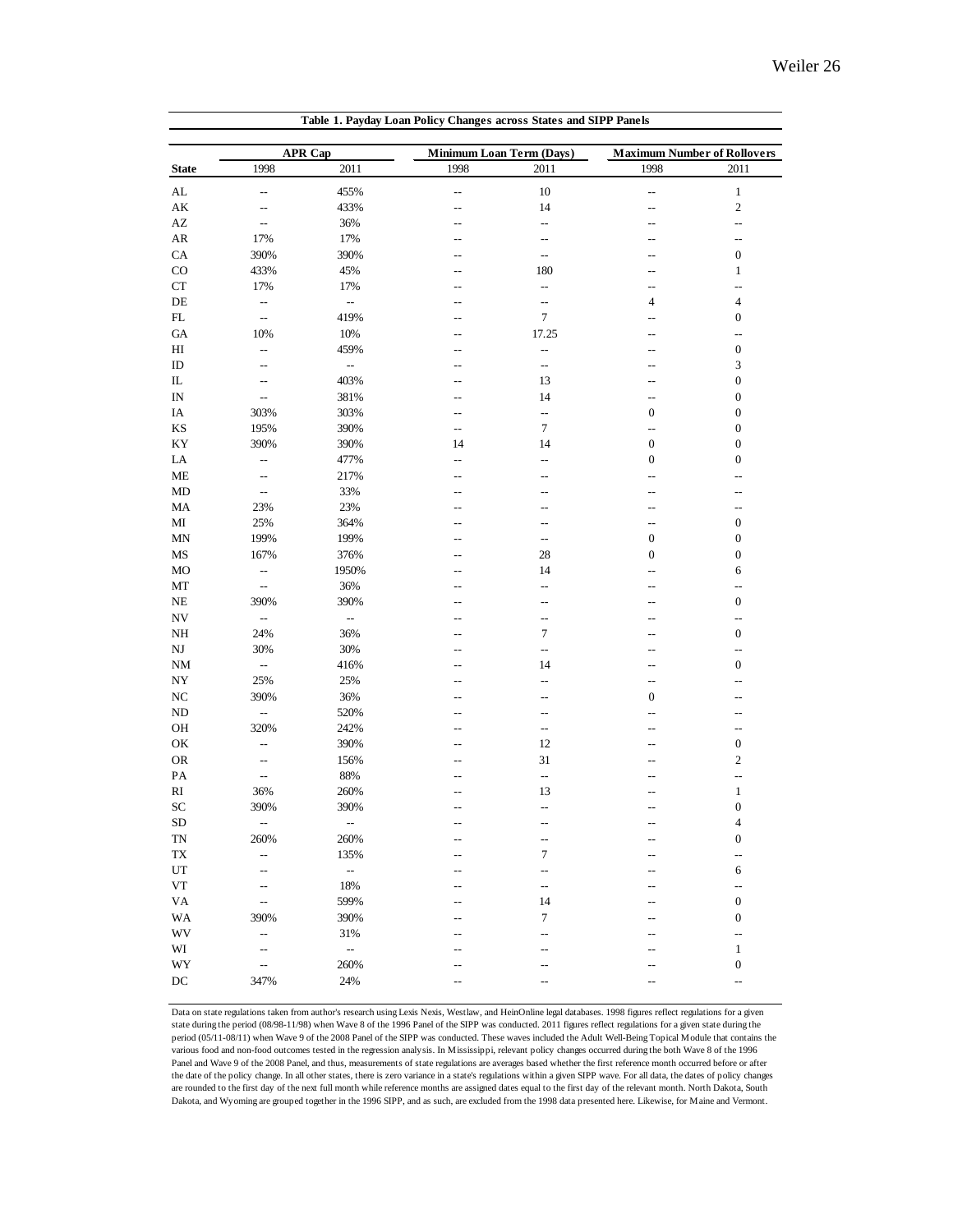|                               | <b>Fraction</b><br>with Payday<br>Loans<br>(SCF) | <b>Fraction</b><br>with Other<br>Debt<br>(SIPP) |
|-------------------------------|--------------------------------------------------|-------------------------------------------------|
| Race                          |                                                  |                                                 |
| White                         | 0.0576<br>(0.0049)                               | 0.1511<br>(0.0012)                              |
| Black                         | 0.1159<br>(0.0118)                               | 0.1306<br>(0.0025)                              |
| Hispanic                      | 0.0530<br>(0.0083)                               | 0.0851<br>(0.0030)                              |
| Other                         | 0.0300<br>(0.0142)                               | 0.1338<br>(0.0042)                              |
| <b>Education Level</b>        |                                                  |                                                 |
| Less than high school diploma | 0.0520<br>(0.0091)                               | 0.0914<br>(0.0022)                              |
| High school diploma           | 0.0677<br>(0.0066)                               | 0.1124<br>(0.0016)                              |
| Some college                  | 0.1010<br>(0.0104)                               | 0.1680<br>(0.0018)                              |
| Bachelor's degree             | 0.0367<br>(0.0083)                               | 0.1800<br>(0.0030)                              |
| Master's or Doctoral degree   | 0.0217<br>(0.0112)                               | 0.1781<br>(0.0050)                              |
| Age                           |                                                  |                                                 |
| 18-24                         | 0.0545<br>(0.0126)                               | 0.1926<br>(0.0041)                              |
| 25-29                         | 0.0946<br>(0.0127)                               | 0.2084<br>(0.0034)                              |
| 30-34                         | 0.0839<br>(0.0119)                               | 0.1760<br>(0.0031)                              |
| 35-39                         | 0.0756<br>(0.0122)                               | 0.1435<br>(0.0028)                              |
| $40 - 44$                     | 0.0669<br>(0.0112)                               | 0.1243<br>(0.0026)                              |
| 45-49                         | 0.0594<br>(0.0111)                               | 0.1239<br>(0.0027)                              |
| 50-54                         | 0.0506<br>(0.0107)                               | 0.1095<br>(0.0027)                              |
| 55-59                         | 0.0554<br>(0.0119)                               | 0.0877<br>(0.0027)                              |
| $60 - 64$                     | 0.0319<br>(0.0107)                               | 0.0810<br>(0.0030)                              |
| By Income<br>$<$ \$15,000     | 0.0564<br>(0.0174)                               | 0.1424<br>(0.0040)                              |
| \$15,000-\$24,999             | 0.0645<br>(0.0085)                               | 0.1392<br>(0.0021)                              |
| \$25,000-\$29,999             | 0.0969<br>(0.0133)                               | 0.1463<br>(0.0029)                              |
| \$30,000-\$39,999             | 0.0704<br>(0.0076)                               | 0.1429<br>(0.0020)                              |
| \$40,000-\$49,999             | 0.0585<br>(0.0079)                               | 0.1465<br>(0.0021)                              |
| \$50,000-\$74,999             | 0.04103<br>(0.0106)                              | 0.12914<br>(0.0034)                             |
|                               |                                                  |                                                 |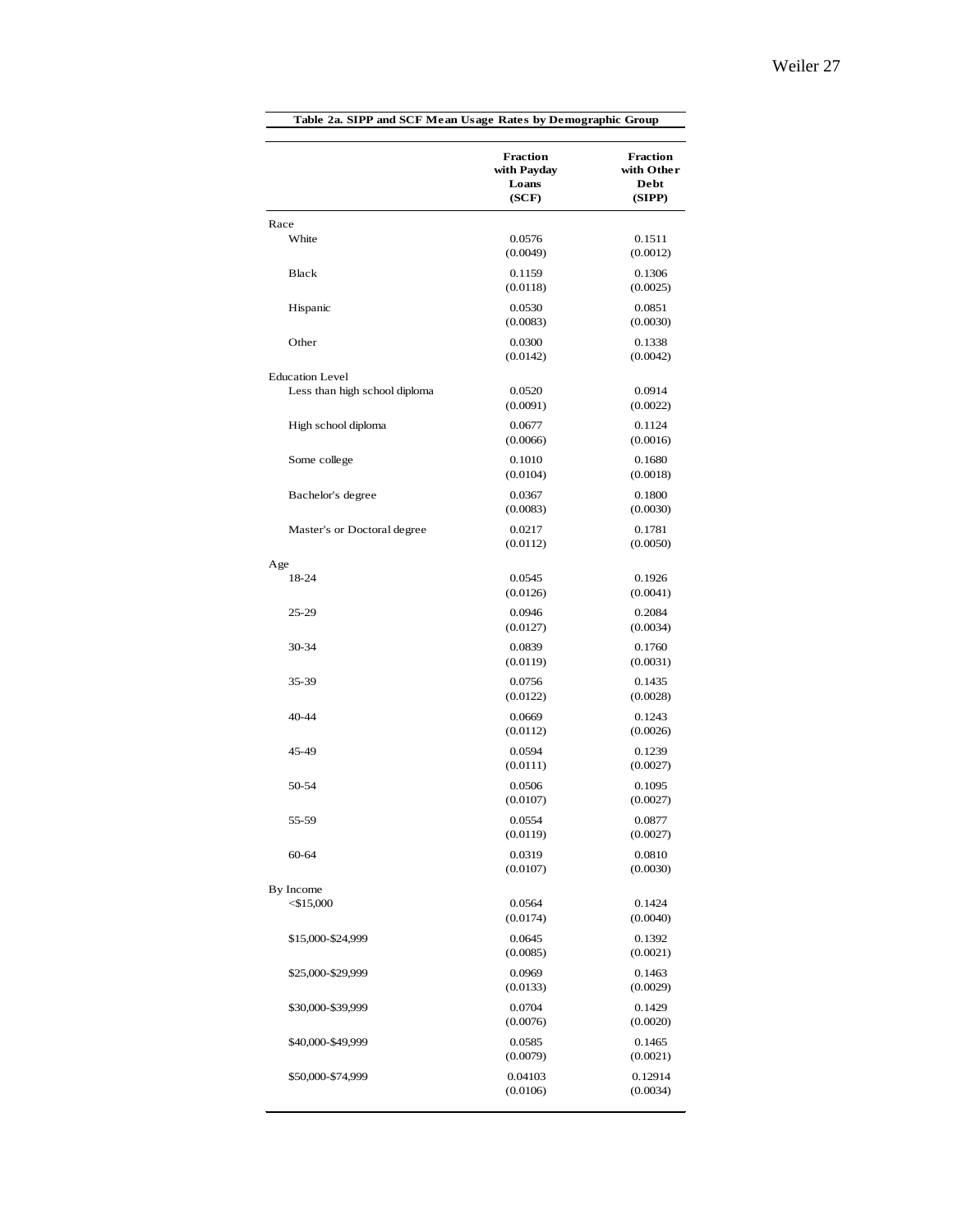|                            | Payday<br>Loans<br>(SCF) | <b>Other Debt</b><br>(SIPP) |
|----------------------------|--------------------------|-----------------------------|
| By Employment              |                          |                             |
| Employed                   | 0.0610                   | 0.1384                      |
|                            | (0.0041)                 | (0.0010)                    |
| Unemployed                 | 0.0866                   | 0.1397                      |
|                            | (0.0149)                 | (0.0040)                    |
| Disabled                   | 0.0687                   | 0.1638                      |
|                            | (0.0219)                 | (0.0051)                    |
| Retired                    | 0.0174                   | 0.0793                      |
|                            | (0.0167)                 | (0.0046)                    |
| Homemaker <sup>1</sup>     | 0.1552                   |                             |
|                            | (0.0755)                 |                             |
| Student                    | 0.1500                   | 0.3311                      |
|                            | (0.0439)                 | (0.0076)                    |
| <b>By Marital Status</b>   |                          |                             |
| Married                    | 0.0524                   | 0.1500                      |
|                            | (0.0056)                 | (0.0014)                    |
| Separated                  | 0.1041                   | 0.1197                      |
|                            | (0.0224)                 | (0.0044)                    |
| Divorced                   | 0.0726                   | 0.1169                      |
|                            | (0.0091)                 | (0.0021)                    |
| Widowed                    | 0.0634                   | 0.0797                      |
|                            | (0.0239)                 | (0.0042)                    |
| Never Married              | 0.0693                   | 0.1444                      |
|                            | (0.0069)                 | (0.0021)                    |
| By Rent/Own                |                          |                             |
| Rent                       | 0.0869                   | 0.1599                      |
|                            | (0.0059)                 | (0.0016)                    |
| Own                        | 0.0394                   | 0.1259                      |
|                            | (0.0052)                 | (0.0013)                    |
| <b>By Military Service</b> |                          |                             |
| <b>Ever Served</b>         | 0.0512                   | 0.1133                      |
|                            | (0.0094)                 | (0.0026)                    |
| Never Served               | 0.0671                   | 0.1436                      |
|                            | (0.0043)                 | (0.0011)                    |

<sup>1</sup>The Survey of Income and Program Participation (SIPP) does not collect data on whether respondents are homemakers.

Data from 2007, 2010, and 2013 waves of the Survey of Consumer Finances (SCF) and the 1996, 2001, 2004, and 2008 waves of the Survey of Income and Program Participation (SIPP). Data is restricted to respondents aged 18-64, with earnings between \$10,000 and \$50,000 and income below \$75,000. The SCF asks about payday loans in the last year while the SIPP asks about "other debt" as of the last day of the reference period. "Other debt" includes all loans except the following: loans from banks or credit unions, car loans, home equity loans, and mortgages. Types of debt explicitly mentioned in the survey question about "other debt" include educational loans, medical bills not covered by insurance, and money owed to private individuals. Figures in parentheses are standard errors.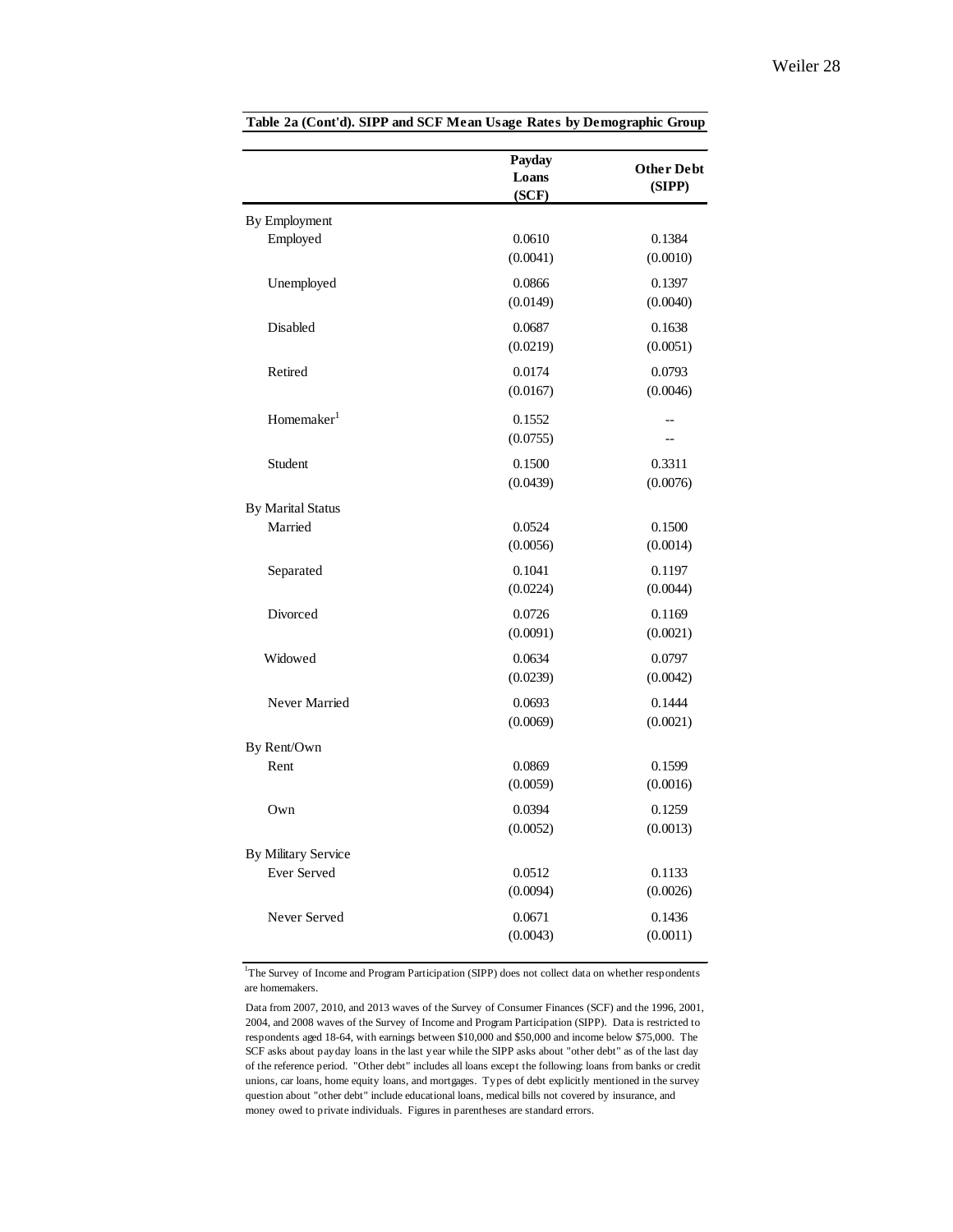|                               |                     |                         | Table 2b. SCF, SIPP, and Pew Summary Statistics by Consumer Debt Usage |                     |                         |                       |                    |
|-------------------------------|---------------------|-------------------------|------------------------------------------------------------------------|---------------------|-------------------------|-----------------------|--------------------|
|                               |                     | <b>SCF</b>              |                                                                        |                     | <b>SIPP</b>             |                       | Pew (Payday Loans) |
|                               | All                 | Some<br>Payday<br>Loans | No Payday<br>Loans                                                     | All                 | Some<br>"Other<br>Debt" | No<br>"Other<br>Debt" | $PL=1$             |
| Race                          |                     |                         |                                                                        |                     |                         |                       |                    |
| White                         | 0.5961<br>(0.0079)  | 0.5160<br>(0.0301)      | 0.6018<br>(0.0082)                                                     | 0.7247<br>(0.0013)  | 0.7695<br>(0.0032)      | 0.7172<br>(0.0014)    | 0.550              |
| Black                         | 0.1844<br>(0.0062)  | 0.3211<br>(0.0281)      | 0.1747<br>(0.0063)                                                     | 0.1521<br>(0.0010)  | 0.1396<br>(0.0026)      | 0.1542<br>(0.0011)    | 0.230              |
| Hispanic                      | 0.1850<br>(0.0062)  | 0.1474<br>(0.0213)      | 0.1877<br>(0.0065)                                                     | 0.0801<br>(0.0008)  | 0.0479<br>(0.0016)      | 0.0854<br>(0.0009)    | 0.140              |
| Other                         | 0.0345<br>(0.0029)  | 0.0156<br>(0.0075)      | 0.0358<br>(0.0031)                                                     | 0.0509<br>(0.0006)  | 0.0479<br>(0.0016)      | 0.0514<br>(0.0007)    | 0.060              |
| <b>Education Level</b>        |                     |                         |                                                                        |                     |                         |                       |                    |
| Less than high school diploma | 0.1561<br>(0.0058)  | 0.1208<br>(0.0196)      | 0.1587<br>(0.0061)                                                     | 0.1378<br>(0.0010)  | 0.0885<br>(0.0021)      | 0.1459<br>(0.0011)    | 0.160              |
| High school diploma           | 0.3740<br>(0.0078)  | 0.3789<br>(0.0292)      | 0.3736<br>(0.0080)                                                     | 0.3127<br>(0.0013)  | 0.2472<br>(0.0033)      | 0.3236<br>(0.0015)    | 0.380              |
| Some college                  | 0.2193<br>(0.0066)  | 0.3350<br>(0.0283)      | 0.2111<br>(0.0068)                                                     | 0.3588<br>(0.0014)  | 0.4238<br>(0.0037)      | 0.3481<br>(0.0015)    | 0.310              |
| Bachelor's degree             | 0.1347<br>(0.0055)  | 0.0751<br>(0.0158)      | 0.1389<br>(0.0058)                                                     | 0.1395<br>(0.0010)  | 0.1765<br>(0.0029)      | 0.1334<br>(0.0011)    | 0.110              |
| Master's or Doctoral degree   | 0.0433<br>(0.0033)  | 0.0152<br>(0.0071)      | 0.0453<br>(0.0035)                                                     | 0.0512<br>(0.0006)  | 0.0640<br>(0.0018)      | 0.0490<br>(0.0007)    | 0.030              |
| Age                           |                     |                         |                                                                        |                     |                         |                       |                    |
| 18-24                         | 0.1023<br>(0.0049)  | 0.0839<br>(0.0167)      | 0.1036<br>(0.0051)                                                     | 0.0790<br>(0.0008)  | 0.1069<br>(0.0023)      | 0.0743<br>(0.0008)    | 0.120              |
| $25 - 29$                     | 0.1299<br>(0.0054)  | 0.1851<br>(0.0234)      | 0.1260<br>(0.0055)                                                     | 0.1279<br>(0.0010)  | 0.1873<br>(0.0029)      | 0.1180<br>(0.0010)    | 0.160              |
| 30-34                         | 0.1412<br>(0.0056)  | 0.1784<br>(0.0230)      | 0.1385<br>(0.0058)                                                     | 0.1336<br>(0.0010)  | 0.1653<br>(0.0028)      | 0.1284<br>(0.0010)    | 0.120              |
| 35-39                         | 0.1147<br>(0.0051)  | 0.1306<br>(0.0203)      | 0.1136<br>(0.0053)                                                     | 0.1364<br>(0.0010)  | 0.1376<br>(0.0026)      | 0.1362<br>(0.0011)    | 0.110              |
| 40-44                         | 0.1227<br>(0.0053)  | 0.1236<br>(0.0198)      | 0.1226<br>(0.0055)                                                     | 0.1375<br>(0.0010)  | 0.1201<br>(0.0025)      | 0.1404<br>(0.0011)    | 0.130              |
| 45-49                         | 0.1134<br>(0.0051)  | 0.1015<br>(0.0182)      | 0.1142<br>(0.0053)                                                     | 0.1244<br>(0.0010)  | 0.1083<br>(0.0023)      | 0.1270<br>(0.0010)    | 0.110              |
| 50-54                         | 0.1040<br>(0.0049)  | 0.0792<br>(0.0163)      | 0.1057<br>(0.0051)                                                     | 0.1069<br>(0.0009)  | 0.0823<br>(0.0021)      | 0.1110<br>(0.0010)    | 0.100              |
| 55-59                         | 0.0993<br>(0.0048)  | 0.0828<br>(0.0166)      | 0.1005<br>(0.0050)                                                     | 0.0911<br>(0.0008)  | 0.0562<br>(0.0017)      | 0.0969<br>(0.0009)    | 0.050              |
| 60-64                         | 0.0725<br>(0.0042)  | 0.0349<br>(0.0110)      | 0.0752<br>(0.0044)                                                     | 0.0632<br>(0.0007)  | 0.0360<br>(0.0014)      | 0.0678<br>(0.0008)    | 0.050              |
| By Income                     |                     |                         |                                                                        |                     |                         |                       |                    |
| $<$ \$15,000                  | 0.0444<br>(0.0033)  | 0.0377<br>(0.0115)      | 0.0449<br>(0.0034)                                                     | 0.0652<br>(0.0007)  | 0.0653<br>(0.0019)      | 0.0652<br>(0.0008)    | 0.250              |
| \$15,000-\$24,999             | 0.2109<br>(0.0066)  | 0.2049<br>(0.0243)      | 0.2114<br>(0.0068)                                                     | 0.2244<br>(0.0012)  | 0.2195<br>(0.0031)      | 0.2252<br>(0.0013)    | 0.240              |
| \$25,000-\$29,999             | 0.1271<br>(0.0053)  | 0.1854<br>(0.0234)      | 0.1230<br>(0.0055)                                                     | 0.1247<br>(0.0010)  | 0.1283<br>(0.0025)      | 0.1241<br>(0.0010)    | 0.110              |
| \$30,000-\$39,999             | 0.29339<br>(0.0073) | 0.31110<br>(0.0279)     | 0.29213<br>(0.0076)                                                    | 0.26500<br>(0.0013) | 0.26609<br>(0.0033)     | 0.26482<br>(0.0014)   | 0.130              |
| \$40,000-\$49,999             | 0.2333<br>(0.0068)  | 0.2056<br>(0.0243)      | 0.2352<br>(0.0071)                                                     | 0.2434<br>(0.0012)  | 0.2507<br>(0.0033)      | 0.2422<br>(0.0013)    | 0.080              |
| \$50,000-\$74,999             | 0.0894<br>(0.0046)  | 0.0553<br>(0.0138)      | 0.0919<br>(0.0048)                                                     | 0.0773<br>(0.0008)  | 0.0702<br>(0.0019)      | 0.0785<br>(0.0008)    | 0.100              |
| N                             | 3,880               | 277                     | 3,603                                                                  | 119,530             | 17,544                  | 101,986               |                    |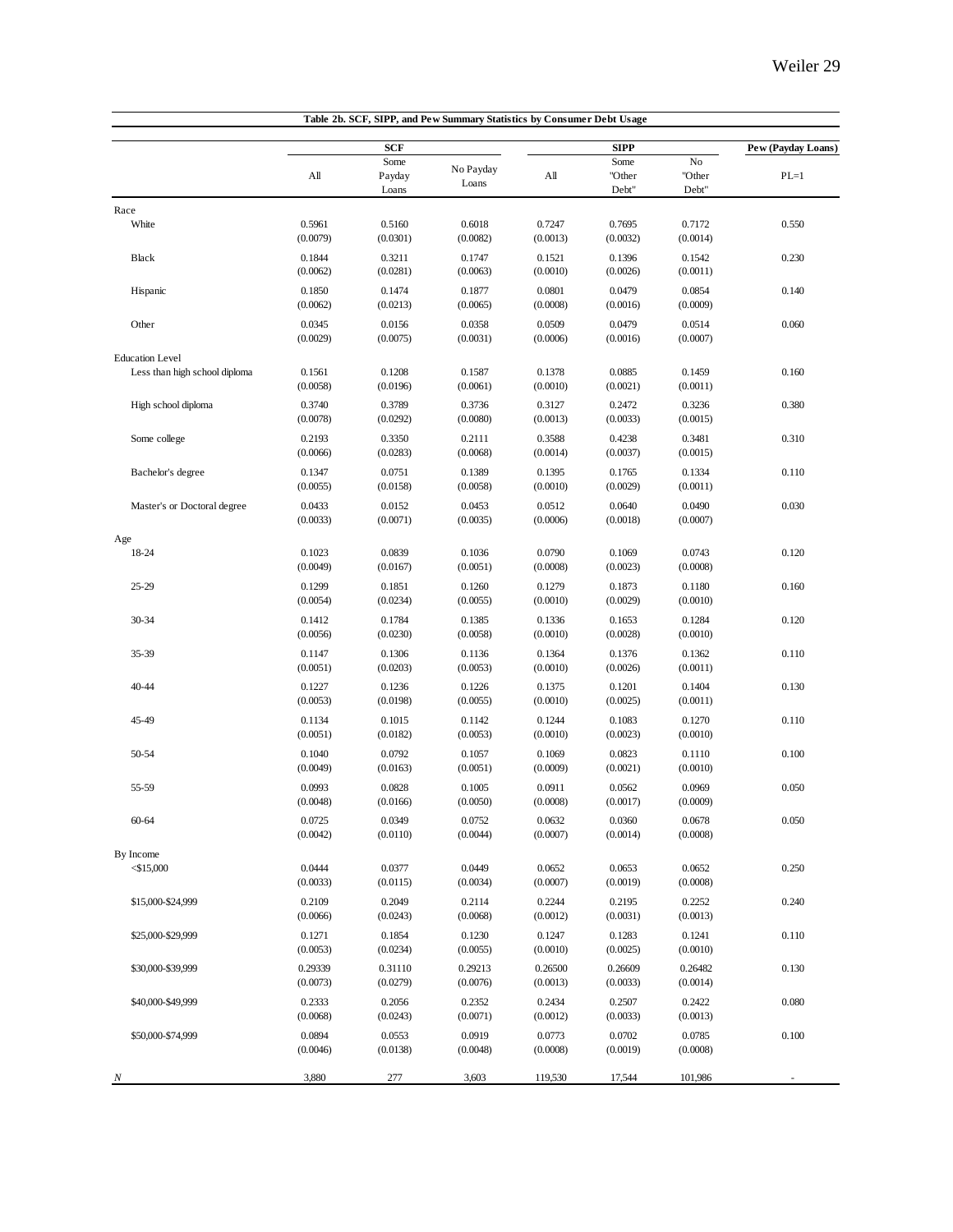|                                    |                    | <b>SCF</b> (Payday Loans) |                    |                    | SIPP (Other Debt)   |                          | Pew (Payday Loans)   |
|------------------------------------|--------------------|---------------------------|--------------------|--------------------|---------------------|--------------------------|----------------------|
|                                    | A <sub>II</sub>    | $PL=1$                    | $PL=0$             | All                | $OD=1$              | $OD=0$                   | $PL=1$               |
| By Employment                      |                    |                           |                    |                    |                     |                          |                      |
| Employed                           | 0.8401             | 0.7929                    | 0.8434             | 0.8799             | 0.8812              | 0.8797                   | 0.620                |
|                                    | (0.0059)           | (0.0244)                  | (0.0061)           | (0.0009)           | (0.0024)            | (0.0010)                 |                      |
| Unemployed                         | 0.0866             | 0.1128                    | 0.0847             | 0.0601             | 0.0590              | 0.0603                   | 0.140                |
|                                    | (0.0045)           | (0.0190)                  | (0.0046)           | (0.0007)           | (0.0018)            | (0.0007)                 |                      |
| Disabled                           | 0.0345             | 0.0357                    | 0.0344             | 0.0399             | 0.0459              | 0.0389                   | 0.080                |
|                                    | (0.0029)           | (0.0112)                  | (0.0030)           | (0.0006)           | (0.0016)            | (0.0006)                 |                      |
| Retired                            | 0.0148             | 0.0039                    | 0.0156             | 0.0273             | 0.0152              | 0.0293                   | 0.080                |
|                                    | (0.0019)           | (0.0037)                  | (0.0021)           | (0.0005)           | (0.0009)            | (0.0005)                 |                      |
| Homemaker                          | 0.0062             | 0.0144                    | 0.0056             | $\overline{a}$     | $\bar{\phantom{a}}$ | $\sim$                   | 0.050                |
|                                    | (0.0013)           | (0.0072)                  | (0.0012)           |                    |                     | $\overline{\phantom{a}}$ |                      |
| Student                            | 0.0179             | 0.0404                    | 0.0163             | 0.0317             | 0.0738              | 0.0247                   | 0.030                |
|                                    | (0.0021)           | (0.0119)                  | (0.0021)           | (0.0005)           | (0.0020)            | (0.0005)                 |                      |
| <b>By Marital Status</b>           |                    |                           |                    |                    |                     |                          |                      |
| Married                            | 0.3671             | 0.3082                    | 0.3713             | 0.4700             | 0.5227              | 0.4613                   | 0.330                |
|                                    | (0.0077)           | (0.0278)                  | (0.0081)           | (0.0014)           | (0.0038)            | (0.0016)                 |                      |
| Separated <sup>1</sup>             | 0.0461             | 0.0723                    | 0.0442             | 0.0448             | 0.0377              | 0.0460                   |                      |
|                                    | (0.0034)           | (0.0156)                  | (0.0034)           | (0.0006)           | (0.0014)            | (0.0007)                 |                      |
| Divorced <sup>1</sup>              | 0.2154             | 0.2351                    | 0.2140             | 0.1996             | 0.1641              | 0.2055                   | 0.250                |
|                                    | (0.0066)           | (0.0255)                  | (0.0068)           | (0.0012)           | (0.0028)            | (0.0013)                 |                      |
| Widowed                            |                    |                           |                    |                    |                     |                          |                      |
|                                    | 0.0281<br>(0.0027) | 0.0268<br>(0.0097)        | 0.0282<br>(0.0028) | 0.0312<br>(0.0005) | 0.0175<br>(0.0010)  | 0.0335<br>(0.0006)       | 0.040                |
|                                    |                    |                           |                    |                    |                     |                          |                      |
| Never Married                      | 0.3432<br>(0.0076) | 0.3576<br>(0.0289)        | 0.3422<br>(0.0079) | 0.2543<br>(0.0013) | 0.2581<br>(0.0033)  | 0.2537<br>(0.0014)       | 0.240                |
|                                    |                    |                           |                    |                    |                     |                          |                      |
| Living with partner <sup>2</sup>   | ÷,                 | ÷,                        | ÷,                 | ÷,                 | ÷.                  | ÷,                       | 0.140                |
|                                    | ÷,                 |                           | ä,                 | ä,                 |                     |                          |                      |
| By Rent/Own                        |                    |                           |                    |                    |                     |                          |                      |
| Rent                               | 0.5101<br>(0.0080) | 0.6693<br>(0.0283)        | 0.4988<br>(0.0083) | 0.4288<br>(0.0014) | 0.4905<br>(0.0038)  | 0.4186<br>(0.0015)       | 0.580                |
|                                    |                    |                           |                    |                    |                     |                          |                      |
| Own                                | 0.4147             | 0.2458                    | 0.4267             | 0.5373             | 0.4755              | 0.5475                   | 0.410                |
|                                    | (0.0079)           | (0.0259)                  | (0.0082)           | (0.0014)           | (0.0038)            | (0.0016)                 |                      |
|                                    |                    |                           |                    |                    |                     |                          |                      |
| By Military Service<br>Ever Served | 0.1150             | 0.1027                    | 0.1159             | 0.1011             | 0.0924              | 0.1026                   |                      |
|                                    | (0.0051)           | (0.0182)                  | (0.0053)           | (0.0009)           | (0.0022)            | (0.0010)                 | $\overline{a}$<br>÷. |
|                                    |                    |                           |                    |                    |                     |                          |                      |
| Never Served                       | 0.8839<br>(0.0051) | 0.8926<br>(0.0186)        | 0.8833<br>(0.0054) | 0.8989<br>(0.0009) | 0.9076<br>(0.0022)  | 0.8974<br>(0.0010)       |                      |
|                                    |                    |                           |                    |                    |                     |                          |                      |
| N                                  | 3.880              | 277                       | 3.603              | 119,530            | 17.544              | 101.986                  |                      |

**Table 2b (Cont'd). SCF, SIPP, and Pew Summary Statistics by Consumer Debt Usage**

<sup>1</sup>Pew groups "Separated" and "Divorced" together.

<sup>2</sup>Pew includes "Living with partner" as an option for marital status while the SCF and SIPP do not.

Data from 2007, 2010, and 2013 waves of the Survey of Consumer Finances (SCF), The Pew Charitable Trust's "Payday Lending in America: Who Borrows, Where They Borrow, and Why," and the 1996, 2001,<br>2004, and 2008 panels of t below \$75,000. Pew does not limit its dataset by any such parameters. Pew also asks whether the respondent has used a payday loan in the last 5 years while the SCF asks about payday loans only in the last year, and the SIPP asks about the respondent's "other debt" as of the last day of the reference period. "Other debt" includes all loans except the following: loans from banks or credit unions, car loans, home equity loans, and mortgages. Types of debt explicitly mentioned in the survey question about "other debt" include educational loans, medical bills not covered by insurance, and money owed to private individuals. Figures in parentheses are standard errors.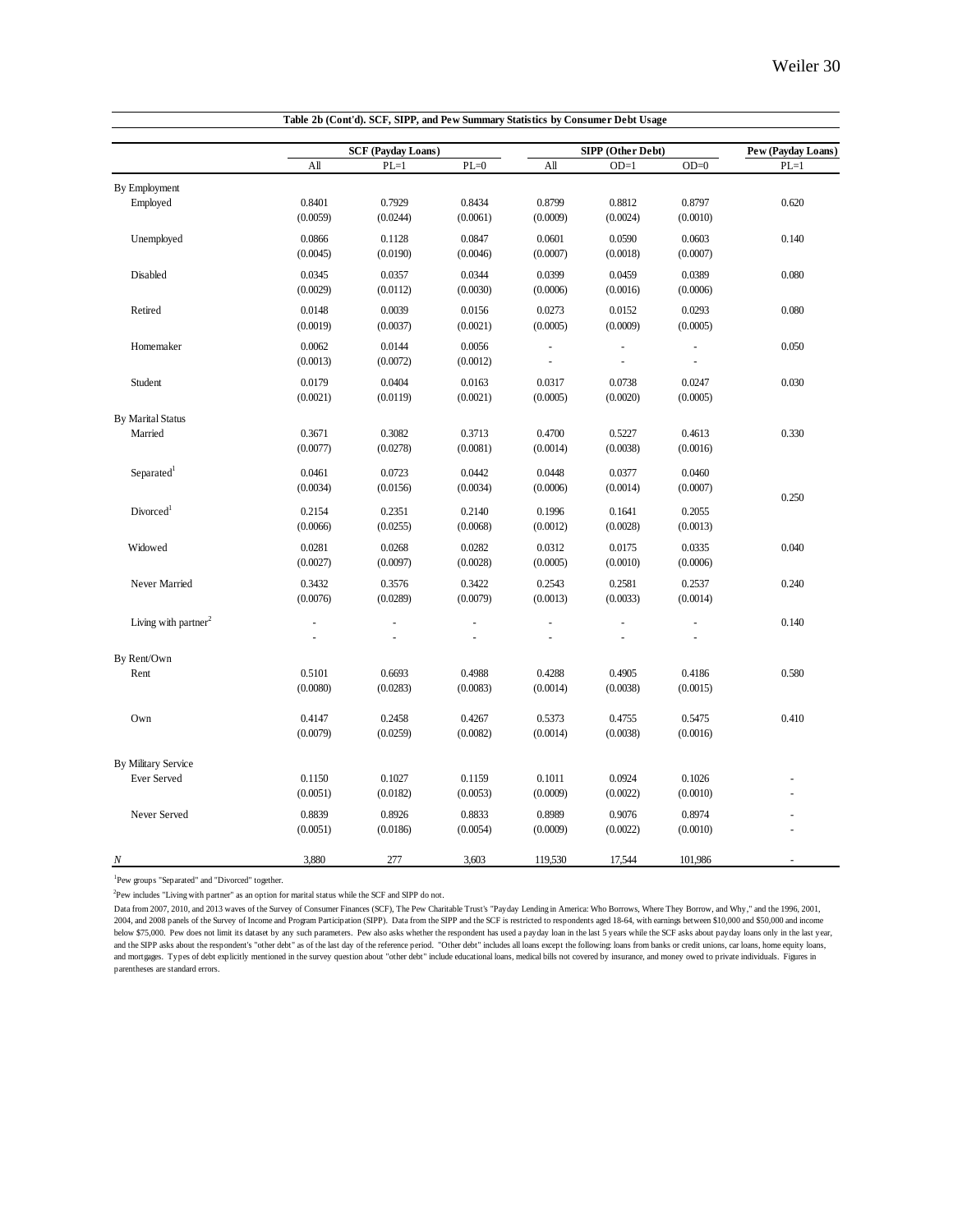| <b>Author's State Policy Research</b>                            |                       |
|------------------------------------------------------------------|-----------------------|
| <b>Panel A. SIPP Debt Variables</b><br>Debt Dummy ( $Debt = 1$ ) |                       |
| Any other non-bank debt                                          | 0.1423<br>(0.0010)    |
| Any other bank debt                                              | 0.1220<br>(0.0059)    |
| <b>Debt Levels</b>                                               |                       |
| <b>Unconditional Mean</b>                                        |                       |
| Other non-bank debt                                              | 1,308.02<br>(22.20)   |
| Other bank debt                                                  | 1,110.10<br>(41.85)   |
| <b>Conditional Mean</b>                                          |                       |
| Other non-bank debt                                              | 9,194.13<br>(53.46)   |
| Other bank debt                                                  | 11,654.60<br>(127.39) |
| <b>Conditional Median</b>                                        |                       |
| Other non-bank debt                                              | 2,600.00              |
| Other bank debt                                                  | 4,000.00              |
| <b>Panel B. Regulatory Variables</b>                             |                       |
| <b>APR</b>                                                       | 305.60%<br>(0.0101)   |
| <b>APR</b> Reg                                                   | 0.7088<br>(0.0013)    |
| Minimum Loan Term                                                | 12.9462<br>(0.1349)   |
| Loan Term Reg                                                    | 0.1859<br>(0.0011)    |
| Rollover                                                         | 0.6540<br>(0.0078)    |
| Rollover Reg                                                     | 0.3333<br>(0.0014)    |
| N                                                                | 119,530               |

**Table 3. Summary Statistics for Debt, Outcome, and Policy Variables in SIPP and**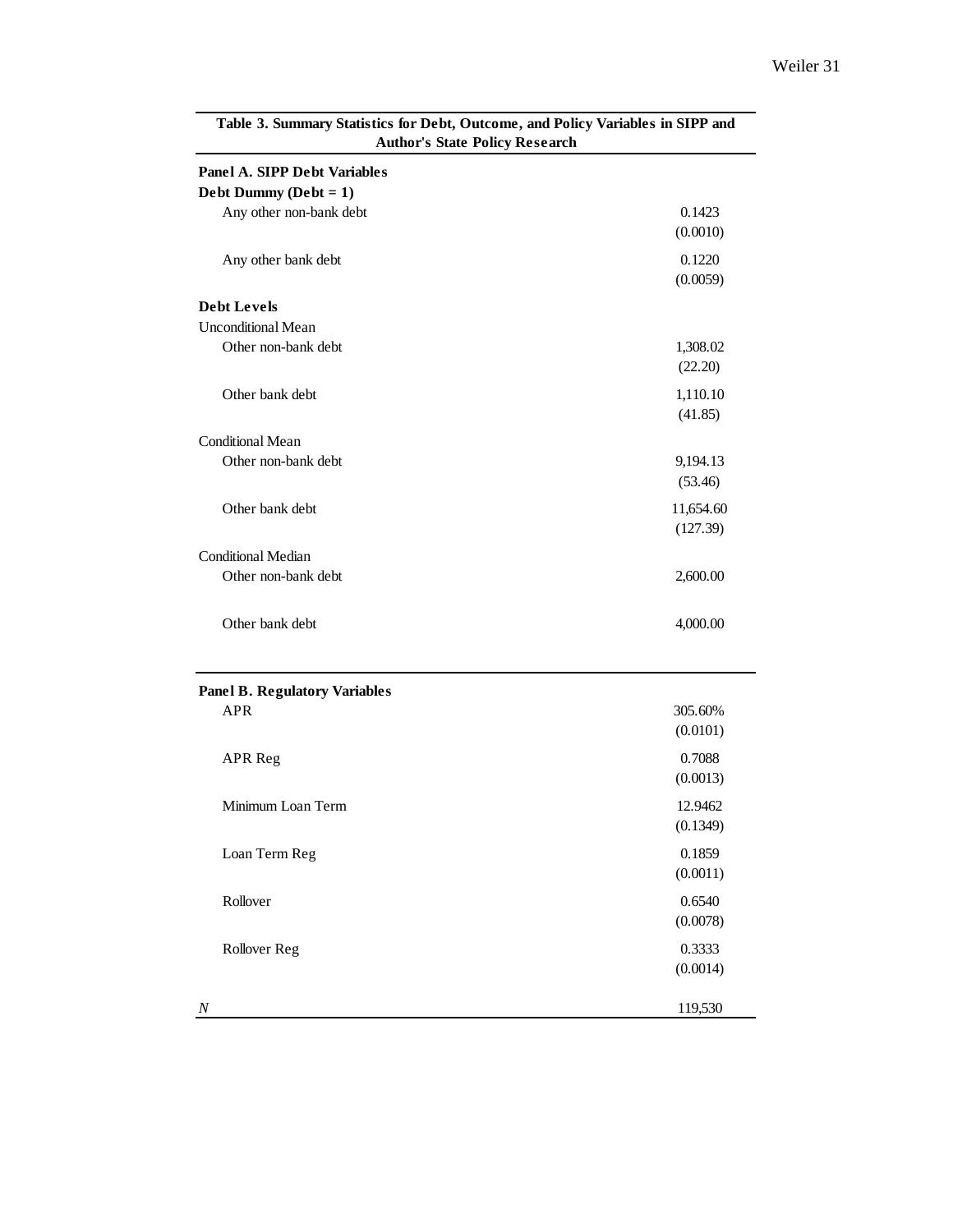| and Author's State Policy Research                      |                     |
|---------------------------------------------------------|---------------------|
| <b>Panel C. Outcome Variables</b><br>Non-Food Hardships |                     |
| Missed rent or mortgage payment                         | 0.1021<br>(0.0014)  |
| Evicted from home or apartment                          | 0.0050<br>(0.0003)  |
| Missed utilities payment                                | 0.1466<br>(0.0016)  |
| Utilities shut off                                      | 0.0244<br>(0.0007)  |
| Phone shut off                                          | 0.0602<br>(0.0011)  |
| Did not visit doctor                                    | 0.1033<br>(0.0014)  |
| Did not visit dentist                                   | 0.1291<br>(0.0015)  |
| Food Hardships                                          |                     |
| Did not have enough to eat                              | 0.0327<br>(0.0008)  |
| Food did not last                                       | 0.1633<br>(0.0017)  |
| Could not afford balanced meals                         | 0.1408<br>(0.0016)  |
| Skipped or cut meals                                    | 0.0665<br>(0.0011)  |
| Ate less than you felt you should                       | 0.0705<br>(0.0012)  |
| Did not eat for a whole day                             | 0.0166<br>(0.0006)  |
| Summary Hardship Variables                              |                     |
| Any non-food hardship                                   | 0.1951<br>(0.0018)  |
| Any food hardship                                       | 0.2793<br>(0.0020)  |
| Any hardship                                            | 0.3426<br>(0.0022)  |
| <b>Panel D. Policy Variables</b>                        |                     |
| APR                                                     | 316.17%<br>(0.0159) |
| APR Reg                                                 | 0.7957<br>(0.0018)  |
| Minimum Loan Term                                       | 14.8803<br>(0.2304) |
| Loan Term Reg                                           | 0.2582<br>(0.0020)  |
| Rollover                                                | 0.6337<br>(0.0106)  |
| Rollover Reg                                            | 0.4319<br>(0.0023)  |
|                                                         |                     |

**Table 3 (Cont'd). Summary Statistics for Debt, Outcome, and Policy Variables in SIPP** 

*N* 47,905

1 Pew groups "Separated" and "Divorced" together.

Data for Panel A and Panel B is from the 1996, 2001, 2004, and 2008 panels of the Survey of Income and Program Participation (SIPP). Data for Panel C is taken from author's research on state payday loan regulations. Lexis Nexis,<br>Westlaw, and HeinOnline legal databases were used in all state regulations research. All data is restric respondents aged 18-64, with earnings between \$10,000 and \$50,000 and income below \$75,000. Debt-related questions are asked as of the last day of reference month. All non-food hardship questions are asked with reference<br>to the last year. All food hardship questions are asked with reference to the last four months. "Other Non Debt" includes all loans except the following: loans from banks or credit unions, car loans, home equity loans, and mortgages. Types of debt explicitly mentioned in survey questions about "Other Non-Bank Debt" include<br>educational loans, medical bills not covered by insurance, and money owed to private individuals. "Other Bank<br>Debt" incl include controls for race, education level, and family size. Means for APR, Minimum Loan Term, and Rollover are taken across only those observations for which these parameters are regulated. Figures in parentheses are standard errors.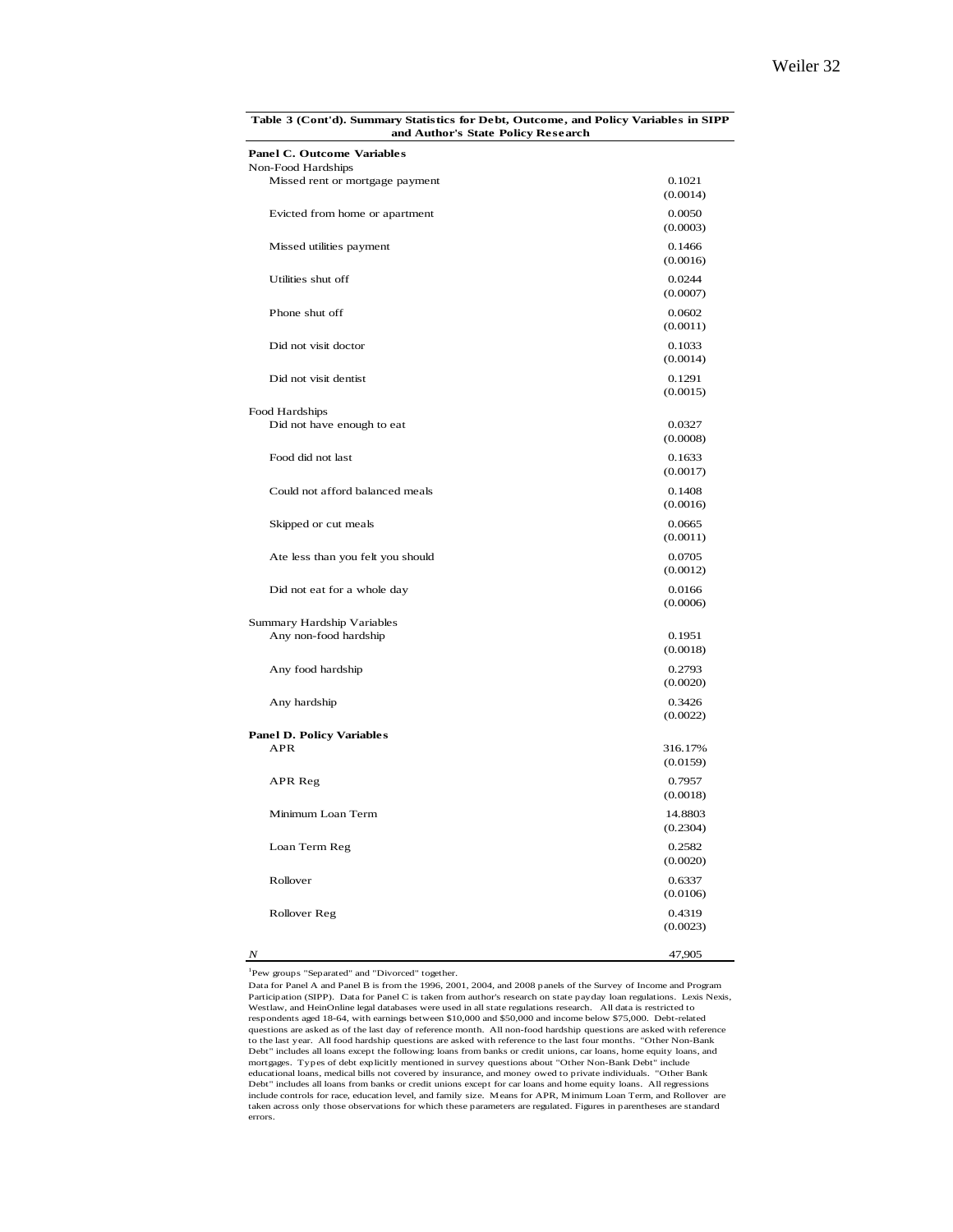|                           | <b>Legal States</b> | <b>Illegal States</b> |
|---------------------------|---------------------|-----------------------|
| Debt Dummy ( $Debt = 1$ ) |                     |                       |
| Any other non-bank debt   | 0.1513              | 0.1020                |
|                           | (0.0013)            | (0.0022)              |
| Any other bank debt       | 0.0689              | 0.0767                |
|                           | (0.0009)            | (0.0019)              |
| <b>Debt Levels</b>        |                     |                       |
| <b>Unconditional Mean</b> |                     |                       |
| Other non-bank debt       | 1,373.33            | 1,053.09              |
|                           | (29.46)             | (42.70)               |
| Other bank debt           | 1,082.59            | 1,402.44              |
|                           | (59.98)             | (110.91)              |
| <b>Conditional Mean</b>   |                     |                       |
| Other non-bank debt       | 9,074.54            | 10,321.94             |
|                           | (69.17)             | (114.01)              |
| Other bank debt           | 11,624.53           | 15,971.85             |
|                           | (42.89)             | (377.53)              |
| <b>Conditional Median</b> |                     |                       |
| Other non-bank debt       | 2,500.00            | 4,000.00              |
|                           |                     |                       |
| Other bank debt           | 11,624.53           | 5,500.00              |
|                           |                     |                       |
| $\overline{N}$            | 73,465              | 19,580                |

#### **Table 4. SIPP Consumer Debt Measures by State Payday Loan Policy Status**

Data from the Adult Well-Being Topical Modules in the 1996, 2001, 2004, and 2008 panels of the Survey of Income and Program Participation (SIPP). Data is restricted to respondents aged 18-64, with earnings between \$10,000 and \$50,000 and income below \$75,000. "Legal States" are defined as those in which payday lending remained legal throughout the period 08/98-08/11. "Illegal States" are defined as those in which payday lending was significantly restricted to the point of being de-facto illegal throughout the period 08/98-08/11. "Other Non-Bank Debt" includes all loans except the following: loans from banks or credit unions, car loans, home equity loans, and mortgages. Types of debt explicitly mentioned in survey questions about "Other Non-Bank Debt" include educational loans, medical bills not covered by insurance, and money owed to private individuals. "Other Bank Debt" includes all loans from banks or credit unions except for car loans and home equity loans. All regressions include controls for race, education level, and family size. Figures in parentheses are standard errors.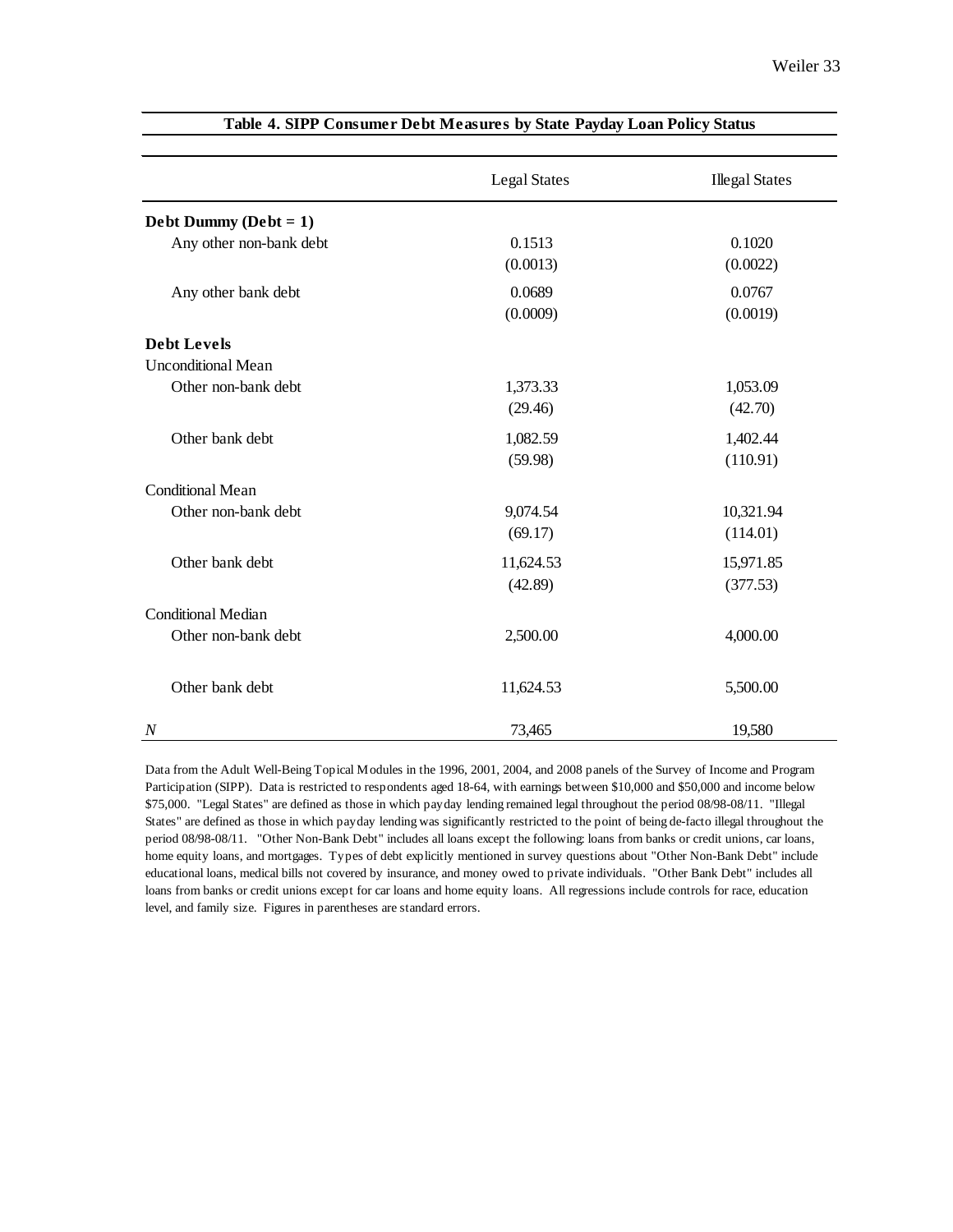|                                   | Table 5. Comparing Reform States to Legal States |                 |
|-----------------------------------|--------------------------------------------------|-----------------|
|                                   | (1)                                              | (2)             |
|                                   | 2001 and 2008                                    | 1996, 2001, and |
|                                   | Panels                                           | 2008 Panels     |
| <b>Non-Food Hardships</b>         |                                                  |                 |
| Missed rent or mortgage payment   | 0.0001                                           | $-0.0083$       |
|                                   | (0.0129)                                         | (0.0104)        |
| Evicted from home or apartment    | 0.0042                                           | 0.0034          |
|                                   | (0.0032)                                         | (0.0025)        |
| Missed utilities payment          | $-0.0146$                                        | $-0.02473**$    |
|                                   | (0.0147)                                         | (0.0123)        |
| Utilities shut off                | $-0.0016$                                        | $-0.0067$       |
|                                   | (0.0067)                                         | (0.0054)        |
| Phone service shut off            | $-0.0044$                                        | $-0.0073$       |
|                                   | (0.0103)                                         | (0.0085)        |
| Did not visit doctor              | $-0.0046$                                        | $-0.0054$       |
|                                   | (0.0133)                                         | (0.0108)        |
| Did not visit dentist             | $-0.0080$                                        | $-0.02744**$    |
|                                   | (0.0144)                                         | (0.0119)        |
| <b>Food Hardships</b>             |                                                  |                 |
| Did not have enough to eat        | $-0.0068$                                        | $-0.0074$       |
|                                   | (0.0080)                                         | (0.0064)        |
| Food did not last                 | $-0.0076$                                        | $-0.0153$       |
|                                   | (0.0156)                                         | (0.0129)        |
| Could not afford balanced meals   | $-0.0198$                                        | $-0.02867**$    |
|                                   | (0.0147)                                         | (0.0121)        |
| Skipped or cut meals              | $-0.0109$                                        | $-0.0120$       |
|                                   | (0.0109)                                         | (0.0088)        |
| Ate less than you felt you should | $-0.0125$                                        | $-0.0125$       |
|                                   | (0.0112)                                         | (0.0091)        |
| Did not eat for a whole day       | 0.0011                                           | $-0.0011$       |
|                                   | (0.0056)                                         | (0.0044)        |
| <b>Summary Hardship Variables</b> |                                                  |                 |
| Any non-food hardship             | $-0.0018$                                        | $-0.0222$       |
|                                   | (0.0188)                                         | (0.0157)        |
| Any food hardship                 | $-0.0254$                                        | $-0.03525**$    |
|                                   | (0.0166)                                         | (0.0137)        |
| Any hardship                      | $-0.0177$                                        | $-0.03597**$    |
|                                   | (0.0197)                                         | (0.0165)        |
| Ν                                 | 14,369                                           | 23,614          |

\*p<0.1; \*\*p<0.05; \*\*\*p<0.01

The specification is defined such that the coefficients presented here can be interpretted as the effects of banning payday loans in Reform States. In specification (1), the "pre-reform" period is Wave 8 of the 2001 panel of the SIPP, which occurred in 2003. In specification (2), the "pre-reform" contains pooled data from Wave 8 of the 2001 panel and Wave 8 of the 1996 panel, which occurred in 1998. Sample includes observations from states that remained in which payday lending was legal in both the "pre" and "post" periods as well as observations from states that effectively banned payday lending between the "pre" and "post" periods. Figures in parentheses are standard errors.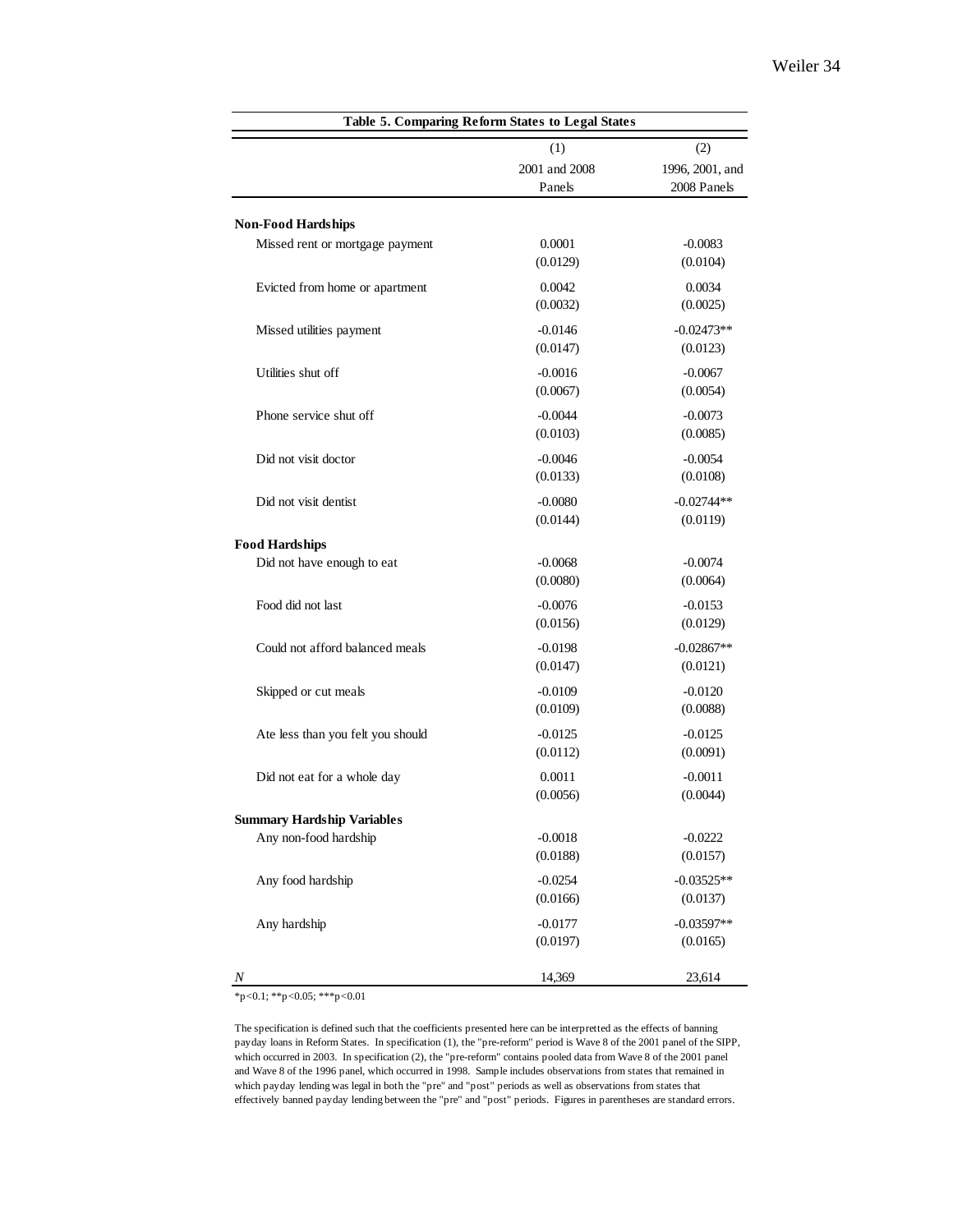|                                    |                                |                             |                                              | Table 6. Exploiting Policy Parameter Variation: SIPP Non-Food Outcomes |                                       |                                         |                            |                         |                         |
|------------------------------------|--------------------------------|-----------------------------|----------------------------------------------|------------------------------------------------------------------------|---------------------------------------|-----------------------------------------|----------------------------|-------------------------|-------------------------|
|                                    | $\ominus$                      | $\odot$                     | $\odot$                                      | $\bigoplus$                                                            | $\odot$                               | $\odot$                                 | $\odot$                    | $\circledast$           | $\odot$                 |
|                                    | hardship<br>$\rm\thinspace km$ | Any non<br>hardship<br>food | Missed rent<br>mortgage<br>payment<br>$\Box$ | from home<br>apartment<br>Evicted<br>$\mathbf{Q}$                      | payment<br><b>Missed</b><br>utilities | $\sin\phi$ shut off<br><b>Utilities</b> | Phone shut<br>$\mathbb{H}$ | Did not visit<br>doctor | Did not visi<br>dentist |
| APR Cap*APR Regulated              | (0.0020)                       | (61000)                     | -0.00061                                     | -0.00014                                                               | (0.0015)                              | (90000)                                 | $-0.00264**$               | (0.0013)                | $-0.0008$               |
|                                    | 0.00097                        | 0.00096                     | (0.0013)                                     | (0.0003)                                                               | 0.00168                               | 0.0002                                  | (0100.0)                   | 0.00128                 | (0.0014)                |
| Min. Loan Term*Loan Term Regulated | $-0.00042*$                    | $-0.0005**$                 | $-0.0003**$                                  | (00000)                                                                | 60000                                 | $-0.00012$                              | $\pm 00000$ -              | 91000'0-                | $10000 -$               |
|                                    | (0.0002)                       | (0.0002)                    | (0.0001)                                     | 0.00002                                                                | (0.0002)                              | (10000)                                 | (1000.0)                   | (10000)                 | (0.0002)                |
| Rollover Limit*Rollover Regulated  | -0.00328                       | -0.00126                    | 0.00154                                      | 0.00175**                                                              | $-0.00032$                            | $-0.00282*$                             | (0.0026)                   | $-0.00951***$           | 55100.0                 |
|                                    | (0.0050)                       | (0.0048)                    | (0.0033)                                     | (0.0008)                                                               | (0.0038)                              | (0.0017)                                | 0.00232                    | (0.0033)                | (0.0036)                |
| APR Regulated                      | (0.0125)                       | 0.00259                     | (0.0081)                                     | 69000'0-                                                               | 15210.0-                              | $0.00044$                               | $0.01422**$                | $-0.0043$               | (0600)                  |
|                                    | 0.01166                        | (61100)                     | 0.00159                                      | (0.0019)                                                               | (0.0094)                              | (0.0041)                                | (0.0064)                   | (0.0082)                | 0.00434                 |
| Loan Term Regulated                | -0.01209                       | 0.00268                     | (0.0069)                                     | (0.0016)                                                               | 0.00281                               | (0.0035)                                | 50S005                     | S60000-                 | -0.00453                |
|                                    | (0.0107)                       | (0.0102)                    | 0.00921                                      | 0.00053                                                                | (0.0800)                              | 0.0036                                  | (0.0054)                   | (0.0070)                | (0.0077)                |
| Rollover Regulated                 | 78600'0-                       | (0.0087)                    | (0.0059)                                     | $-0.00281**$                                                           | (0.0069)                              | (0.0030)                                | (0.0047)                   | (0.0060)                | (0.0066)                |
|                                    | (16000)                        | -0.01352                    | +0900'0-                                     | (0.0014)                                                               | 96100'0                               | 0.00362                                 | 0.0033                     | 50000                   | 0.00382                 |
| $\geq$                             | 47,950                         | 47,950                      | 47,950                                       | 47,950                                                                 | 47,950                                | 47,950                                  | 47,950                     | 47,950                  | 47,950                  |
| *p<0.1; **p<0.05; ***p<0.01        |                                |                             |                                              |                                                                        |                                       |                                         |                            |                         |                         |

Data taken from the Adult Well-Being Topical Modules in the 1996, 2001, 2004, and 2008 panels of Income and Program Participation. Data is restricted to respondents aged 18-64, with earnings between \$10,000 and \$50,000 and in this table than e Table 4b. "Any hardship" includes all hardship outcome variables listed in Table 5. All regressions include controls 6. Nll regressions include controls 6. All regressions include controls is ide in Ta 875,000. Within there are 12 wases and Labilities Topical Melli east administered while there are ally about ally ally distributed with the Addit Well-Being Topical Mell-Being Topical Mell-Being Topical Mell-Being Topical Data taken from the Adult Well-Being Topicus in the 1996, 2001, 2004, and 2008 panels of the Survey of Income and Program Participation Evaluar Participation. Data is restricted to respondents aged. 1844, with earnings bet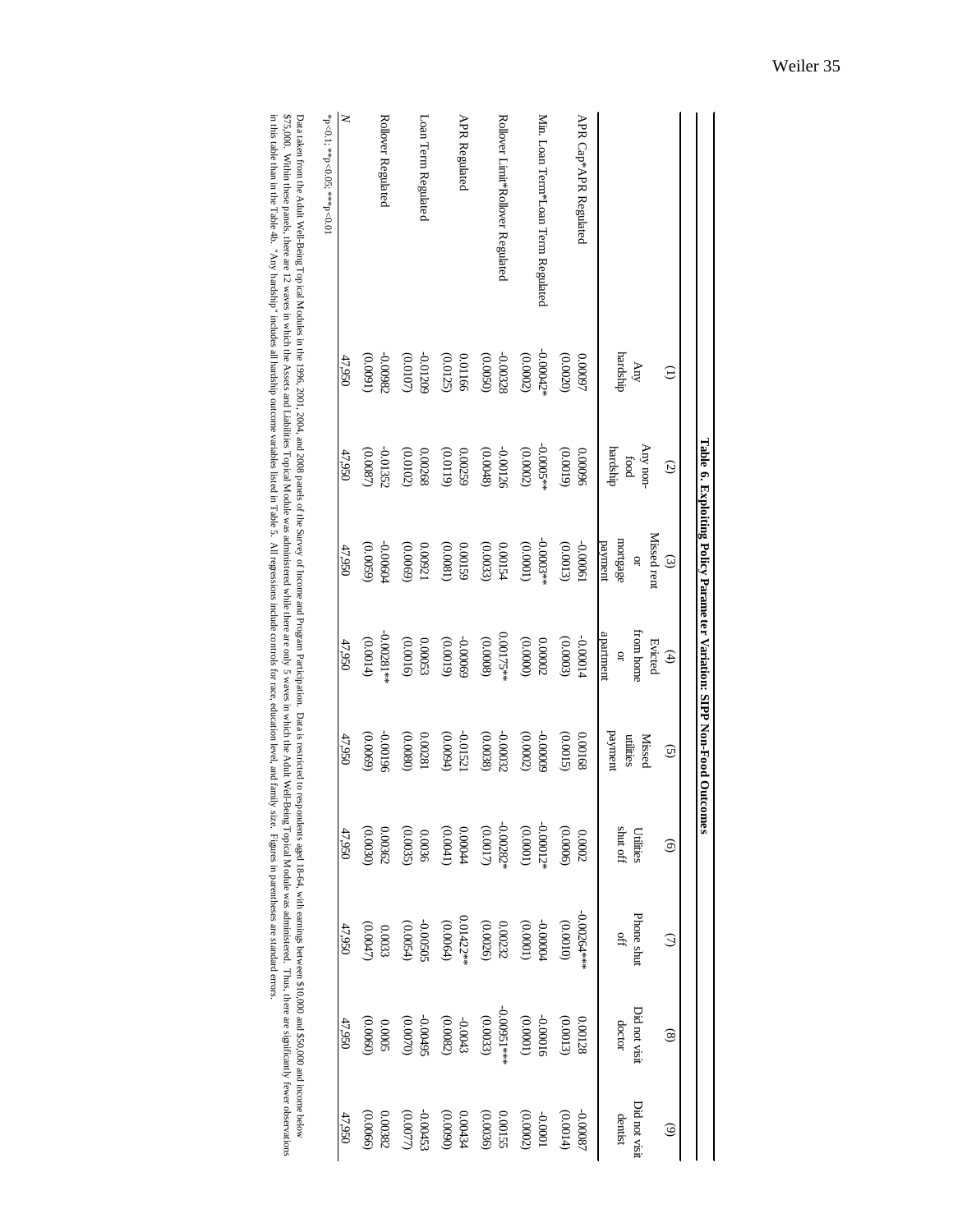|                                                                                                                                                                                                   |                      | $F$ able 6 (Cont'd). Exploiting Policy Parameter Variation: SIPP Food Outcomes |                      |                                |                         |                                                                                                                                         |                                                       |
|---------------------------------------------------------------------------------------------------------------------------------------------------------------------------------------------------|----------------------|--------------------------------------------------------------------------------|----------------------|--------------------------------|-------------------------|-----------------------------------------------------------------------------------------------------------------------------------------|-------------------------------------------------------|
|                                                                                                                                                                                                   |                      |                                                                                |                      |                                |                         |                                                                                                                                         |                                                       |
|                                                                                                                                                                                                   | $\left($ 00          | Did not<br>$\left(1\right)$                                                    | (12)                 | Could not<br>$\left(13\right)$ | (14)                    | Ate less<br>$\widetilde{E}$                                                                                                             | $\left($ i $\right)$                                  |
|                                                                                                                                                                                                   | Any food<br>hardship | enough to<br>have<br>eat                                                       | Food did<br>not last | balanced<br>afford<br>meals    | Skipped or<br>cut meals | than you<br>felt you<br>should                                                                                                          | for a whole<br>Did not eat<br>$\mathrm{d}a\mathrm{y}$ |
| APR Cap*APR Regulated                                                                                                                                                                             | (0.0016)             | $-0.00176**$                                                                   | (0.0015)             | -0.00162                       | (0100.0)                | (1100.0)                                                                                                                                | (0.0005)                                              |
|                                                                                                                                                                                                   | 0.00003              | (0.0007)                                                                       | 0.00081              | (0.0014)                       | -0.0007                 | 0.00045                                                                                                                                 | -0.00022                                              |
| Min. Loan Term*Loan Term Regulated                                                                                                                                                                | $-0.00034*$          | (0.0001)                                                                       | $-0.00031*$          | -0.00018                       | $-0.00022**$            | $-0.00024**$                                                                                                                            | 0.00000                                               |
|                                                                                                                                                                                                   | (0.0002)             | 0.00001                                                                        | (0.0002)             | (0.0002)                       | (1000.0)                | (1000.0)                                                                                                                                | (10000)                                               |
| Rollover Limit*Rollover Regulated                                                                                                                                                                 | $-0.00698*$          | (0.0019)                                                                       | $-0.00773*$          | $-0.00043$                     | (0.0027)                | (0.0028)                                                                                                                                | -0.00069                                              |
|                                                                                                                                                                                                   | (0.0042)             | 0.00042                                                                        | (0.0039)             | (0.0037)                       | $-0.00425$              | $1400.00-$                                                                                                                              | (0.0014)                                              |
| APR Regulated                                                                                                                                                                                     | 0.00474              | (0.0048)                                                                       | (0.0098)             | (0.0092)                       | (0.0067)                | 100.04                                                                                                                                  | 0.00149                                               |
|                                                                                                                                                                                                   | (0.0105)             | 0.00644                                                                        | 0.0014               | 0.00834                        | 0.00552                 | (0.0069)                                                                                                                                | (0.0034)                                              |
| Loan Term Regulated                                                                                                                                                                               | $-0.00669$           | -0.00551                                                                       | 102000-              | $-0.01412*$                    | (0.0057)                | $0.00744$                                                                                                                               | 0.00222                                               |
|                                                                                                                                                                                                   | (0600)               | (0.0041)                                                                       | (0.0084)             | (0.0079)                       | 0.00137                 | (0.0059)                                                                                                                                | (0.0029)                                              |
| Rollover Regulated                                                                                                                                                                                | (0.0077)             | $0.00835**$                                                                    | (0.0072)             | (0.0068)                       | (0.0049)                | (0.0050)                                                                                                                                | (0.0025)                                              |
|                                                                                                                                                                                                   | $-0.00247$           | (0.0035)                                                                       | -0.00885             | 0.00451                        | 150000-                 | -0.00159                                                                                                                                | -0.00244                                              |
| $\geq$                                                                                                                                                                                            | 47,950               | 47,950                                                                         | 47,950               | 47,950                         | 47,950                  | 47,950                                                                                                                                  | 47,950                                                |
| $*_{p<0.1}; *_{p<0.05}; *_{p<0.01}$<br>フェール factor first Alpha Michael Topics コンピュータ internation in the 100 C 2001 2004 seed 2009 issues on the Common and Tassers and Designers Delegations コンカウ |                      |                                                                                |                      |                                |                         | $\frac{1}{2}$ . In this case of the contract of the contract of $\frac{1}{2}$ . The contract of $\frac{1}{2}$ is a set of $\frac{1}{2}$ |                                                       |

Data taken from the Adult Well-Being Topical Modules in the 1996, 2001, 2004, and 2008 panels of the Survey of Income and Program Participation. Data is restricted to respondents aged 18-64, with earnings between \$10,000 a regressions include controls for race, education level, and family size. Figures in parentheses are standard errors. Adult Well-Being Topical Module was administered. Thus, there are significantly fewer observations in this table than in the Table 4b. "Any hardship" includes all hardship outcome variables all hardship outcome variables a between \$10,000 and \$50,000 and income below \$75,000. Within these panels, there are 12 waves in which the Assets and Liabilities Topical Module was administered while there are only 5 waves in which the Assets and Data taken from the Adult Well-Being Topical Modules in the 1996, 2001, 2001, 2001, 2004, and 2008 panels of the 2004, and 2008 panels of the Survey of Income and Program Participation. Data is restricted to respondents ag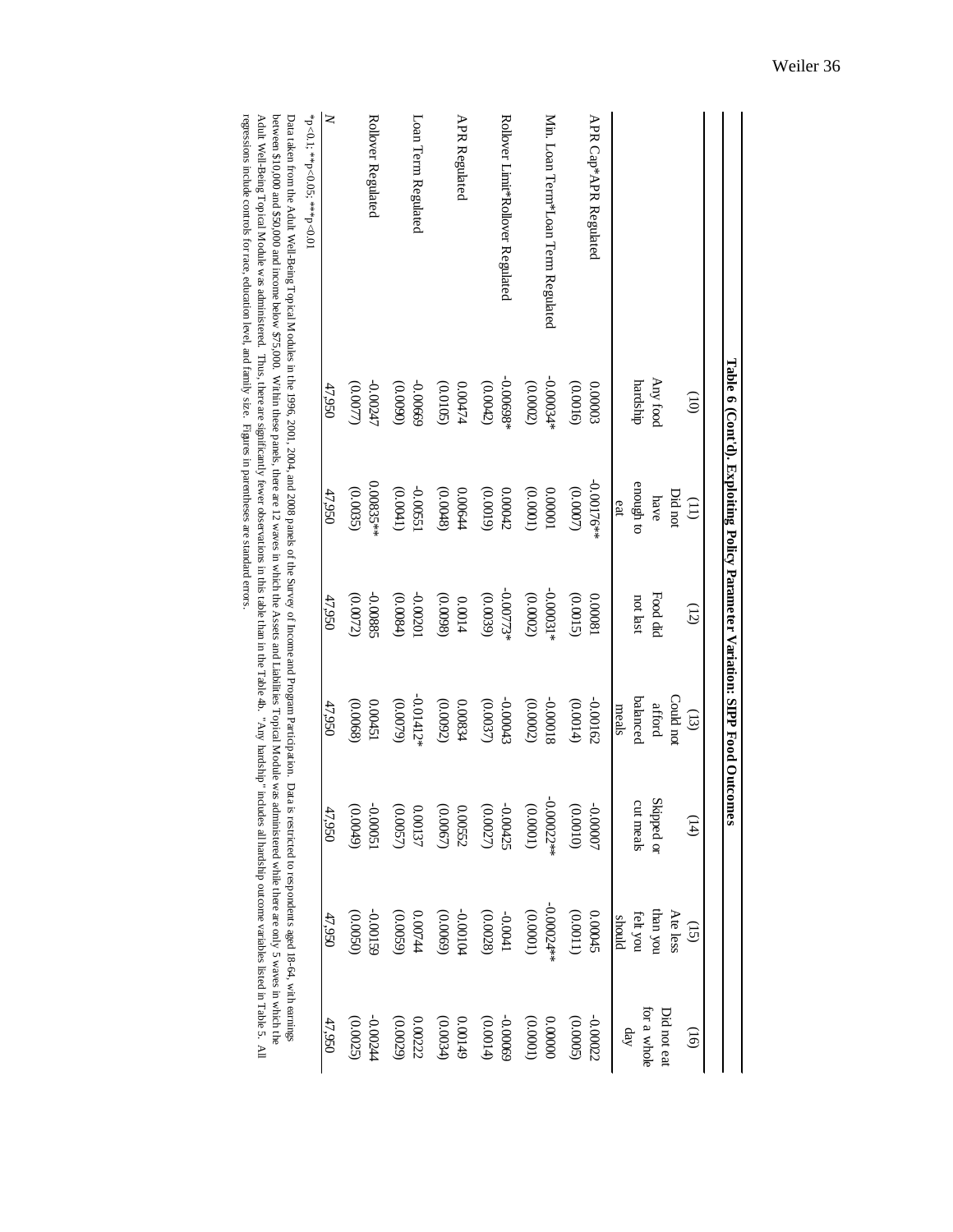

<span id="page-37-0"></span>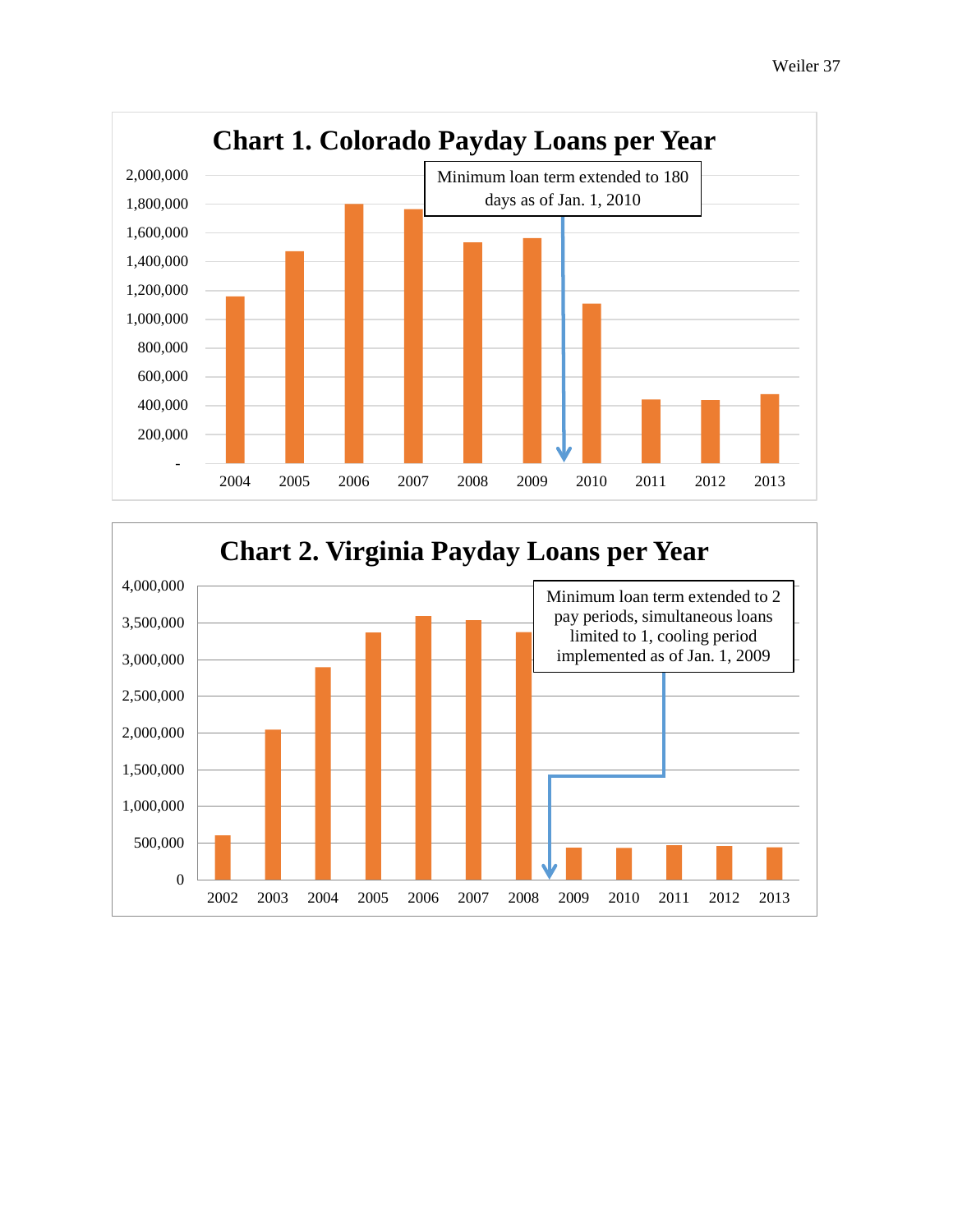

# **Appendix 1. State payday loan regulations**

l

Two primary challenges arose in compiling this state regulation dataset: coding previously in-force regulations and determining whether certain regulations were binding. There are a number of sites and datasets that list state regulations currently in force; $^{22}$  $^{22}$  $^{22}$  however, locating statutes previously in force proved much more difficult. Ultimately, I relied heavily on a combination of Lexis Nexis, Westlaw, HeinOnline, and state legislative websites to find outdated statutes. Second, in many cases, there appeared to be discrepancies between the de jure and de facto regulatory schemes. When payday lending began in the 1990s, some states had laws on the books that would appear to severely limit payday lending. In practice, however, payday lending

<span id="page-38-0"></span> $^{22}$  One such site, the Consumer Federation of America's paydayloaninfo.org, served as a starting point for my research on each state.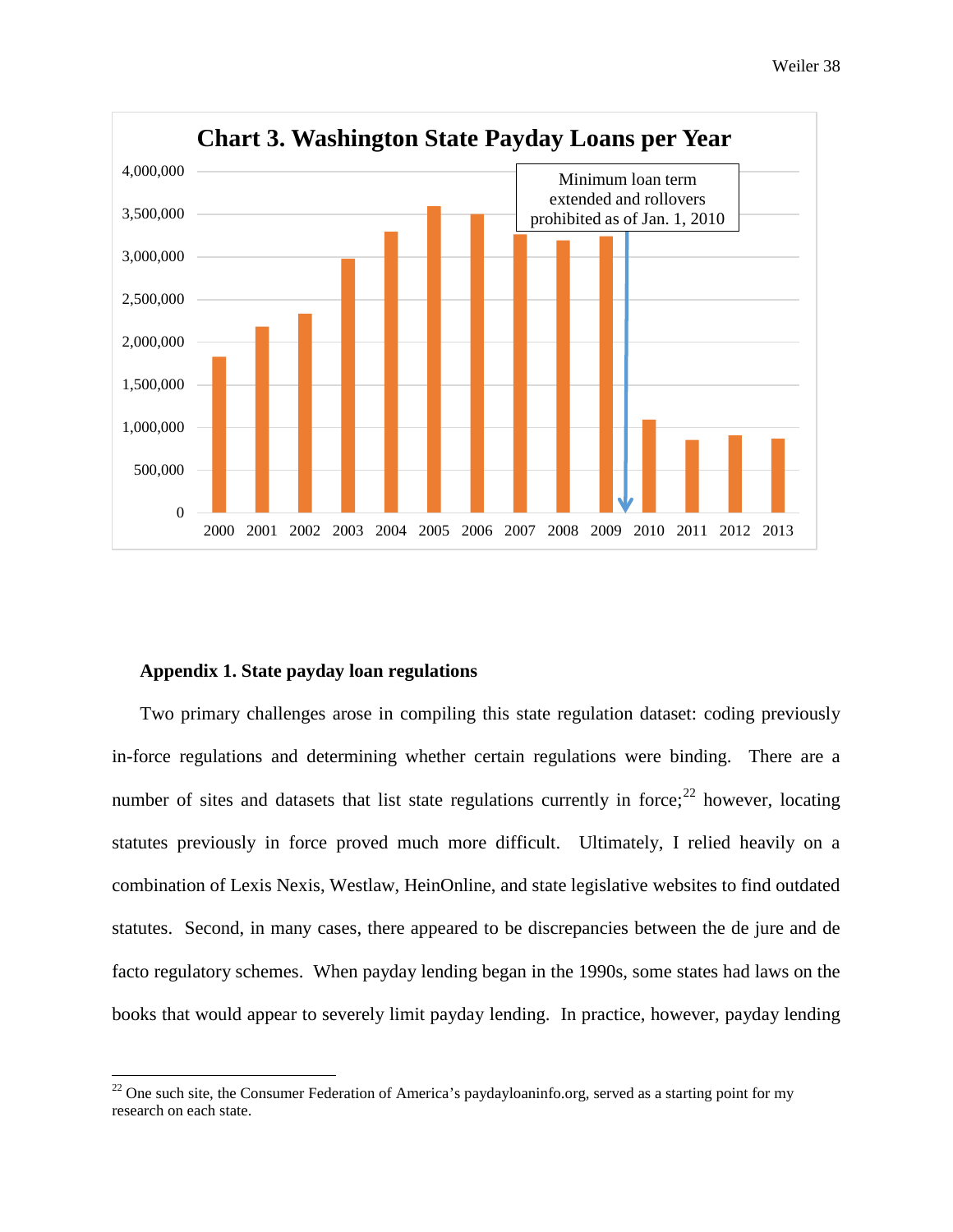occurred in some of these states, often because lenders believed statutes originally written for other products did not apply to their loans. Moreover, even when states explicitly regulated payday lending, payday lenders sometimes reappeared in new forms, resulting in a game of regulatory whack-a-mole. Following passage of more restrictive payday laws in 2008, some Ohio payday lenders began offering very similar products as "mortgage lenders." Payday lenders have also operated as credit service organizations, brokering loans on behalf of third party lenders or as brokers for national banks who are not subject to the state's regulations. To address differences in de jure and de facto regulations, I was generally guided by the following principles:

- 1. I give precedence to de facto regulation over de jure regulation. As much as possible, I code a state's regulations to reflect the de facto regulatory scheme. For some studies, namely those investigating whether certain types of regulations are binding on the corresponding characteristics of payday loans, it would be more useful to look only at de jure regulations. However, because I am concerned not just with the binding effects of regulations but also the effects of payday loan regulations on well-being via changes in payday lending volumes, I aim to characterize the laws actually in effect.
	- a. In cases where state statutes explicitly regulate payday lending or where broader state statutes are widely described as regulating payday lending, I assume the statutes to be binding until I find evidence otherwise. Evidence to the contrary comes from news articles, advocacy reports, legislative reports, and a dataset I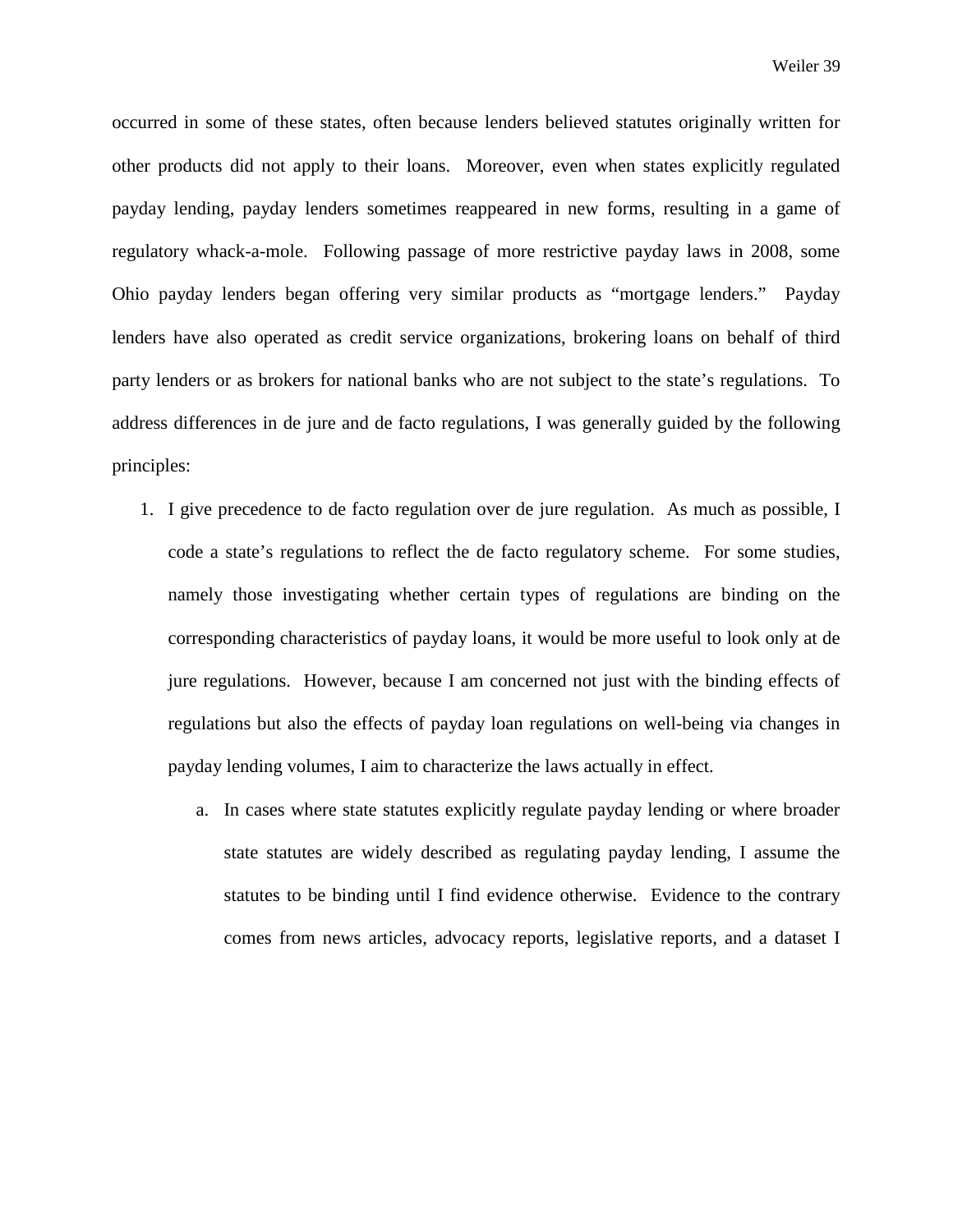compiled of four national payday lending chains' locations across states and years.[23](#page-40-0) 

- b. In cases where state statues do not appear to be or are not regarded as specifically regulating payday loans, I assume that payday lending exists unregulated until I find evidence otherwise. Such cases include many states during the mid-to-late 1990s, before they passed legislation explicitly regulating and enabling payday lending. Nonetheless, I generally try to confirm that payday lending was practiced before regulations took force. For this, I again look to the aforementioned sources. Given (a) the ability of payday lenders to operate under various regulatory designations, (b) the likelihood that many lenders could plausibly claim that older regulations did not apply to them, and (c) the fact that even under regulatory scrutiny lenders could operate for years while challenging the regulatory actions in court,  $24$  starting from an assumption that payday lending was not regulated seems justified.
- 2. I generally conform to the characterization of state laws in Morgan et al (2012), Melzer and Morgan (2009), and Kaufman (2013). This body of research on state regulations was invaluable to me, particularly in handling some of the more nuanced cases. While my coding of state regulations largely follows theirs, there are nonetheless slight discrepancies. Most importantly, unlike Morgan et al (2012) and Melzer and Morgan (2009), I do not include Oregon among the states to have banned payday lending. Oregon still allows \$10 per \$100 lent in origination fees (up to \$30) and interest of 36%

<span id="page-40-0"></span><sup>&</sup>lt;sup>23</sup> The national payday loan chains include ACE Cash Express, Advance America, Check into Cash, and Money Mart (DFC Global). The data comes from 10-K Forms filed with the SEC and spans varying years depending on when the company was publicly held.

<span id="page-40-1"></span><sup>&</sup>lt;sup>24</sup> This occurred in Alabama and Ohio.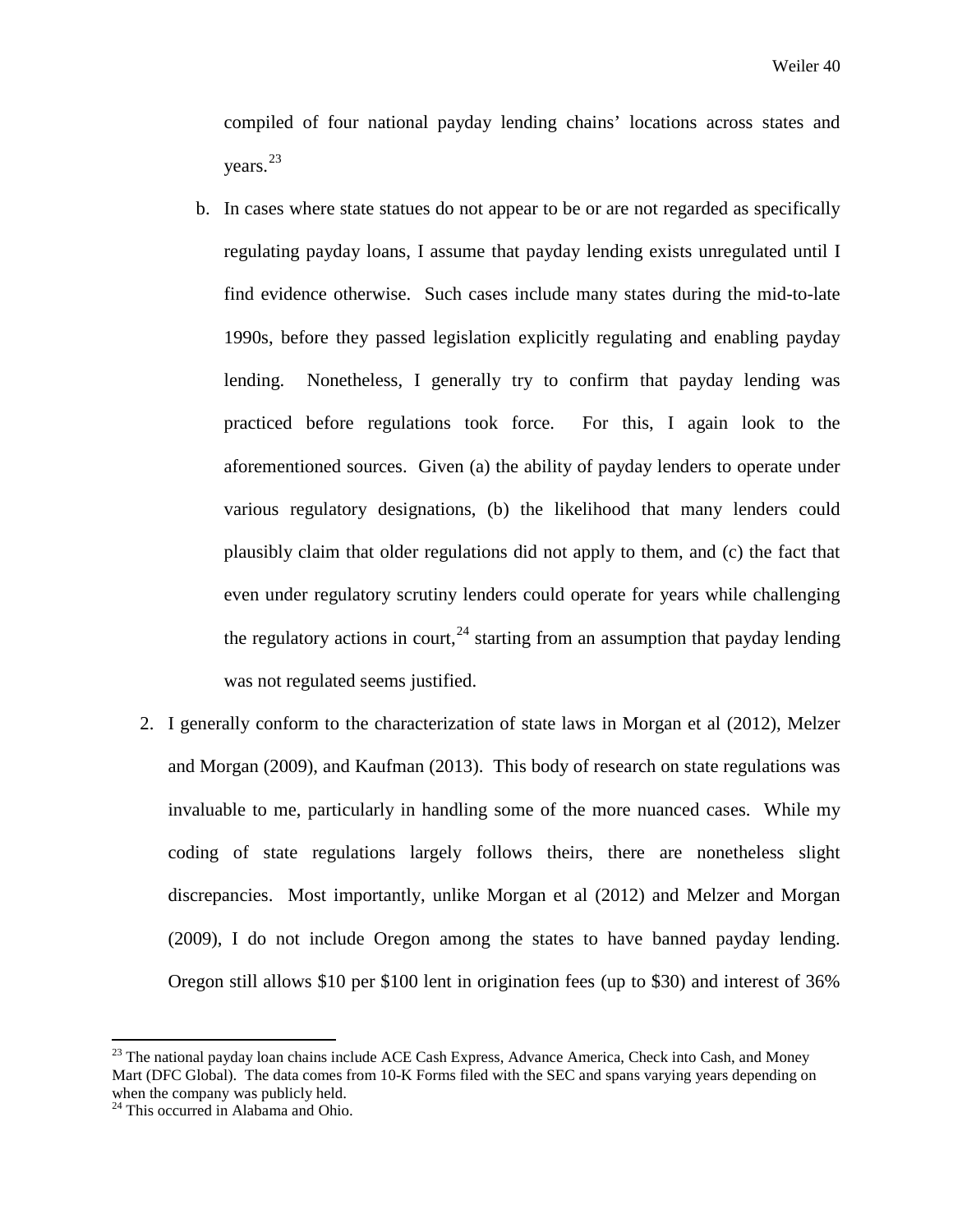APR. Perhaps the most restricting portion of the law is its 31-day minimum loan term and 2 rollover limit. Nonetheless, Zinman's (2008) study of the Oregon law finds that payday lending decreased by 50% post-reform, a significant drop but not consistent with a ban. Caskey (2010) also questions including Oregon as having banned payday loans. I also differ from Morgan et al (2012) in that I code Alaska, Hawaii, North Dakota, Oklahoma, and Virginia as unregulated until they passed explicit regulations of payday lending while they code these states as banning payday lending and then later enabling it. These differences are first grounded in my starting assumption that payday lending existed in practice unless it is proven otherwise. Moreover, for North Dakota, Oklahoma, and Virginia, I have evidence confirming the presence of payday lenders before the state "enabled" or regulated the loans.

Though I follow other authors' work, any mischaracterization of state laws in the dataset are entirely my own. With that said, great care has been taken to ensure that the coding accurately reflects the binding regulatory regime in a given state at a given time.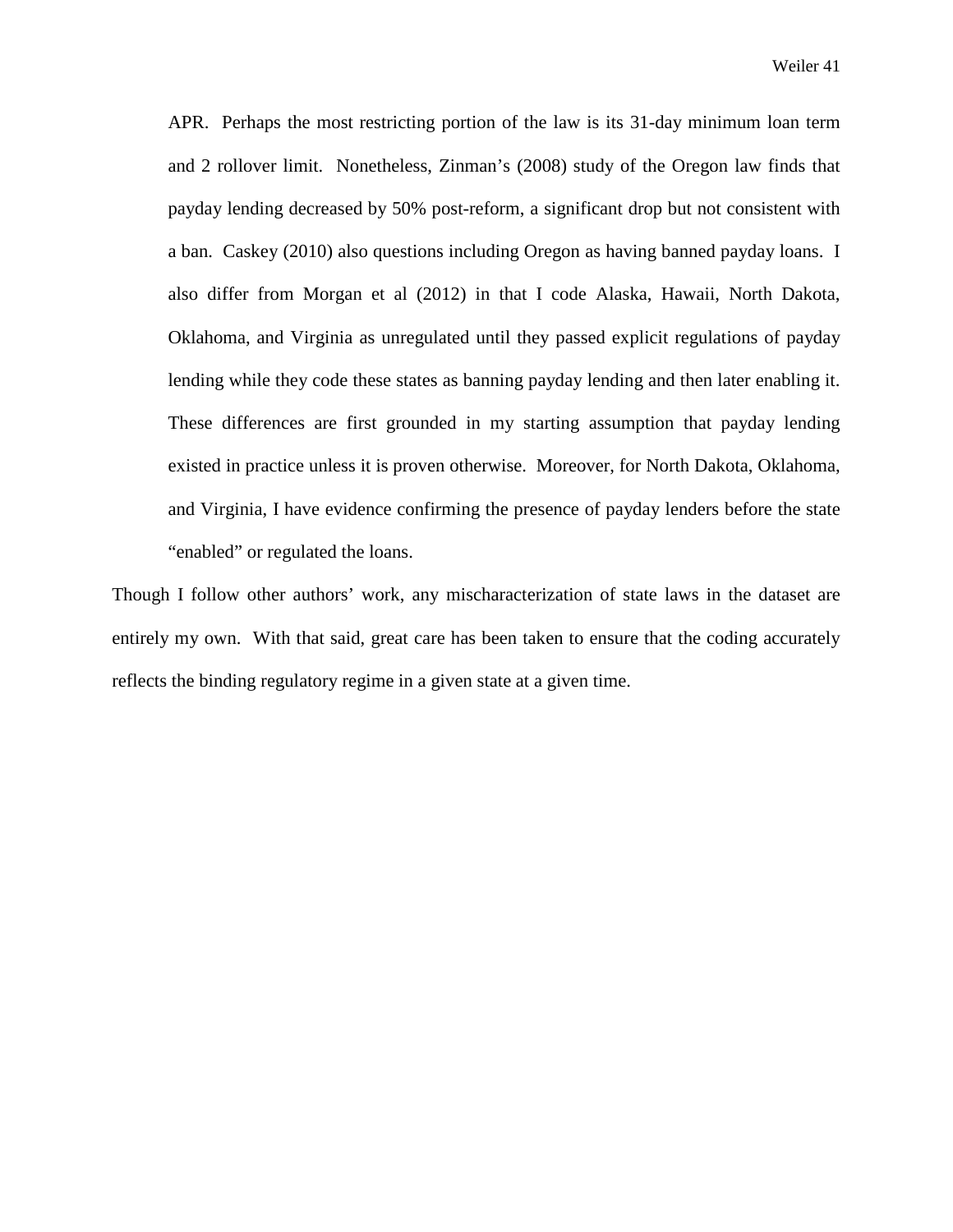|                                                                                                 | Appendix 2                                                                                                                                                                                                                                                                                                                                      |
|-------------------------------------------------------------------------------------------------|-------------------------------------------------------------------------------------------------------------------------------------------------------------------------------------------------------------------------------------------------------------------------------------------------------------------------------------------------|
| <b>Outcome Variables</b>                                                                        | <b>Corresponding SIPP Question</b>                                                                                                                                                                                                                                                                                                              |
| <b>Non-Food Hardships</b>                                                                       |                                                                                                                                                                                                                                                                                                                                                 |
| Missed rent or mortgage payment                                                                 | Was there a time in the past 12 months when R did not pay the full amount<br>of the rent or mortgage?                                                                                                                                                                                                                                           |
| Evicted from home or apartment                                                                  | In the past 12 months R evicted from your home or apartment for not paying<br>the rent or mortgage?                                                                                                                                                                                                                                             |
| Missed utilities payment                                                                        | How about not paying the full amount of the gas, oil, or electricity bills? Was<br>there a time in the past 12 months when that happened to $\mathbb{R}$ ?                                                                                                                                                                                      |
| Utilities shut off                                                                              | In the past 12 months did the gas or electric company turn off service, or the<br>oil company not deliver oil?                                                                                                                                                                                                                                  |
| Phone shut off                                                                                  | How about the telephone company disconnecting service because payments<br>were not made?                                                                                                                                                                                                                                                        |
| Did not visit doctor                                                                            | In the past 12 months was there a time R needed to see a doctor or go to<br>the hospital but did not go?                                                                                                                                                                                                                                        |
| Did not visit dentist                                                                           | In the past 12 months was there a time you needed to see a dentist but did<br>not go?                                                                                                                                                                                                                                                           |
| <b>Food Hardships</b>                                                                           |                                                                                                                                                                                                                                                                                                                                                 |
| Did not have enough to $eat1$                                                                   | Getting enough food can also be a problem for some people. Which of these<br>statements best describes the food eaten in your household in the last four<br>months: (1) Enough of the kinds of food we want; (2) Enough but not always<br>the kinds of food we want to eat; $(3)$ Sometimes not enough to eat; $(4)$<br>Often not enough to eat |
| Food did not last <sup>2</sup>                                                                  | "The food that I bought just didn't last and I didn't have money to get more."<br>Was that often, sometimes or never true for you in the last four months?                                                                                                                                                                                      |
| Could not afford balanced meals <sup>2</sup>                                                    | The next statement is: "I couldn't afford to eat balanced meals." Was that<br>often, sometimes or never true foryou in the last four months?                                                                                                                                                                                                    |
| Skipped or cut meals                                                                            | In the past four months did you ever cut the size of your meals or skip meals<br>because there wasn't enough money for food?                                                                                                                                                                                                                    |
| Ate less than you felt you should                                                               | In the past four months, did you ever eat less than you felt you should<br>because there wasn't enough money to buy food?                                                                                                                                                                                                                       |
| Did not eat for a whole day                                                                     | In the past four months, did you ever not eat for a whole day because there<br>wasn't enough money for food?                                                                                                                                                                                                                                    |
| <b>Summary Hardship Variables</b><br>Any non-food hardship<br>Any food hardship<br>Any hardship | Indicates if respondent experienced any of the above non-food hardships<br>Indicates if respondent experienced any of the above food hardships<br>Indicates if respondent experienced any of the above hardships                                                                                                                                |

<sup>1</sup>This variable is equal to one if the respondent selects  $(3)$  or  $(4)$ 

 $2^2$ These variables are equal to one if the respondent answers that this was often or sometimes true.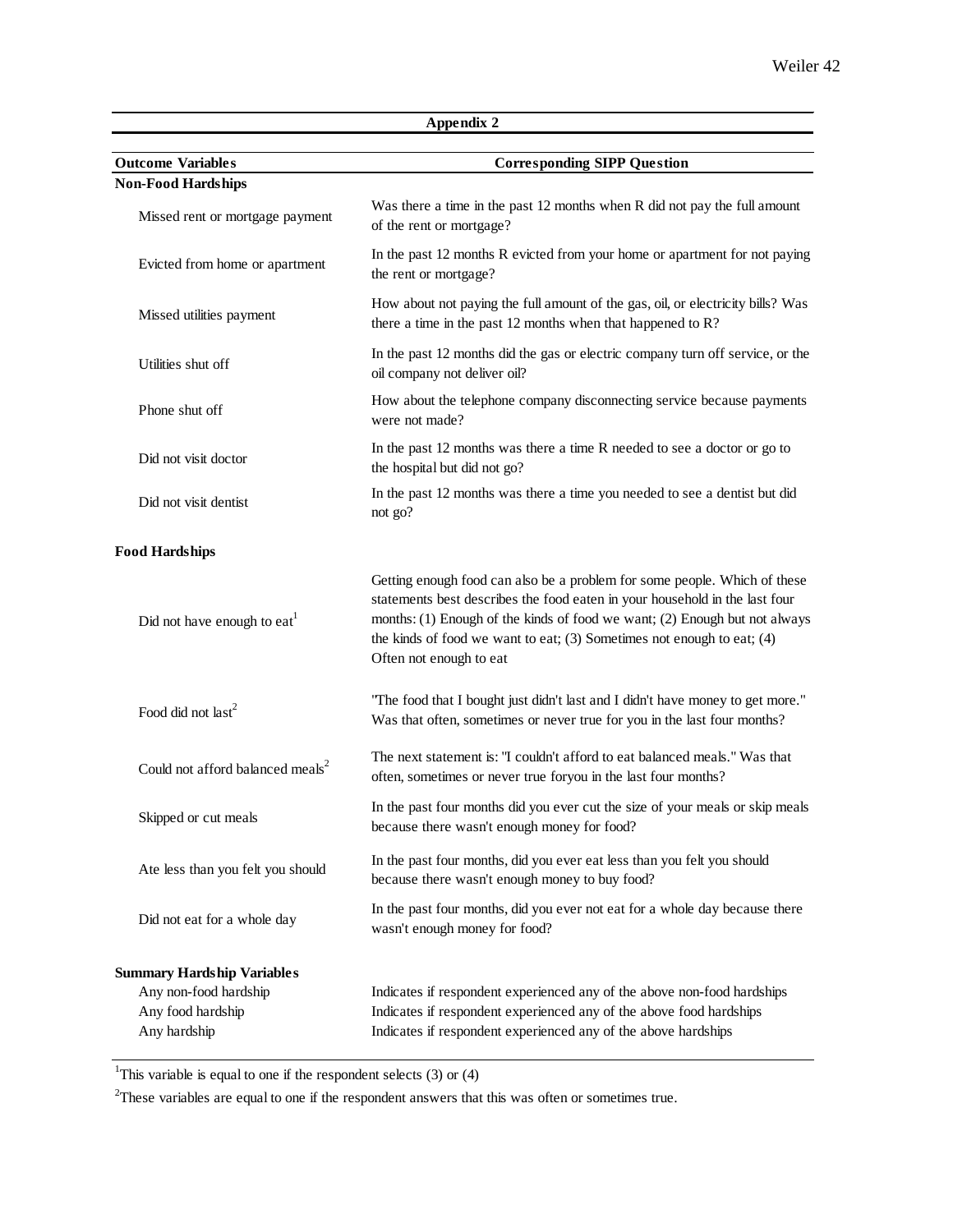|                                       |                                            | Appendix 3. Relationship between Consumer Debt and State Payday Loan Regulations |                                |                                           |                                                              |                                     |
|---------------------------------------|--------------------------------------------|----------------------------------------------------------------------------------|--------------------------------|-------------------------------------------|--------------------------------------------------------------|-------------------------------------|
|                                       | $\ominus$                                  | $\odot$                                                                          | $\odot$                        | $\bigoplus$                               | $\odot$                                                      | $\widehat{\Theta}$                  |
|                                       | Other Non-<br><b>Bank Debt</b><br>Personal | Other Non-<br><b>Bank Debt</b><br>Individual<br>Total                            | Other Bank<br>Personal<br>Debt | Other Bank<br>Individual<br>Debt<br>Total | <b>Bank Debt</b><br>Other Non-<br>Personal<br>$\frac{11}{2}$ | Other Bank<br>Personal<br>$Det = 1$ |
| APR Cap*APR Regulated                 | $-83.156***$                               | $-87.934***$                                                                     | (29.1589)                      | (37.2312)                                 | $-0.00312***$                                                | (0.0006)                            |
|                                       | (17.4549)                                  | (19.5087)                                                                        | 54.258*                        | 65.37*                                    | (00000)                                                      | 0.00015                             |
| Min. Loan Term*Loan Term Regulated    | (2.5157)                                   | $(2.8117)$                                                                       | (4.2025)                       | (5.3659)                                  | (10000)                                                      | -0.00015                            |
|                                       | $-1.821$                                   | $\textbf{-1.871}$                                                                | 0.053                          | 1.927                                     | 0.00008                                                      | (0.0001)                            |
| Rollover Limit*Rollover Regulated     | 107.318**                                  | $164.308***$                                                                     | (74.6702)                      | $-221.677**$                              | $0.00433**$                                                  | $-0.00318**$                        |
|                                       | (44.6987)                                  | (49.9579)                                                                        | -65.346                        | (95.3419)                                 | (0.0018)                                                     | (0.0016)                            |
| <b>APR Regulated</b>                  | 353.676 ***                                | 342.422***                                                                       | (183.4934)                     | 234.2915)                                 | 0.01548 ***                                                  | -0.00345                            |
|                                       | (109.8419)                                 | (122.7658)                                                                       | -293.717                       | -344.636                                  | (0.0045)                                                     | (0.0040)                            |
| Loan Term Regulated                   | 471.431***                                 | 536.318***                                                                       | (169.8160)                     | (216.8278)                                | 0.00864 **                                                   | (0.0037)                            |
|                                       | (101.6544)                                 | (113.6150)                                                                       | $-39.841$                      | 176.369                                   | (0.0041)                                                     | 0.00319                             |
| Rollover Regulated                    | (80.5164)                                  | (668668)                                                                         | (134.5044)                     | $(302 + 171)$                             | 0.00497                                                      | -0.00085                            |
|                                       | 96.199                                     | 74.152                                                                           | -89.488                        | $-43.482$                                 | (0.0033)                                                     | (0.0029)                            |
| $\geq$<br>*p<0.1; **p<0.05; ***p<0.01 | 119,530                                    | 119,530                                                                          | 119,530                        | 119,530                                   | 119,530                                                      | 119,530                             |
|                                       |                                            |                                                                                  |                                |                                           |                                                              |                                     |

administered while there are only 5 waves in which the Adult Well-Being Topical Module was administered. Thus, there are significantly more observations in this table than in the Table 5: Data taken from the Assets and Liabilities Topical Modules in the 1996, 2001, 2004, and 2008 panels of the Survey of Income and Program Participation. Data is restricted to respondents aged 18-64, with earnings between \$10 standard errors. mentioned in survey questions about "Other Non-Bank Debt" include educational loans, medical bills not covered by insurance, and money owed to private individuals. "Other Bank Debt" includes all loans from banks or credit unions except for car loans and home equity loans. All regressions include controls for race, education level, and family size. Figures in parentheses are Reduced Form. "Other Non-Bank Debt" includes all loans except the following: loans from banks or credit unions, car loans, home equity loans, and mortgages. Types of debt explicitly standard errors. includes all loans from banks or credit unions except for car loans and home equity loans. All regressions include controls for race, education level, and family size. Figures in parentheses are mentioned in survey questions about "Other Non-Bank Debt" include educational loans, medical bills not covered by insurance, and money owed to private individuals. "Other Bank Debt" Reduced Form. "Other Non-Bank Debt" includes all loans is loans from bank includities or credit unions is the following: loans is loans, and mortgages. Types of debt explicitly loans, and mortgages. Types of debt explicitl administered while there are only 5 waves in which the Adult Well-Being Topical Module was administered. Thus, there are significantly more observations in this table than in the Table 5: 18-64, with earnings between \$10,000 and \$50,000 and income below \$75,000. Within these panels, there are 12 total waves in which the Assets and Liabilities Topical Module was Data taken from the Assets and Liabilities Topical Modules in the 1996, 2001, 2004, and 2008 panels of the Survey of Income and Program Participation. Data is restricted to respondents aged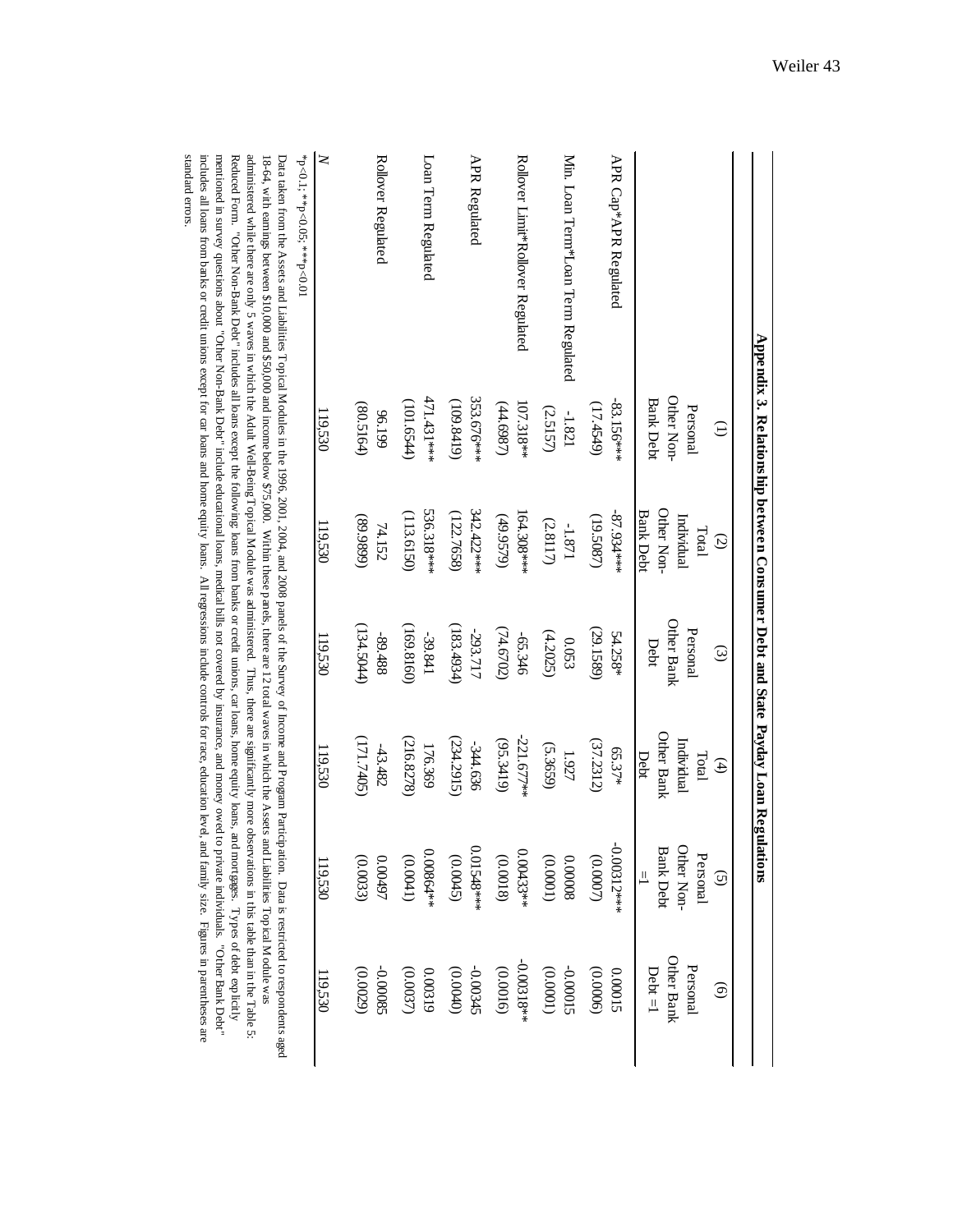#### Works Cited

Advance America, Inc. "Advance America SEC Filings." 2004, 2006, 2009, 2011.

- Altonji, Joseph G., and Aloysius Siow. "Testing the Response of Consumption to Income Changes with (Noisy) Panel Data." *The Quarterly Journal of Economics*, 1987: 293-328.
- B, Avery Robert, and Katherine Samolyk. *Payday Loans versus Pawshops: The Effects of Loan Fee Limits on Household Use.* Manuscript, Federal Reserve, 2011.
- Bhutta, Neil, Paige Marta Skiba, and Jeremy Tobacman. "Payday Loan Choices and Consequences." *Journal of Money, Credit and Banking* (Federal Reserve Board), Forthcoming.
- Bond, Philip, David K Musto, and Bilge Yilmaz. "Predatory mortgage lending." *Journal of Financial Economics*, 2009: 412-427.
- Caskey, John P. *Payday Lending: New Research and The Big Question.* Federal Reserve Bank of Philadelphia Working Papers, Philadelphia: Federal Reserve Bank of Philadelphia, 2010.
- Check into Cash, Inc. "Check into Cash Form S-1." 1998.
- Express, ACE Cash. "ACE Cash Express SEC Filings." 1996, 2003, 2004, 2006.
- Inc., DFC Global. "DFC Global SEC Filings." 2004, 2007, 2008, 2009.
- Kaufman, Alex. *Payday Lending Regulations.* Finance and Economics Discussion Series, Washington, D.C.: Federal Reserve Board, 2013.
- Laibson, David. "Golden Eggs and Hyperbolic Discounting." *Quarterly Journal of Economics*, 1997: 443-478.
- Melzer, Brian T. "The Real Costs of Credit Access: Evidence from the Payday Lending Market." *The Quarterly Journal of Economics*, 2011: 517-555.
- Melzer, Brian T, and Donald P Morgan. *Competition and Adverse Selection in the Small-Dollar Loan Market: Overdraft versus Payday Credit.* Staff Reports, New York: Federal Reserve Bank of New York, 2009.
- Morgan, Donald P, Michael R Strain, and Ihab Seblani. "How Payday Credit Access Affects Overdrafts and Other Outcomes." *Journal of Money, Credit and Banking*, 2012: 519-531.
- Morgan, Donald P. *Defining and Detecting Predatory Lending.* Staff Report, New York: Federal Reserve Bank, 2007.